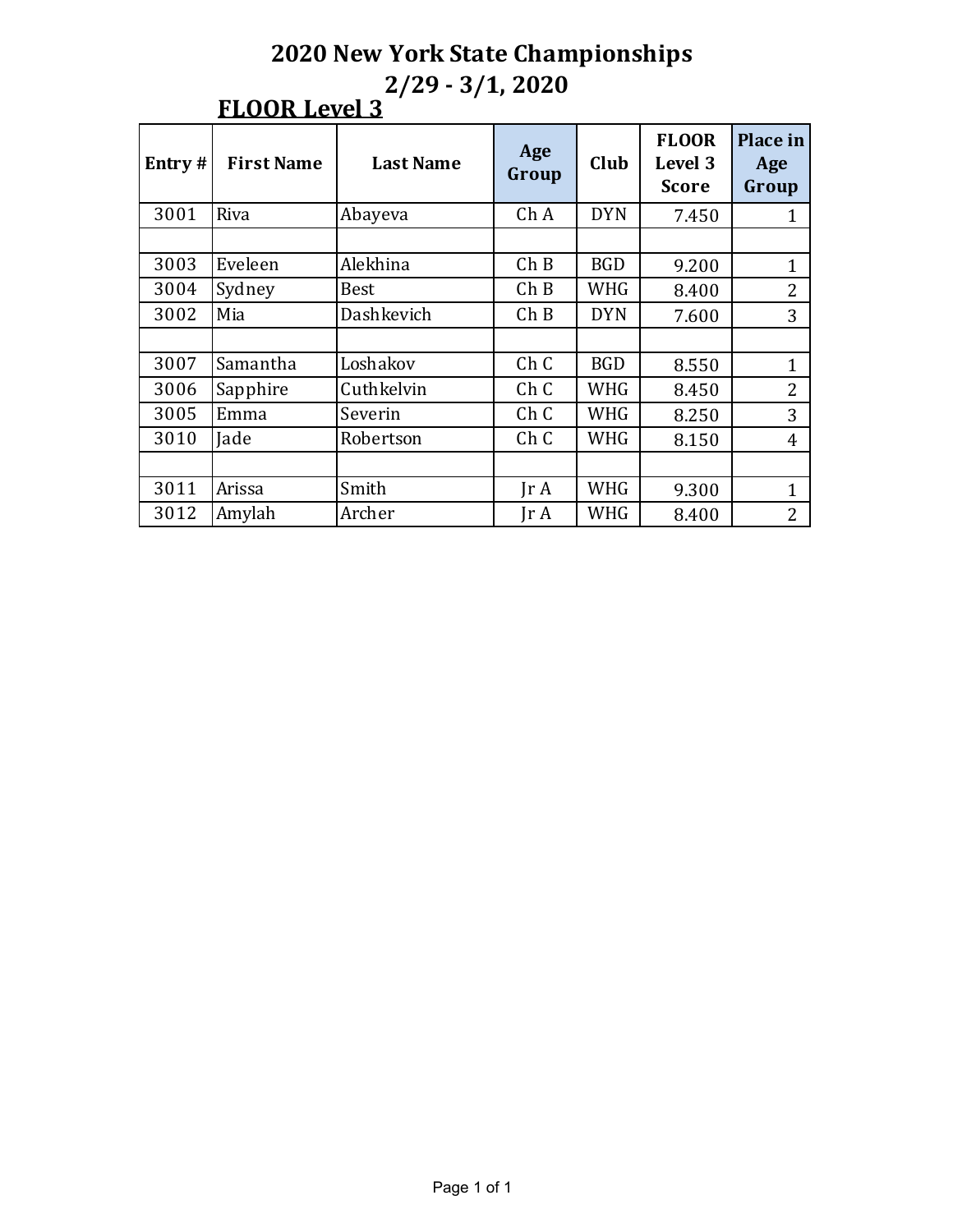| <b>HOOP Level 3</b> |  |
|---------------------|--|
|                     |  |

| Entry# | <b>First Name</b> | <b>Last Name</b>                       | Age<br>Group                 | Club           | <b>HOOP</b><br>Level 3<br><b>Score</b> | <b>Place in</b><br>Age<br>Group |
|--------|-------------------|----------------------------------------|------------------------------|----------------|----------------------------------------|---------------------------------|
| 3001   | Riva              | Abayeva                                | Ch A                         | <b>DYN</b>     | 7.250                                  | 1                               |
|        |                   |                                        |                              |                |                                        |                                 |
| 3004   | Sydney            | <b>Best</b>                            | ChB                          | <b>WHG</b>     | 8.600                                  | $\mathbf{1}$                    |
| 3003   | Eveleen           | Alekhina<br>ChB<br><b>BGD</b><br>7.750 |                              | $\overline{2}$ |                                        |                                 |
| 3002   | Mia               | Dashkevich                             | Ch B                         | <b>DYN</b>     | 6.800                                  | 3                               |
|        |                   |                                        |                              |                |                                        |                                 |
| 3005   | Emma              | Severin                                | Ch C                         | <b>WHG</b>     | 8.950                                  | 1                               |
| 3010   | Jade              | Robertson                              | Ch C                         | WHG            | 8.750                                  | $\overline{2}$                  |
| 3006   | Sapphire          | Cuthkelvin                             | Ch C                         | WHG            | 8.650                                  | 3                               |
| 3007   | Samantha          | Loshakov                               | ChC                          | <b>BGD</b>     | 7.450                                  | 4                               |
|        |                   |                                        |                              |                |                                        |                                 |
| 3011   | Arissa            | Smith                                  | IrA                          | <b>WHG</b>     | 9.750                                  | $\mathbf{1}$                    |
| 3012   | Amylah            | Archer                                 | $\mathop{\rm Ir}\nolimits$ A | WHG            | 8.200                                  | $\overline{2}$                  |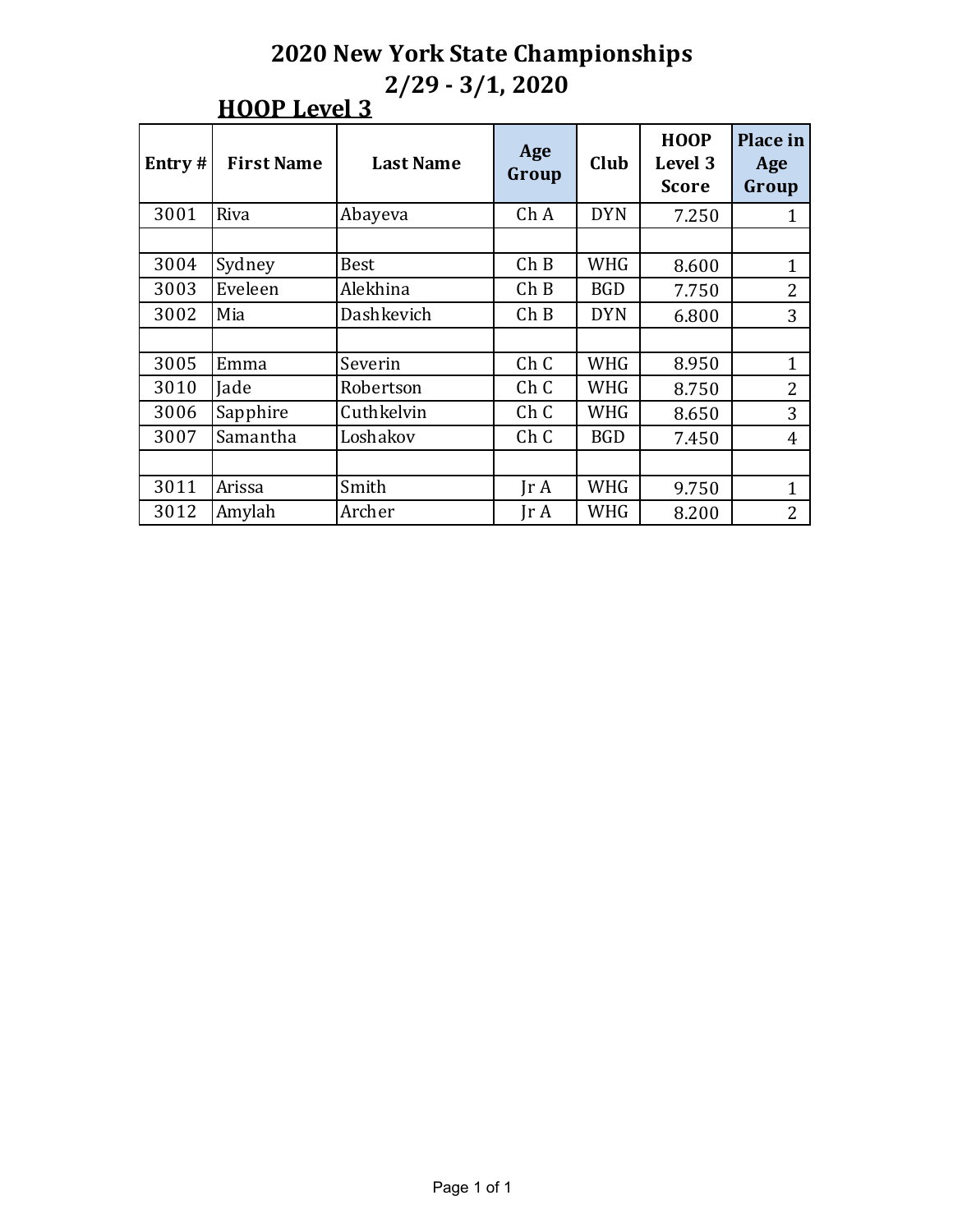| Entry# | <b>First Name</b> | <b>Last Name</b> | Age<br>Group                 | Club       | <b>BALL</b><br>Level 3<br><b>Score</b> | Place in<br>Age<br>Group |
|--------|-------------------|------------------|------------------------------|------------|----------------------------------------|--------------------------|
| 3001   | Riva              | Abayeva          | Ch A                         | <b>DYN</b> | 4.350                                  | 1                        |
|        |                   |                  |                              |            |                                        |                          |
| 3003   | Eveleen           | Alekhina         | Ch B                         | <b>BGD</b> | 8.350                                  | $\mathbf{1}$             |
| 3002   | Mia               | Dashkevich       | Ch B                         | <b>DYN</b> | 7.150                                  | 2                        |
| 3004   | Sydney            | <b>Best</b>      | Ch B                         | WHG        | 6.350                                  | 3                        |
|        |                   |                  |                              |            |                                        |                          |
| 3010   | Jade              | Robertson        | Ch C                         | <b>WHG</b> | 7.250                                  | $\mathbf{1}$             |
| 3007   | Samantha          | Loshakov         | Ch C                         | <b>BGD</b> | 6.400                                  | 2                        |
| 3005   | Emma              | Severin          | Ch C                         | WHG        | 6.350                                  | 3                        |
| 3006   | Sapphire          | Cuthkelvin       | Ch C                         | <b>WHG</b> | 5.400                                  | $\overline{4}$           |
|        |                   |                  |                              |            |                                        |                          |
| 3012   | Amylah            | Archer           | $\mathop{\rm Ir}\nolimits$ A | <b>WHG</b> | 6.450                                  | 1                        |
| 3011   | Arissa            | Smith            | $\mathop{\rm Ir}\nolimits$ A | <b>WHG</b> | 4.850                                  | $\overline{2}$           |

## **BALL Level 3**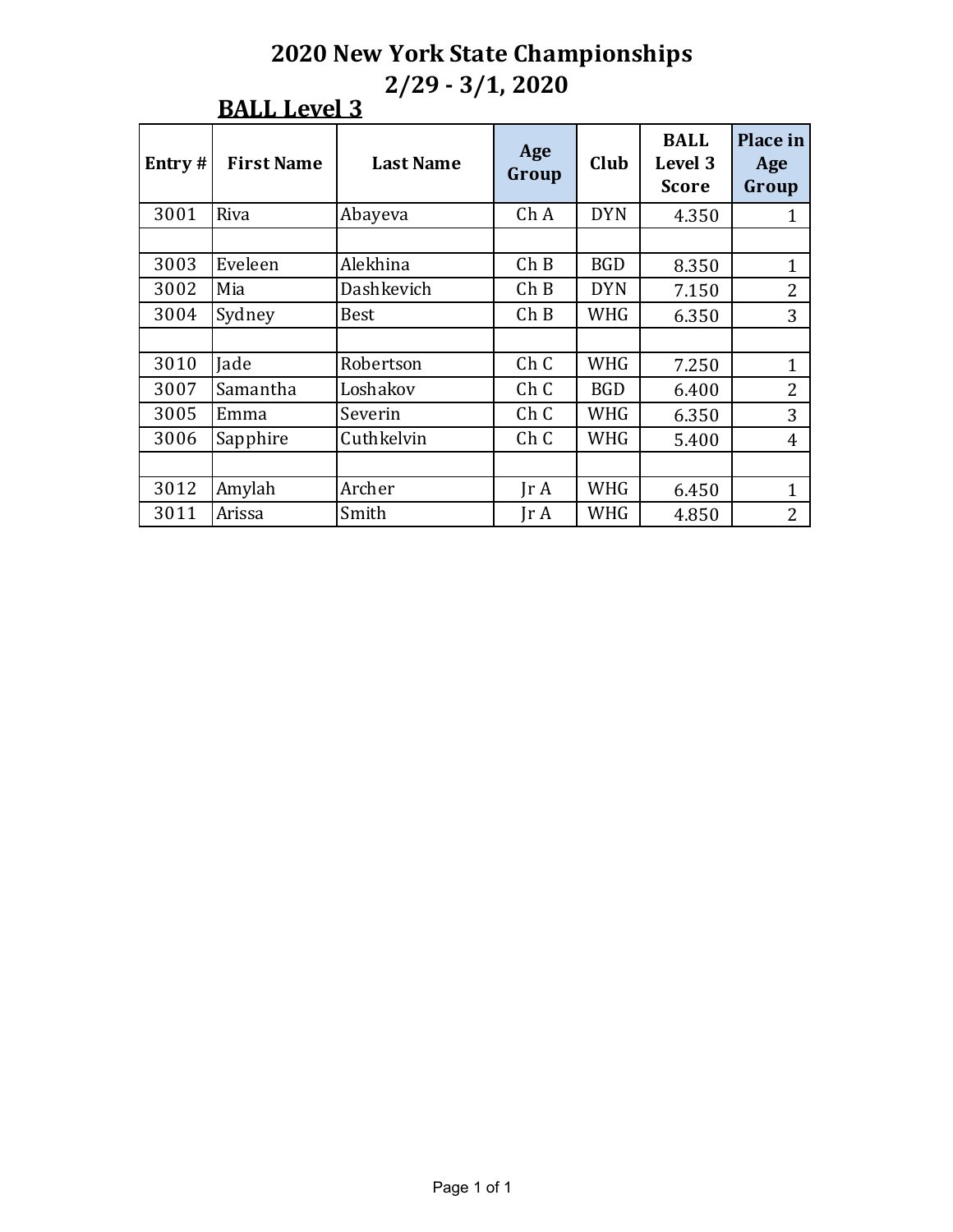| Entry# | <b>First Name</b> | <b>Last Name</b> | Age<br>Group            | Club       | <b>Floor</b> | Hoop  | <b>Ball</b> | All<br>Around<br><b>Score</b> | Place in<br>Age<br>Group |
|--------|-------------------|------------------|-------------------------|------------|--------------|-------|-------------|-------------------------------|--------------------------|
| 3001   | Riva              | Abayeva          | Ch A                    | <b>DYN</b> | 7.450        | 7.250 | 4.350       | 19.050                        | 1                        |
|        |                   |                  |                         |            |              |       |             |                               |                          |
| 3003   | Eveleen           | Alekhina         | ChB                     | <b>BGD</b> | 9.200        | 7.750 | 8.350       | 25.300                        | 1                        |
| 3004   | Sydney            | <b>Best</b>      | ChB                     | <b>WHG</b> | 8.400        | 8.600 | 6.350       | 23.350                        | $\overline{2}$           |
| 3002   | Mia               | Dashkevich       | ChB                     | <b>DYN</b> | 7.600        | 6.800 | 7.150       | 21.550                        | 3                        |
|        |                   |                  |                         |            |              |       |             |                               |                          |
| 3010   | Jade              | Robertson        | Ch C                    | <b>WHG</b> | 8.150        | 8.750 | 7.250       | 24.150                        | $\mathbf{1}$             |
| 3005   | Emma              | Severin          | Ch C                    | <b>WHG</b> | 8.250        | 8.950 | 6.350       | 23.550                        | 2                        |
| 3006   | Sapphire          | Cuthkelvin       | Ch C                    | <b>WHG</b> | 8.450        | 8.650 | 5.400       | 22.500                        | 3                        |
| 3007   | Samantha          | Loshakov         | Ch C                    | <b>BGD</b> | 8.550        | 7.450 | 6.400       | 22.400                        | $\overline{4}$           |
|        |                   |                  |                         |            |              |       |             |                               |                          |
| 3011   | Arissa            | Smith            | $\text{Tr } \mathbf{A}$ | WHG        | 9.300        | 9.750 | 4.850       | 23.900                        | 1                        |
| 3012   | Amylah            | Archer           | $\text{Tr } \mathbf{A}$ | WHG        | 8.400        | 8.200 | 6.450       | 23.050                        | $\overline{2}$           |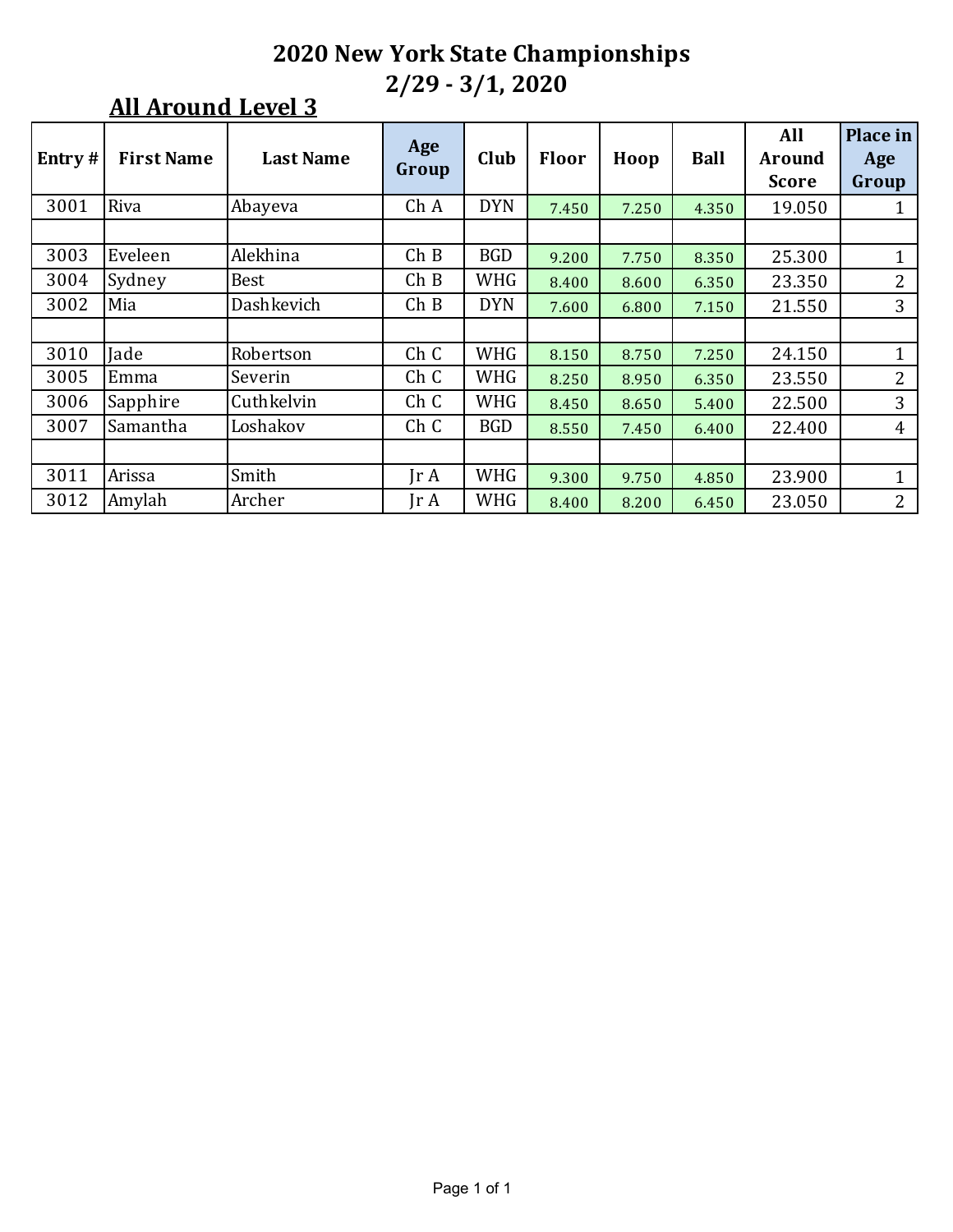### **FLOOR Level 4**

| Entry#   | <b>First Name</b> | <b>Last Name</b>                          | Age<br>Group | Club           | <b>FLOOR</b><br>Level 4<br><b>Score</b> | <b>Place</b><br><b>Award</b><br>Group |
|----------|-------------------|-------------------------------------------|--------------|----------------|-----------------------------------------|---------------------------------------|
| 4002     | Angelina          | Gelovani                                  | ChA          | <b>ISA</b>     | 9.500                                   | $\mathbf{1}$                          |
| 4001     | Evalyn            | Bukachevskiy                              | Ch A         | <b>ISA</b>     | 6.800                                   | $\overline{2}$                        |
| ChB 2013 |                   |                                           |              |                |                                         |                                       |
| 4003     | Ksenia            | Ilyusha                                   | ChB          | <b>ISA</b>     | 7.500                                   | $\mathbf{1}$                          |
| 4007     | Zoe               | Kalner                                    | ChB          | <b>DYN</b>     | 7.300                                   | $\overline{2}$                        |
| 4006     | Diana             | Popova                                    | ChB          | <b>GOR</b>     | 7.200                                   | 3                                     |
| 4005     | Antonina          | Firtsak                                   | ChB          | <b>ISA</b>     | 7.000                                   | $\overline{4}$                        |
| 4010     | Katherine         | Pivneva                                   | ChB          | <b>GOR</b>     | 6.700                                   | 5                                     |
| 4004     | Yeva              | Anufryienka<br>ChB<br><b>GOR</b><br>6.300 |              | 6              |                                         |                                       |
| 4008     | Chloe             | Klugin                                    | ChB          | <b>MAT</b>     | 6.100                                   | $\overline{7}$                        |
| 4009     | <b>Bridget</b>    | Medvinsky<br>ChB<br><b>ISA</b><br>6.100   |              | $\overline{7}$ |                                         |                                       |
| ChB 2012 |                   |                                           |              |                |                                         |                                       |
| 4014     | Valerie           | Magduke                                   | ChB          | <b>ISA</b>     | 11.900                                  | $\mathbf{1}$                          |
| 4028     | Yidoen            | Tenzin                                    | ChB          | <b>ERG</b>     | 10.400                                  | $\overline{2}$                        |
| 4011     | <b>Nyla</b>       | Velez                                     | ChB          | <b>ISA</b>     | 9.700                                   | 3                                     |
| 4023     | Sophia            | Bas                                       | ChB          | <b>ISA</b>     | 9.000                                   | $\overline{4}$                        |
| 4017     | Amelia            | Labanok                                   | ChB          | <b>ISA</b>     | 8.800                                   | 5                                     |
| 4016     | Yevgeniya         | Glebova                                   | ChB          | <b>GOR</b>     | 8.700                                   | 6                                     |
| 4022     | Emily             | Gorel                                     | ChB          | <b>ISA</b>     | 8.500                                   | 7                                     |
| 4027     | Vivian            | Abramson                                  | ChB          | <b>ISA</b>     | 8.400                                   | 8                                     |
| 4013     | Elida             | Khachatryan                               | ChB          | <b>GOR</b>     | 8.300                                   | 9                                     |
| 4025     | Leila             | Allen                                     | ChB          | <b>MAR</b>     | 8.200                                   | 10                                    |
| 4018     | Tayisia           | Maksymenko                                | ChB          | <b>BGD</b>     | 7.800                                   | 11                                    |
| 4026     | Sophie            | Reznikov                                  | ChB          | <b>ISA</b>     | 7.700                                   | 12                                    |
| 4012     | Charlotte         | Kreymerman                                | ChB          | <b>ISA</b>     | 7.200                                   | 13                                    |
| 4020     | Gabriella         | Kamel                                     | ChB          | <b>ISA</b>     | 7.200                                   | 13                                    |
| 4021     | Mia               | Margolin                                  | ChB          | MAT            | 7.000                                   | 15                                    |
| 4024     | Michelle          | Ilyaich                                   | ChB          | ERG            | 6.100                                   | 16                                    |
| 4019     | Veronika          | Vatsyk                                    | ChB          | <b>DYN</b>     | 5.600                                   | 17                                    |
|          |                   |                                           |              |                |                                         |                                       |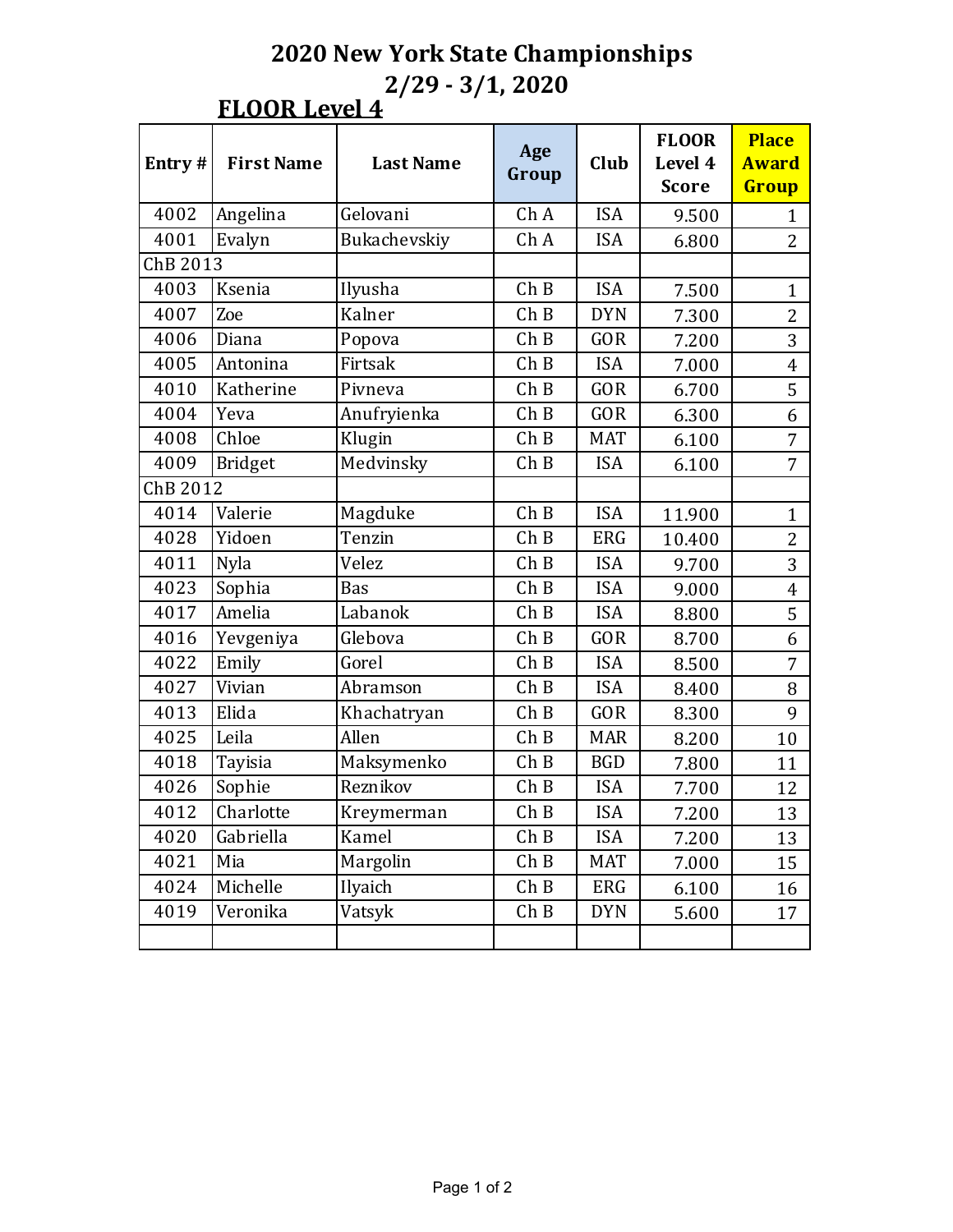#### **FLOOR Level 4**

| Entry# | <b>First Name</b> | <b>Last Name</b> | Age<br>Group                      | Club       | <b>FLOOR</b><br>Level 4<br><b>Score</b> | <b>Place</b><br><b>Award</b><br>Group |
|--------|-------------------|------------------|-----------------------------------|------------|-----------------------------------------|---------------------------------------|
| 4045   | Alyssa            | Choi             | Ch C                              | <b>ERG</b> | 11.300                                  | $\mathbf{1}$                          |
| 4040   | Veronika          | Nabieva          | Ch C                              | <b>ISA</b> | 9.500                                   | $\overline{2}$                        |
| 4031   | Alison            | Huang            | Ch C                              | <b>ERG</b> | 9.300                                   | 3                                     |
| 4034   | Olivia            | Wu               | Ch C                              | <b>DYN</b> | 9.000                                   | $\overline{4}$                        |
| 4032   | <b>Briana</b>     | Boltyansky       | Ch C                              | <b>MAT</b> | 8.600                                   | 5                                     |
| 4030   | Vicky             | Wang             | Ch C                              | <b>BGD</b> | 8.400                                   | 6                                     |
| 4044   | Jacklyn           | Nozhnitsky       | Ch C                              | <b>MAT</b> | 7.800                                   | $\overline{7}$                        |
| 4042   | Ceylin            | Tufan            | Ch <sub>C</sub>                   | <b>DYN</b> | 7.600                                   | 8                                     |
| 4035   | Masha             | Lysenko          | Ch C                              | <b>MAT</b> | 7.400                                   | 9                                     |
| 4041   | Katherine         | Gavadza          | Ch C                              | <b>DYN</b> | 7.400                                   | 9                                     |
| 4043   | Michelle          | Khochinsky       | Ch C                              | <b>MAT</b> | 7.300                                   | 11                                    |
| 4033   | Aisha             | Kalashnikova     | Ch C                              | <b>ISA</b> | 7.300                                   | 11                                    |
| 4039   | Elli              | Farber           | Ch C                              | <b>GOR</b> | 7.300                                   | 11                                    |
| 4047   | Grace             | Liu              | Ch C                              | <b>ISA</b> | 7.200                                   | 14                                    |
| 4037   | <b>Io-Lee</b>     | Mckenzie         | Ch C                              | <b>MAT</b> | 7.200                                   | 14                                    |
| 4048   | Laura             | Nikolashina      | Ch C                              | <b>GOR</b> | 7.100                                   | 16                                    |
| 4046   | Liza              | Samsonava        | Ch C                              | <b>DYN</b> | 6.800                                   | 17                                    |
| 4036   | Edith             | Freud            | Ch <sub>C</sub>                   | <b>MAT</b> | 5.900                                   | 18                                    |
| 4038   | Asalya            | Toshmukhamedov:  | Ch C                              | <b>BGD</b> | 5.700                                   | 19                                    |
| 4029   | Renee             | Bagdasarian      | Ch C                              | <b>MAT</b> | 5.500                                   | 20                                    |
|        |                   |                  |                                   |            |                                         |                                       |
| 4050   | Mia               | Avakyan          | $\mathop{\mathsf{Ir}}\nolimits A$ | <b>MAT</b> | 7.200                                   | $\mathbf{1}$                          |
| 4049   | Lada              | Dolguikh         | $\text{Tr }A$                     | <b>MAR</b> | 7.000                                   | $\overline{2}$                        |
| 4051   | <b>Brianna</b>    | <b>Baumbiit</b>  | $\text{Tr }A$                     | <b>MAT</b> | 6.500                                   | 3                                     |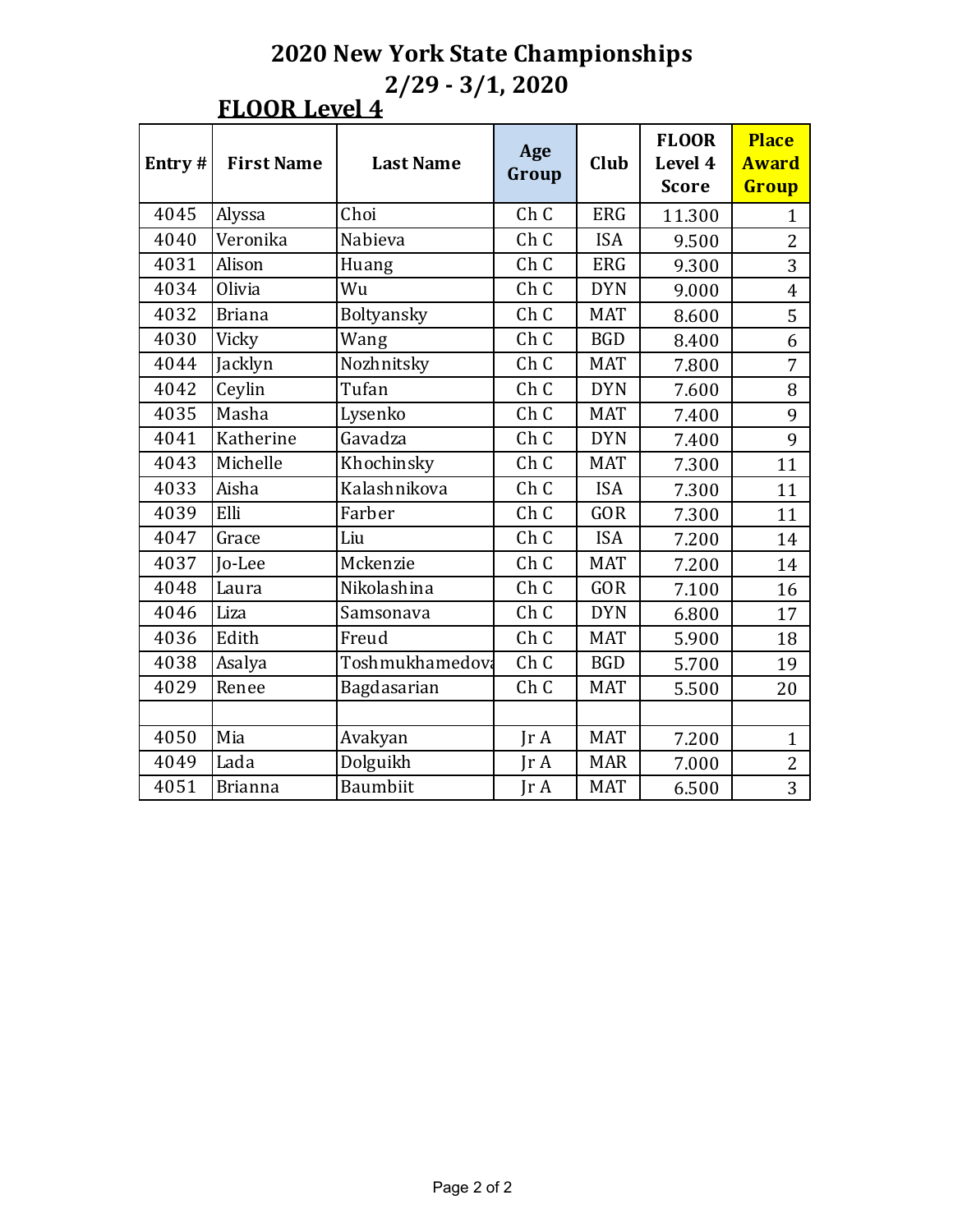**ROPE** Level 4

| Entry#   | <b>First Name</b> | <b>Last Name</b>                        | Age<br>Group | Club       | <b>ROPE</b><br>Level 4<br><b>Score</b> | <b>Place</b><br><b>Award</b><br>Group |
|----------|-------------------|-----------------------------------------|--------------|------------|----------------------------------------|---------------------------------------|
| 4002     | Angelina          | Gelovani                                | Ch A         | <b>ISA</b> | 6.400                                  | 1                                     |
| 4001     | Evalyn            | Bukachevskiy                            | Ch A         | <b>ISA</b> | 5.500                                  | $\overline{2}$                        |
| ChB 2013 |                   |                                         |              |            |                                        |                                       |
| 4004     | Yeva              | Anufryienka                             | ChB          | <b>GOR</b> | 7.600                                  | $\mathbf{1}$                          |
| 4006     | Diana             | Popova                                  | ChB          | GOR        | 7.000                                  | $\overline{2}$                        |
| 4005     | Antonina          | Firtsak                                 | Ch B         | <b>ISA</b> | 6.100                                  | 3                                     |
| 4003     | Ksenia            | Ilyusha                                 | ChB          | <b>ISA</b> | 5.900                                  | 4                                     |
| 4008     | Chloe             | Klugin                                  | ChB          | <b>MAT</b> | 5.500                                  | 5                                     |
| 4007     | Zoe               | Kalner<br>ChB<br><b>DYN</b><br>5.100    |              | 6          |                                        |                                       |
| 4010     | Katherine         | Pivneva                                 | ChB          | <b>GOR</b> | 4.900                                  | 7                                     |
| 4009     | <b>Bridget</b>    | Medvinsky<br>ChB<br><b>ISA</b><br>4.200 |              | 8          |                                        |                                       |
| ChB 2012 |                   |                                         |              |            |                                        |                                       |
| 4014     | Valerie           | ChB<br><b>ISA</b><br>Magduke<br>10.300  |              |            | $\mathbf{1}$                           |                                       |
| 4025     | Leila             | Allen<br>ChB<br><b>MAR</b>              |              | 9.300      | $\overline{2}$                         |                                       |
| 4013     | Elida             | Khachatryan                             | ChB          | GOR        | 8.300                                  | 3                                     |
| 4011     | Nyla              | Velez                                   | ChB          | <b>ISA</b> | 8.200                                  | 4                                     |
| 4027     | Vivian            | Abramson                                | Ch B         | <b>ISA</b> | 7.700                                  | 5                                     |
| 4022     | Emily             | Gorel                                   | ChB          | <b>ISA</b> | 7.600                                  | 6                                     |
| 4023     | Sophia            | Bas                                     | ChB          | <b>ISA</b> | 7.200                                  | 7                                     |
| 4017     | Amelia            | Labanok                                 | ChB          | <b>ISA</b> | 6.600                                  | 8                                     |
| 4026     | Sophie            | Reznikov                                | ChB          | <b>ISA</b> | 6.100                                  | 9                                     |
| 4016     | Yevgeniya         | Glebova                                 | ChB          | <b>GOR</b> | 6.000                                  | 10                                    |
| 4020     | Gabriella         | Kamel                                   | Ch B         | <b>ISA</b> | 5.700                                  | 11                                    |
| 4012     | Charlotte         | Kreymerman                              | ChB          | <b>ISA</b> | 5.600                                  | 12                                    |
| 4018     | Tayisia           | Maksymenko                              | ChB          | <b>BGD</b> | 5.600                                  | 12                                    |
| 4021     | Mia               | Margolin                                | ChB          | MAT        | 5.300                                  | 14                                    |
| 4028     | Yidoen            | Tenzin                                  | ChB          | ERG        | 5.300                                  | 14                                    |
| 4024     | Michelle          | Ilyaich                                 | ChB          | ERG        | 4.300                                  | 16                                    |
| 4019     | Veronika          | Vatsyk                                  | ChB          | <b>DYN</b> | 3.500                                  | 17                                    |
|          |                   |                                         |              |            |                                        |                                       |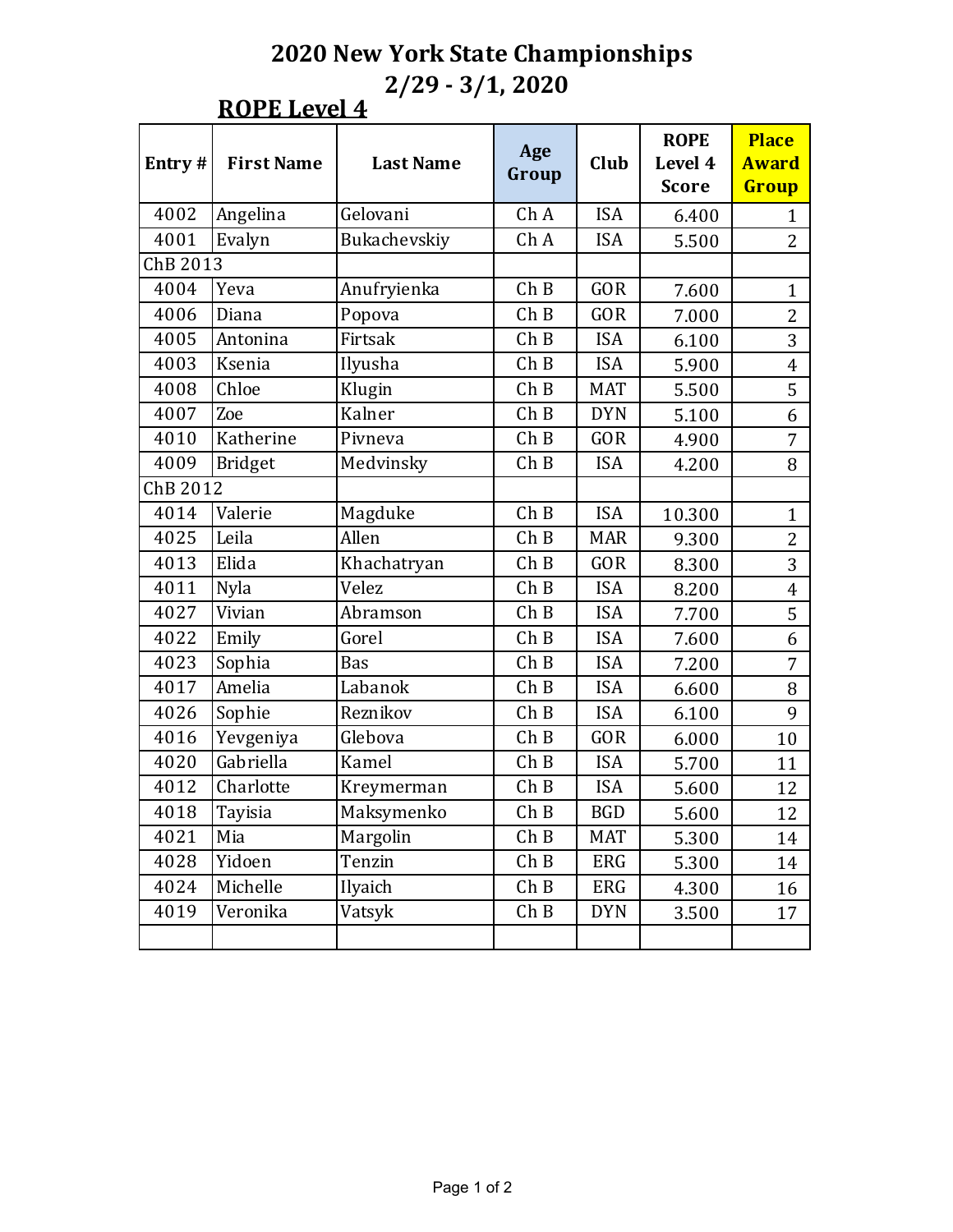#### **ROPE** Level 4

| Entry# | <b>First Name</b> | <b>Last Name</b> | Age<br>Group    | Club       | <b>ROPE</b><br>Level 4<br><b>Score</b> | <b>Place</b><br><b>Award</b><br>Group |
|--------|-------------------|------------------|-----------------|------------|----------------------------------------|---------------------------------------|
| 4045   | Alyssa            | Choi             | Ch C            | <b>ERG</b> | 9.000                                  | $\mathbf{1}$                          |
| 4034   | Olivia            | Wu               | Ch C            | <b>DYN</b> | 7.400                                  | $\overline{2}$                        |
| 4031   | Alison            | Huang            | Ch C            | <b>ERG</b> | 7.300                                  | 3                                     |
| 4039   | Elli              | Farber           | Ch <sub>C</sub> | <b>GOR</b> | 7.200                                  | $\overline{4}$                        |
| 4032   | <b>Briana</b>     | Boltyansky       | Ch C            | <b>MAT</b> | 7.100                                  | 5                                     |
| 4040   | Veronika          | Nabieva          | Ch C            | <b>ISA</b> | 7.000                                  | 6                                     |
| 4043   | Michelle          | Khochinsky       | Ch C            | <b>MAT</b> | 6.900                                  | 7                                     |
| 4033   | Aisha             | Kalashnikova     | Ch C            | <b>ISA</b> | 6.600                                  | 8                                     |
| 4030   | Vicky             | Wang             | Ch C            | <b>BGD</b> | 6.000                                  | 9                                     |
| 4048   | Laura             | Nikolashina      | Ch <sub>C</sub> | <b>GOR</b> | 5.700                                  | 10                                    |
| 4047   | Grace             | Liu              | Ch C            | <b>ISA</b> | 5.400                                  | 11                                    |
| 4037   | <b>Io-Lee</b>     | Mckenzie         | Ch C            | <b>MAT</b> | 5.300                                  | 12                                    |
| 4044   | Jacklyn           | Nozhnitsky       | Ch C            | <b>MAT</b> | 5.200                                  | 13                                    |
| 4029   | Renee             | Bagdasarian      | Ch C            | <b>MAT</b> | 5.200                                  | 13                                    |
| 4041   | Katherine         | Gavadza          | Ch C            | <b>DYN</b> | 4.900                                  | 15                                    |
| 4038   | Asalya            | Toshmukhamedov:  | Ch <sub>C</sub> | <b>BGD</b> | 4.800                                  | 16                                    |
| 4036   | Edith             | Freud            | Ch C            | <b>MAT</b> | 4.100                                  | 17                                    |
| 4035   | Masha             | Lysenko          | Ch C            | <b>MAT</b> | 4.000                                  | 18                                    |
| 4042   | Ceylin            | Tufan            | Ch C            | <b>DYN</b> | 4.000                                  | 18                                    |
| 4046   | Liza              | Samsonava        | Ch C            | <b>DYN</b> | 3.700                                  | 20                                    |
|        |                   |                  |                 |            |                                        |                                       |
| 4050   | Mia               | Avakyan          | IrA             | <b>MAT</b> | 7.700                                  | $\mathbf{1}$                          |
| 4051   | <b>Brianna</b>    | <b>Baumbiit</b>  | $\text{Tr }A$   | <b>MAT</b> | 6.900                                  | 2                                     |
| 4049   | Lada              | Dolguikh         | $\text{Tr }A$   | <b>MAR</b> | 5.900                                  | 3                                     |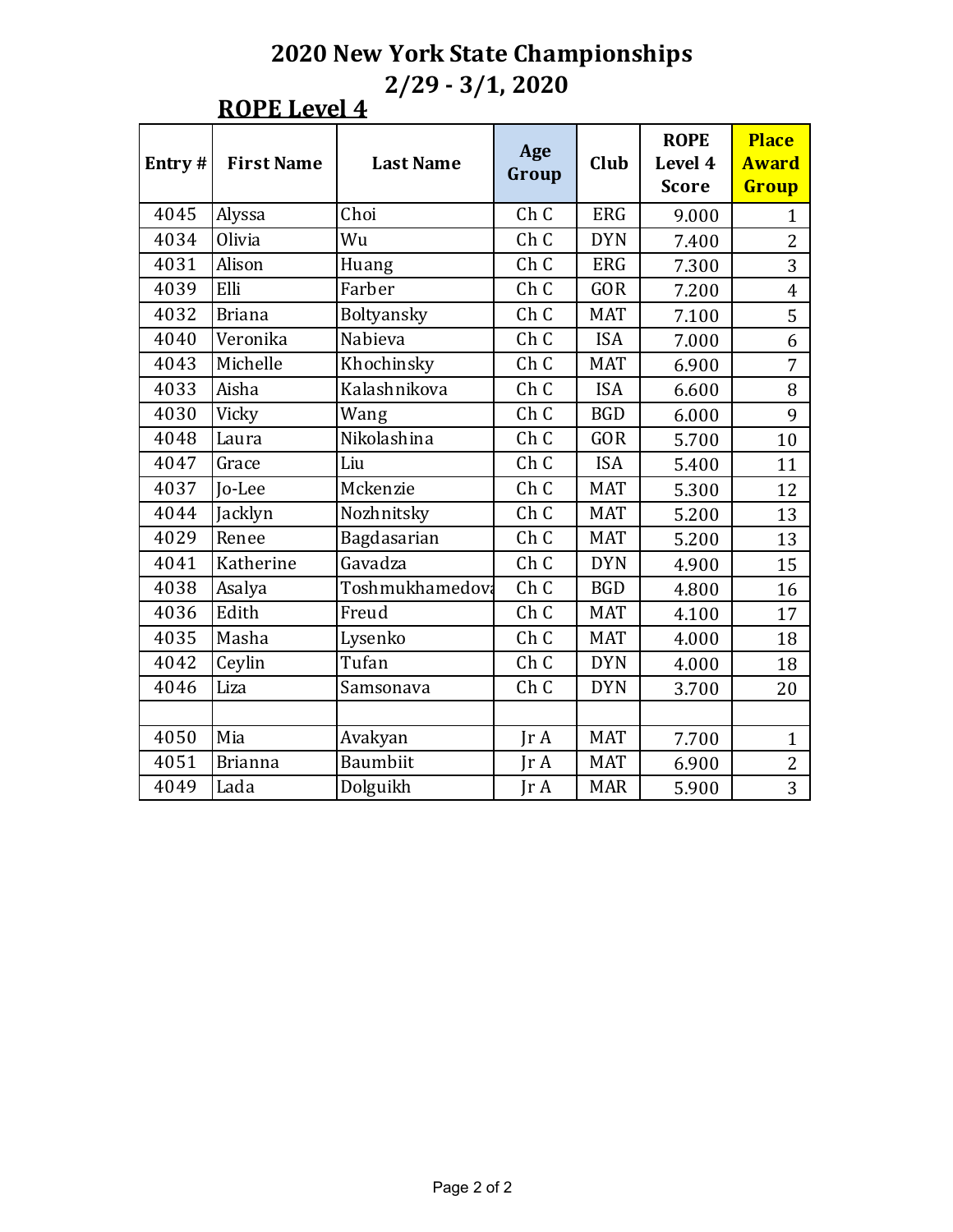#### **BALL Level 4**

| Entry#   | <b>First Name</b> | <b>Last Name</b>                     | Age<br>Group | Club       | <b>BALL</b><br>Level 4<br><b>Score</b> | <b>Place</b><br><b>Award</b><br>Group |
|----------|-------------------|--------------------------------------|--------------|------------|----------------------------------------|---------------------------------------|
| 4002     | Angelina          | Gelovani                             | Ch A         | <b>ISA</b> | 7.000                                  | $\mathbf{1}$                          |
| 4001     | Evalyn            | Bukachevskiy                         | Ch A         | <b>ISA</b> | 5.100                                  | $\overline{2}$                        |
| ChB 2013 |                   |                                      |              |            |                                        |                                       |
| 4010     | Katherine         | Pivneva                              | ChB          | <b>GOR</b> | 7.100                                  | $\mathbf{1}$                          |
| 4008     | Chloe             | Klugin                               | ChB          | <b>MAT</b> | 5.400                                  | $\overline{2}$                        |
| 4004     | Yeva              | Anufryienka                          | ChB          | GOR        | 5.300                                  | 3                                     |
| 4003     | Ksenia            | Ilyusha                              | ChB          | <b>ISA</b> | 4.900                                  | $\overline{4}$                        |
| 4005     | Antonina          | Firtsak                              | ChB          | <b>ISA</b> | 4.200                                  | 5                                     |
| 4009     | <b>Bridget</b>    | Medvinsky                            | ChB          | <b>ISA</b> | 4.100                                  | 6                                     |
| 4007     | Zoe               | Kalner                               | ChB          | <b>DYN</b> | 3.800                                  | $\overline{7}$                        |
| 4006     | Diana             | ChB<br><b>GOR</b><br>Popova<br>3.500 |              | 8          |                                        |                                       |
| ChB 2012 |                   |                                      |              |            |                                        |                                       |
| 4014     | Valerie           | ChB<br><b>ISA</b><br>Magduke         |              | 11.200     | $\mathbf{1}$                           |                                       |
| 4013     | Elida             | Khachatryan<br>ChB<br>GOR            |              | 8.600      | $\overline{2}$                         |                                       |
| 4023     | Sophia            | Bas                                  | ChB          | <b>ISA</b> | 8.200                                  | 3                                     |
| 4011     | Nyla              | Velez                                | ChB          | <b>ISA</b> | 7.800                                  | $\overline{4}$                        |
| 4027     | Vivian            | Abramson                             | ChB          | <b>ISA</b> | 7.800                                  | $\overline{4}$                        |
| 4028     | Yidoen            | Tenzin                               | ChB          | <b>ERG</b> | 7.500                                  | 6                                     |
| 4017     | Amelia            | Labanok                              | ChB          | <b>ISA</b> | 7.300                                  | $\overline{7}$                        |
| 4026     | Sophie            | Reznikov                             | ChB          | <b>ISA</b> | 7.100                                  | 8                                     |
| 4022     | Emily             | Gorel                                | ChB          | <b>ISA</b> | 6.800                                  | 9                                     |
| 4025     | Leila             | Allen                                | ChB          | <b>MAR</b> | 6.700                                  | 10                                    |
| 4012     | Charlotte         | Kreymerman                           | ChB          | <b>ISA</b> | 5.900                                  | 11                                    |
| 4016     | Yevgeniya         | Glebova                              | ChB          | GOR        | 5.800                                  | 12                                    |
| 4024     | Michelle          | Ilyaich                              | ChB          | <b>ERG</b> | 5.700                                  | 13                                    |
| 4018     | Tayisia           | Maksymenko                           | ChB          | <b>BGD</b> | 5.500                                  | 14                                    |
| 4021     | Mia               | Margolin                             | ChB          | <b>MAT</b> | 4.900                                  | 15                                    |
| 4019     | Veronika          | Vatsyk                               | ChB          | <b>DYN</b> | 4.700                                  | 16                                    |
| 4020     | Gabriella         | Kamel                                | ChB          | <b>ISA</b> | 4.500                                  | 17                                    |
|          |                   |                                      |              |            |                                        |                                       |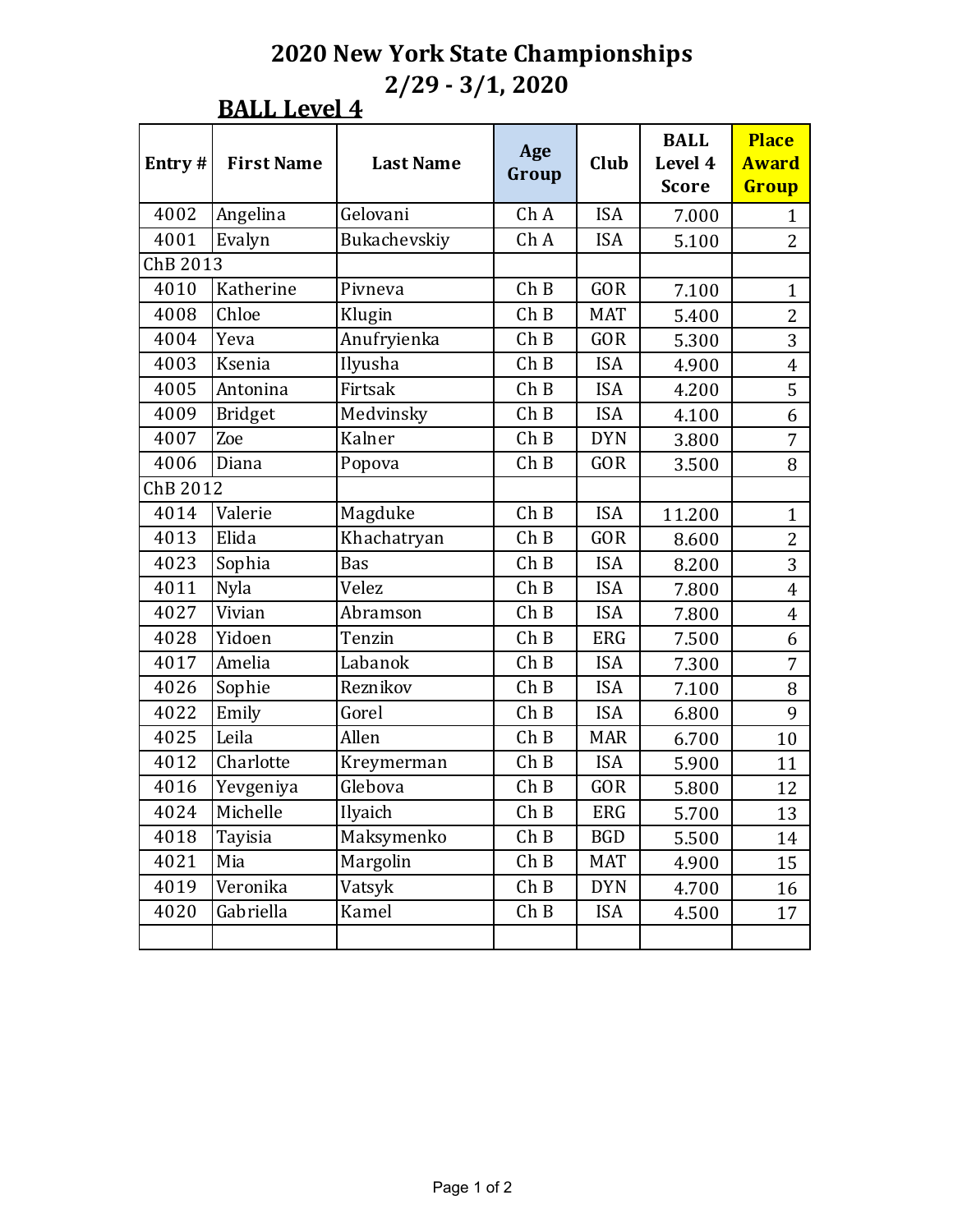**BALL Level 4** 

| Entry# | <b>First Name</b> | <b>Last Name</b> | Age<br>Group            | Club       | <b>BALL</b><br>Level 4<br><b>Score</b> | <b>Place</b><br><b>Award</b><br>Group |
|--------|-------------------|------------------|-------------------------|------------|----------------------------------------|---------------------------------------|
| 4045   | Alyssa            | Choi             | Ch C                    | <b>ERG</b> | 9.800                                  | $\mathbf{1}$                          |
| 4034   | Olivia            | Wu               | Ch C                    | <b>DYN</b> | 7.800                                  | $\overline{2}$                        |
| 4032   | <b>Briana</b>     | Boltyansky       | Ch C                    | <b>MAT</b> | 7.100                                  | 3                                     |
| 4033   | Aisha             | Kalashnikova     | Ch C                    | <b>ISA</b> | 6.900                                  | $\overline{4}$                        |
| 4039   | Elli              | Farber           | Ch <sub>C</sub>         | <b>GOR</b> | 6.800                                  | 5                                     |
| 4030   | Vicky             | Wang             | Ch C                    | <b>BGD</b> | 6.600                                  | 6                                     |
| 4048   | Laura             | Nikolashina      | Ch C                    | <b>GOR</b> | 6.400                                  | 7                                     |
| 4031   | Alison            | Huang            | Ch C                    | <b>ERG</b> | 6.200                                  | 8                                     |
| 4043   | Michelle          | Khochinsky       | Ch C                    | <b>MAT</b> | 6.000                                  | 9                                     |
| 4042   | Ceylin            | Tufan            | Ch C                    | <b>DYN</b> | 5.900                                  | 10                                    |
| 4036   | Edith             | Freud            | Ch C                    | <b>MAT</b> | 5.700                                  | 11                                    |
| 4040   | Veronika          | Nabieva          | Ch C                    | <b>ISA</b> | 5.500                                  | 12                                    |
| 4046   | Liza              | Samsonava        | Ch C                    | <b>DYN</b> | 5.100                                  | 13                                    |
| 4047   | Grace             | Liu              | Ch C                    | <b>ISA</b> | 4.100                                  | 14                                    |
| 4029   | Renee             | Bagdasarian      | Ch C                    | <b>MAT</b> | 4.000                                  | 15                                    |
| 4038   | Asalya            | Toshmukhamedov:  | Ch C                    | <b>BGD</b> | 4.000                                  | 15                                    |
| 4035   | Masha             | Lysenko          | Ch C                    | <b>MAT</b> | 3.900                                  | 17                                    |
| 4041   | Katherine         | Gavadza          | Ch C                    | <b>DYN</b> | 3.700                                  | 18                                    |
| 4037   | Jo-Lee            | Mckenzie         | Ch C                    | <b>MAT</b> | 3.400                                  | 19                                    |
| 4044   | Jacklyn           | Nozhnitsky       | Ch <sub>C</sub>         | <b>MAT</b> | 2.600                                  | 20                                    |
|        |                   |                  |                         |            |                                        |                                       |
| 4051   | <b>Brianna</b>    | <b>Baumbiit</b>  | $\text{Tr } \mathbf{A}$ | <b>MAT</b> | 6.600                                  | $\mathbf{1}$                          |
| 4049   | Lada              | Dolguikh         | $\text{Tr }A$           | <b>MAR</b> | 6.100                                  | $\overline{2}$                        |
| 4050   | Mia               | Avakyan          | JrA                     | <b>MAT</b> | 6.100                                  | $\overline{2}$                        |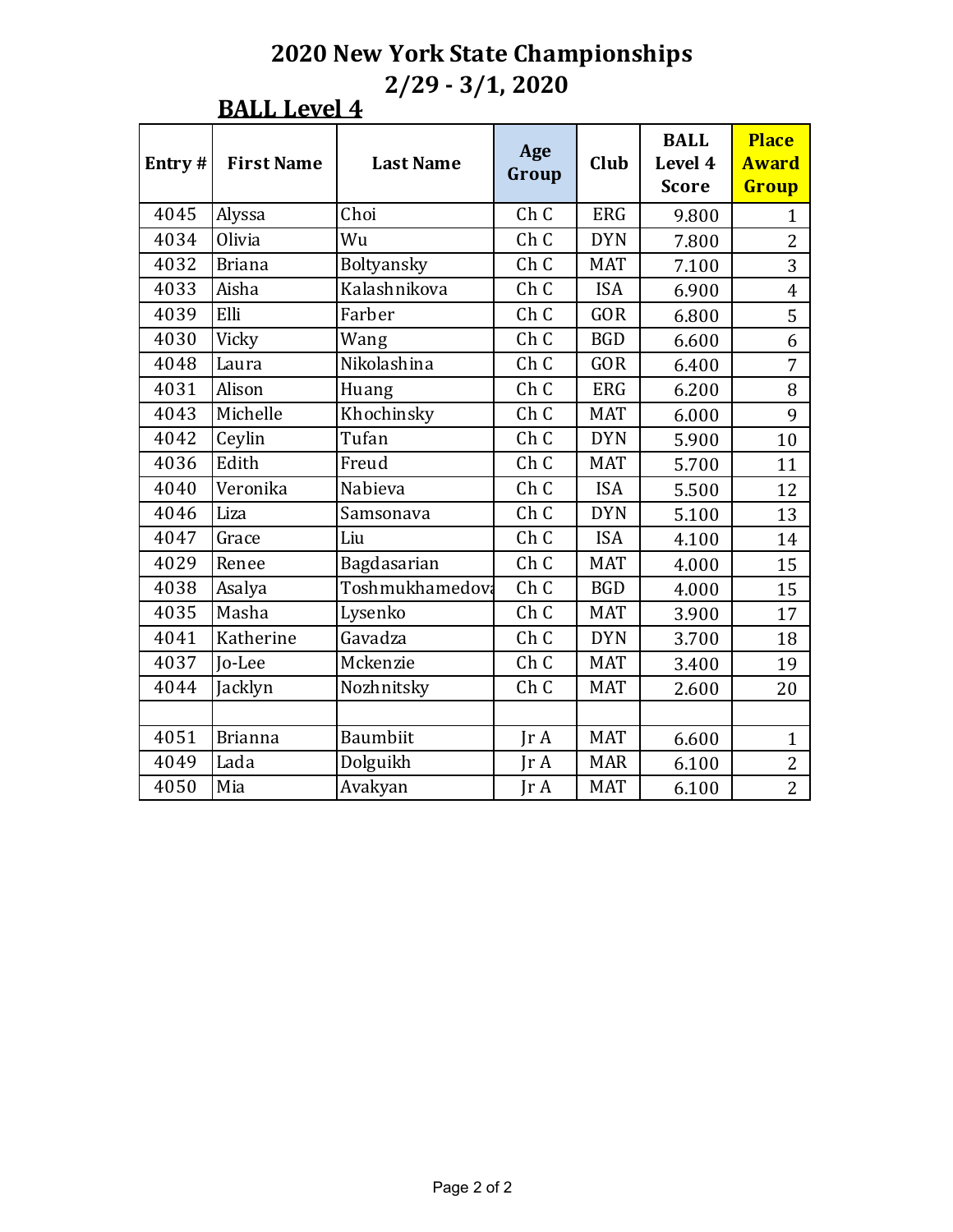| Entry#   | <b>First Name</b> | <b>Last Name</b> | Age<br>Group | Club       | Floor  | Rope   | <b>Ball</b> | All<br><b>Around</b><br><b>Score</b> | <b>Place</b><br><b>Award</b><br>Group |
|----------|-------------------|------------------|--------------|------------|--------|--------|-------------|--------------------------------------|---------------------------------------|
| 4002     | Angelina          | Gelovani         | Ch A         | <b>ISA</b> | 9.500  | 6.400  | 7.000       | 22.900                               | $\mathbf{1}$                          |
| 4001     | Evalyn            | Bukachevskiy     | Ch A         | <b>ISA</b> | 6.800  | 5.500  | 5.100       | 17.400                               | 2                                     |
| ChB 2013 |                   |                  |              |            |        |        |             |                                      |                                       |
| 4004     | Yeva              | Anufryienka      | ChB          | GOR        | 6.300  | 7.600  | 5.300       | 19.200                               | $\mathbf{1}$                          |
| 4010     | Katherine         | Pivneva          | ChB          | GOR        | 6.700  | 4.900  | 7.100       | 18.700                               | $\mathbf{2}$                          |
| 4003     | Ksenia            | Ilyusha          | ChB          | <b>ISA</b> | 7.500  | 5.900  | 4.900       | 18.300                               | 3                                     |
| 4006     | Diana             | Popova           | ChB          | GOR        | 7.200  | 7.000  | 3.500       | 17.700                               | $\pmb{4}$                             |
| 4005     | Antonina          | Firtsak          | ChB          | <b>ISA</b> | 7.000  | 6.100  | 4.200       | 17.300                               | 5                                     |
| 4008     | Chloe             | Klugin           | ChB          | <b>MAT</b> | 6.100  | 5.500  | 5.400       | 17.000                               | 6                                     |
| 4007     | Zoe               | Kalner           | ChB          | <b>DYN</b> | 7.300  | 5.100  | 3.800       | 16.200                               | $\overline{7}$                        |
| 4009     | Bridget           | Medvinsky        | ChB          | <b>ISA</b> | 6.100  | 4.200  | 4.100       | 14.400                               | 8                                     |
| ChB 2012 |                   |                  |              |            |        |        |             |                                      |                                       |
| 4014     | Valerie           | Magduke          | ChB          | <b>ISA</b> | 11.900 | 10.300 | 11.200      | 33.400                               | $\mathbf{1}$                          |
| 4011     | Nyla              | Velez            | ChB          | <b>ISA</b> | 9.700  | 8.200  | 7.800       | 25.700                               | $\mathbf{2}$                          |
| 4013     | Elida             | Khachatryan      | ChB          | GOR        | 8.300  | 8.300  | 8.600       | 25.200                               | 3                                     |
| 4023     | Sophia            | Bas              | ChB          | <b>ISA</b> | 9.000  | 7.200  | 8.200       | 24.400                               | $\overline{4}$                        |
| 4025     | Leila             | Allen            | ChB          | <b>MAR</b> | 8.200  | 9.300  | 6.700       | 24.200                               | 5                                     |
| 4027     | Vivian            | Abramson         | ChB          | <b>ISA</b> | 8.400  | 7.700  | 7.800       | 23.900                               | 6                                     |
| 4028     | Yidoen            | Tenzin           | ChB          | ERG        | 10.400 | 5.300  | 7.500       | 23.200                               | 7                                     |
| 4022     | Emily             | Gorel            | ChB          | <b>ISA</b> | 8.500  | 7.600  | 6.800       | 22.900                               | $\, 8$                                |
| 4017     | Amelia            | Labanok          | ChB          | <b>ISA</b> | 8.800  | 6.600  | 7.300       | 22.700                               | 9                                     |
| 4026     | Sophie            | Reznikov         | ChB          | <b>ISA</b> | 7.700  | 6.100  | 7.100       | 20.900                               | 10                                    |
| 4016     | Yevgeniya         | Glebova          | ChB          | GOR        | 8.700  | 6.000  | 5.800       | 20.500                               | 11                                    |
| 4018     | Tayisia           | Maksymenko       | ChB          | <b>BGD</b> | 7.800  | 5.600  | 5.500       | 18.900                               | 12                                    |
| 4012     | Charlotte         | Kreymerman       | ChB          | <b>ISA</b> | 7.200  | 5.600  | 5.900       | 18.700                               | 13                                    |
| 4020     | Gabriella         | Kamel            | ChB          | <b>ISA</b> | 7.200  | 5.700  | 4.500       | 17.400                               | 14                                    |
| 4021     | Mia               | Margolin         | ChB          | <b>MAT</b> | 7.000  | 5.300  | 4.900       | 17.200                               | 15                                    |
| 4024     | Michelle          | Ilyaich          | ChB          | ERG        | 6.100  | 4.300  | 5.700       | 16.100                               | 16                                    |
| 4019     | Veronika          | Vatsyk           | ChB          | <b>DYN</b> | 5.600  | 3.500  | 4.700       | 13.800                               | 17                                    |
|          |                   |                  |              |            |        |        |             |                                      |                                       |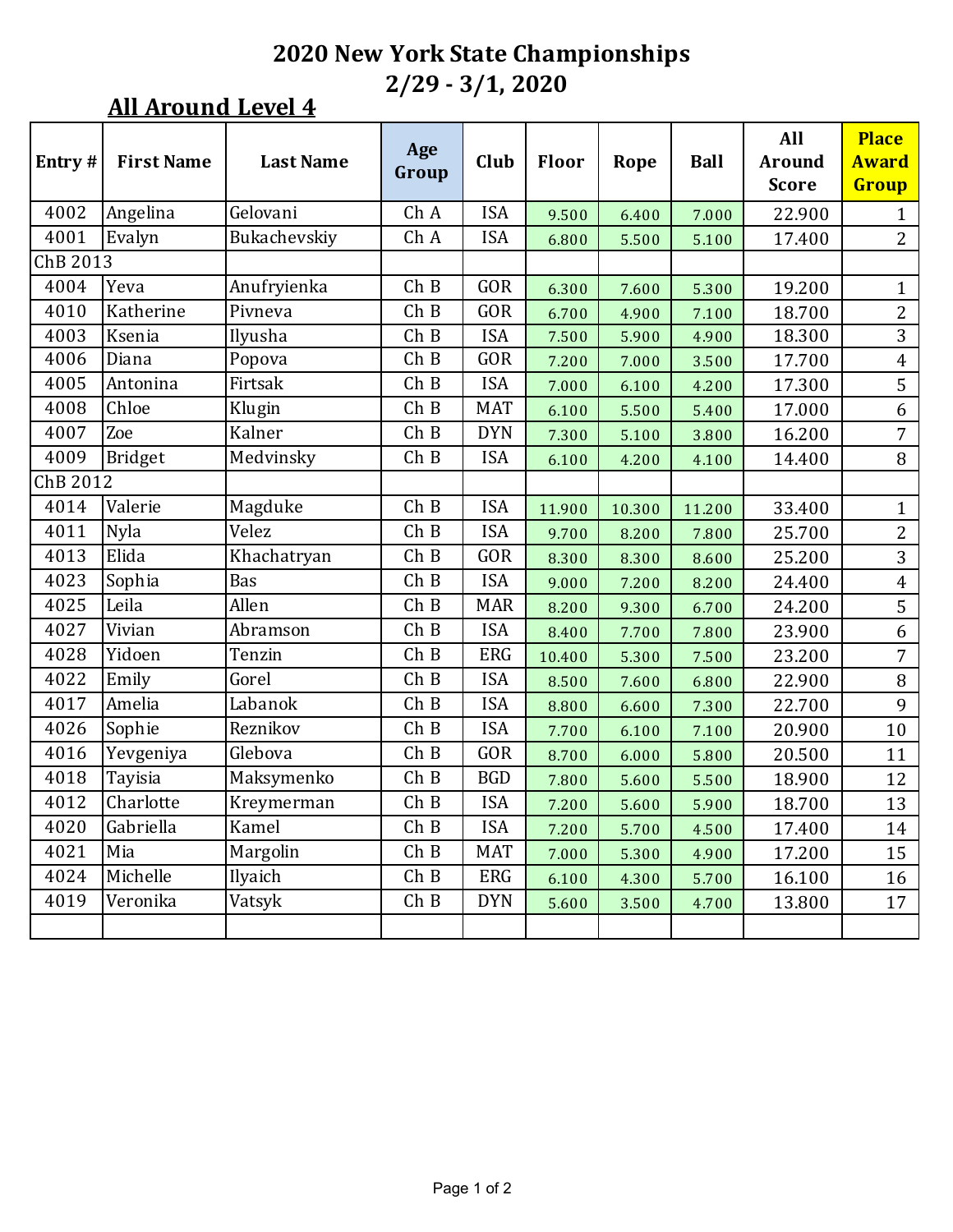| Entry# | <b>First Name</b> | <b>Last Name</b> | Age<br>Group            | Club       | Floor  | Rope  | <b>Ball</b> | All<br><b>Around</b><br><b>Score</b> | <b>Place</b><br><b>Award</b><br><b>Group</b> |
|--------|-------------------|------------------|-------------------------|------------|--------|-------|-------------|--------------------------------------|----------------------------------------------|
| 4045   | Alyssa            | Choi             | Ch C                    | <b>ERG</b> | 11.300 | 9.000 | 9.800       | 30.100                               | $\mathbf{1}$                                 |
| 4034   | Olivia            | Wu               | Ch C                    | <b>DYN</b> | 9.000  | 7.400 | 7.800       | 24.200                               | $\overline{2}$                               |
| 4031   | Alison            | Huang            | Ch C                    | <b>ERG</b> | 9.300  | 7.300 | 6.200       | 22.800                               | 3                                            |
| 4032   | <b>Briana</b>     | Boltyansky       | Ch C                    | <b>MAT</b> | 8.600  | 7.100 | 7.100       | 22.800                               | $\overline{4}$                               |
| 4040   | Veronika          | Nabieva          | Ch C                    | <b>ISA</b> | 9.500  | 7.000 | 5.500       | 22.000                               | 5                                            |
| 4039   | Elli              | Farber           | Ch C                    | GOR        | 7.300  | 7.200 | 6.800       | 21.300                               | 6                                            |
| 4030   | Vicky             | Wang             | Ch C                    | <b>BGD</b> | 8.400  | 6.000 | 6.600       | 21.000                               | 7                                            |
| 4033   | Aisha             | Kalashnikova     | Ch C                    | <b>ISA</b> | 7.300  | 6.600 | 6.900       | 20.800                               | $\, 8$                                       |
| 4043   | Michelle          | Khochinsky       | Ch C                    | <b>MAT</b> | 7.300  | 6.900 | 6.000       | 20.200                               | 9                                            |
| 4048   | Laura             | Nikolashina      | Ch C                    | <b>GOR</b> | 7.100  | 5.700 | 6.400       | 19.200                               | 10                                           |
| 4042   | Ceylin            | Tufan            | Ch C                    | <b>DYN</b> | 7.600  | 4.000 | 5.900       | 17.500                               | 11                                           |
| 4047   | Grace             | Liu              | Ch <sub>C</sub>         | <b>ISA</b> | 7.200  | 5.400 | 4.100       | 16.700                               | 12                                           |
| 4041   | Katherine         | Gavadza          | Ch C                    | <b>DYN</b> | 7.400  | 4.900 | 3.700       | 16.000                               | 13                                           |
| 4037   | Jo-Lee            | Mckenzie         | Ch C                    | <b>MAT</b> | 7.200  | 5.300 | 3.400       | 15.900                               | 14                                           |
| 4036   | Edith             | Freud            | Ch C                    | <b>MAT</b> | 5.900  | 4.100 | 5.700       | 15.700                               | 15                                           |
| 4044   | Jacklyn           | Nozhnitsky       | Ch <sub>C</sub>         | <b>MAT</b> | 7.800  | 5.200 | 2.600       | 15.600                               | 16                                           |
| 4046   | Liza              | Samsonava        | Ch C                    | <b>DYN</b> | 6.800  | 3.700 | 5.100       | 15.600                               | 17                                           |
| 4035   | Masha             | Lysenko          | Ch C                    | <b>MAT</b> | 7.400  | 4.000 | 3.900       | 15.300                               | 18                                           |
| 4029   | Renee             | Bagdasarian      | Ch C                    | <b>MAT</b> | 5.500  | 5.200 | 4.000       | 14.700                               | 19                                           |
| 4038   | Asalya            | Toshmukhamedova  | Ch C                    | <b>BGD</b> | 5.700  | 4.800 | 4.000       | 14.500                               | 20                                           |
|        |                   |                  |                         |            |        |       |             |                                      |                                              |
| 4050   | Mia               | Avakyan          | $\text{Tr } \mathbf{A}$ | <b>MAT</b> | 7.200  | 7.700 | 6.100       | 21.000                               | $\mathbf{1}$                                 |
| 4051   | <b>Brianna</b>    | Baumbiit         | JrA                     | <b>MAT</b> | 6.500  | 6.900 | 6.600       | 20.000                               | $\overline{2}$                               |
| 4049   | Lada              | Dolguikh         | $\text{Tr } \mathbf{A}$ | <b>MAR</b> | 7.000  | 5.900 | 6.100       | 19.000                               | 3                                            |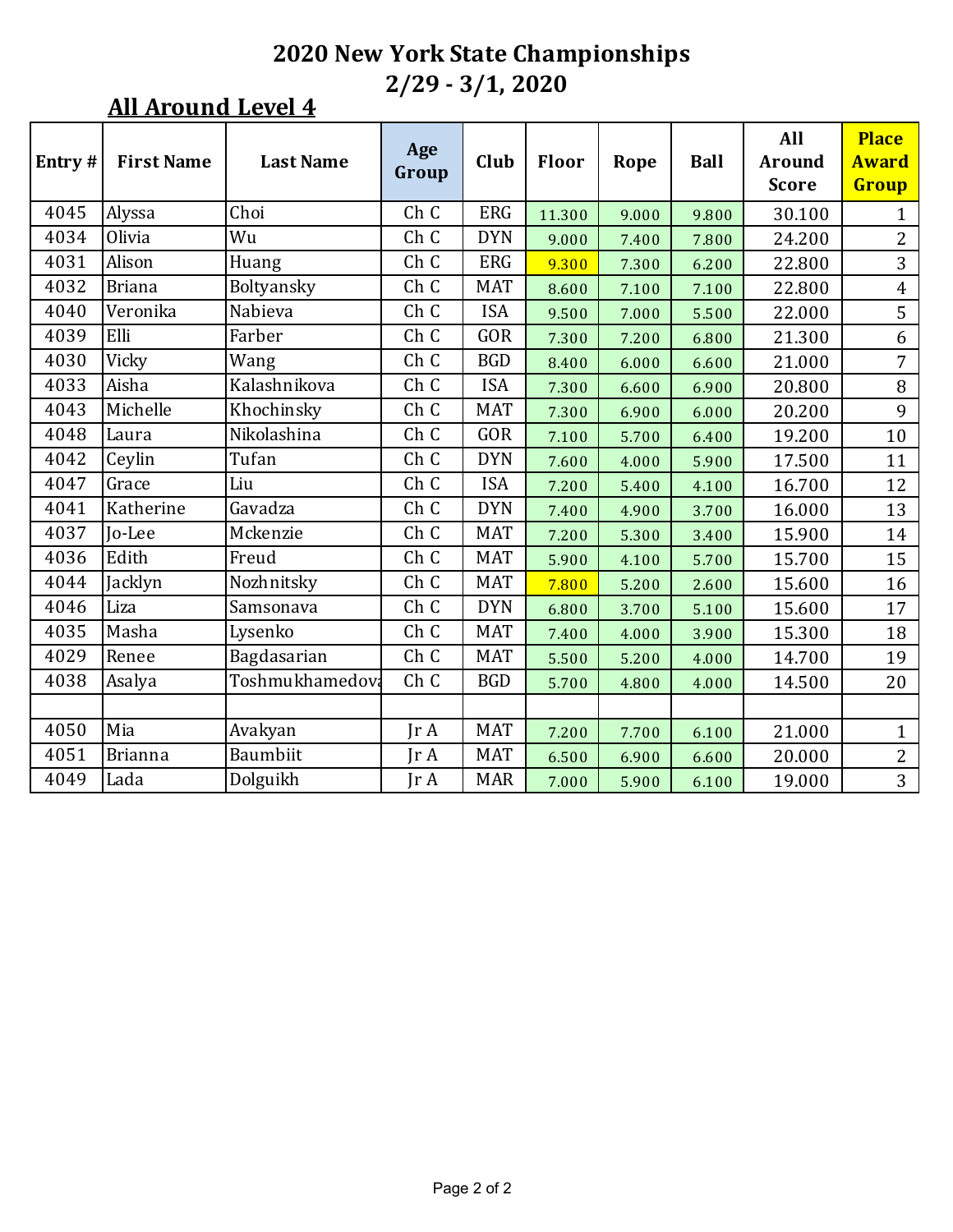#### **FLOOR Level 5**

|          |                   |                  | Age   |            | <b>FLOOR</b>            | <b>Place</b>          |  |
|----------|-------------------|------------------|-------|------------|-------------------------|-----------------------|--|
| Entry#   | <b>First Name</b> | <b>Last Name</b> | Group | Club       | Level 5<br><b>Score</b> | <b>Award</b><br>Group |  |
| 5004     | Lada              | Tulbovich        | ChB   | <b>ISA</b> | 11.100                  | $\mathbf{1}$          |  |
| 5001     | Viktoria          | Mullakandova     | ChB   | GOR        | 11.000                  | $\overline{2}$        |  |
| 5005     | Eva               | Yuldasheva       | ChB   | <b>ISA</b> | 10.100                  | 3                     |  |
| 5003     | Aliya             | Sharipova        | ChB   | <b>ISA</b> | 10.000                  | $\overline{4}$        |  |
| 5006     | Milena            | Dzhamgaryan      | ChB   | <b>ISA</b> | 9.900                   | 5                     |  |
| 5007     | Paula             | Nathanson        | ChB   | <b>GOR</b> | 7.700                   | 6                     |  |
| 5002     | Angelina          | Sutskever        | ChB   | <b>ISA</b> | 7.200                   | $\overline{7}$        |  |
| ChC 2011 |                   |                  |       |            |                         |                       |  |
| 5010     | Amaliya           | Chulyakov        | Ch C  | <b>ISA</b> | 11.300                  | $\mathbf{1}$          |  |
| 5011     | Veronika          | Levin            | Ch C  | <b>ISA</b> | 11.100                  | $\overline{2}$        |  |
| 5017     | Mikaela           | Korostyshevski   | Ch C  | GOR        | 11.100                  | $\overline{2}$        |  |
| 5009     | Alisa             | Stepanova        | Ch C  | <b>ISA</b> | 10.800                  | $\overline{4}$        |  |
| 5019     | Alexandra         | Trokel           | Ch C  | <b>MAR</b> | 10.000                  | 5                     |  |
| 5012     | Eva               | Zarichny         | Ch C  | <b>ISA</b> | 9.600                   | 6                     |  |
| 5016     | Victoria          | Yezhov           | Ch C  | <b>GOR</b> | 8.800                   | 7                     |  |
| 5018     | Milli             | Asulin           | Ch C  | <b>MAT</b> | 8.600                   | 8                     |  |
| 5015     | Sabrina           | Rahmatov         | Ch C  | <b>MAT</b> | 8.000                   | 9                     |  |
| 5008     | Angelique         | Fishgoyt         | Ch C  | <b>MAR</b> | 7.400                   | 10                    |  |
| 5014     | Skyler            | Reyfman          | Ch C  | <b>MAT</b> | 6.200                   | 11                    |  |
| 5013     | Jenna             | Reyfman          | Ch C  | <b>MAT</b> | 5.600                   | 12                    |  |
| ChC 2010 |                   |                  |       |            |                         |                       |  |
| 5032     | Scarlette         | Bejarano         | Ch C  | <b>MAR</b> | 11.600                  | $\mathbf{1}$          |  |
| 5024     | Anna              | Rykov            | Ch C  | <b>ISA</b> | 11.300                  | $\overline{2}$        |  |
| 5027     | Jasmin            | Hu               | Ch C  | <b>MAR</b> | 10.300                  | 3                     |  |
| 5025     | Sofia             | Rakova           | Ch C  | <b>ISA</b> | 10.100                  | $\overline{4}$        |  |
| 5030     | <b>Barbie</b>     | Batiashvili      | Ch C  | <b>ISA</b> | 9.900                   | 5                     |  |
| 5023     | Layla             | Islamova         | Ch C  | <b>BGD</b> | 9.700                   | 6                     |  |
| 5021     | Rebecca           | Gurvich          | Ch C  | <b>MAT</b> | 8.500                   | $\overline{7}$        |  |
| 5028     | Emily             | Daminoff         | Ch C  | <b>MAR</b> | 8.500                   | 7                     |  |
| 5031     | Diana             | Kasparov         | Ch C  | <b>BGD</b> | 8.100                   | 9                     |  |
| 5020     | Chelsea           | Clifford         | Ch C  | <b>MAT</b> | 7.800                   | 10                    |  |
| 5029     | Nicolette         | Gruber           | Ch C  | <b>ISA</b> | 7.700                   | 11                    |  |
| 5026     | Elizabeth         | Soskin           | Ch C  | MAT        | 7.600                   | 12                    |  |
| 5022     | Adriana           | Kushinsky        | Ch C  | <b>MAT</b> | 7.300                   | 13                    |  |
| 5033     | Veronica          | Ovcharova        | Ch C  | GOR        | 7.000                   | 14                    |  |
|          |                   |                  |       |            |                         |                       |  |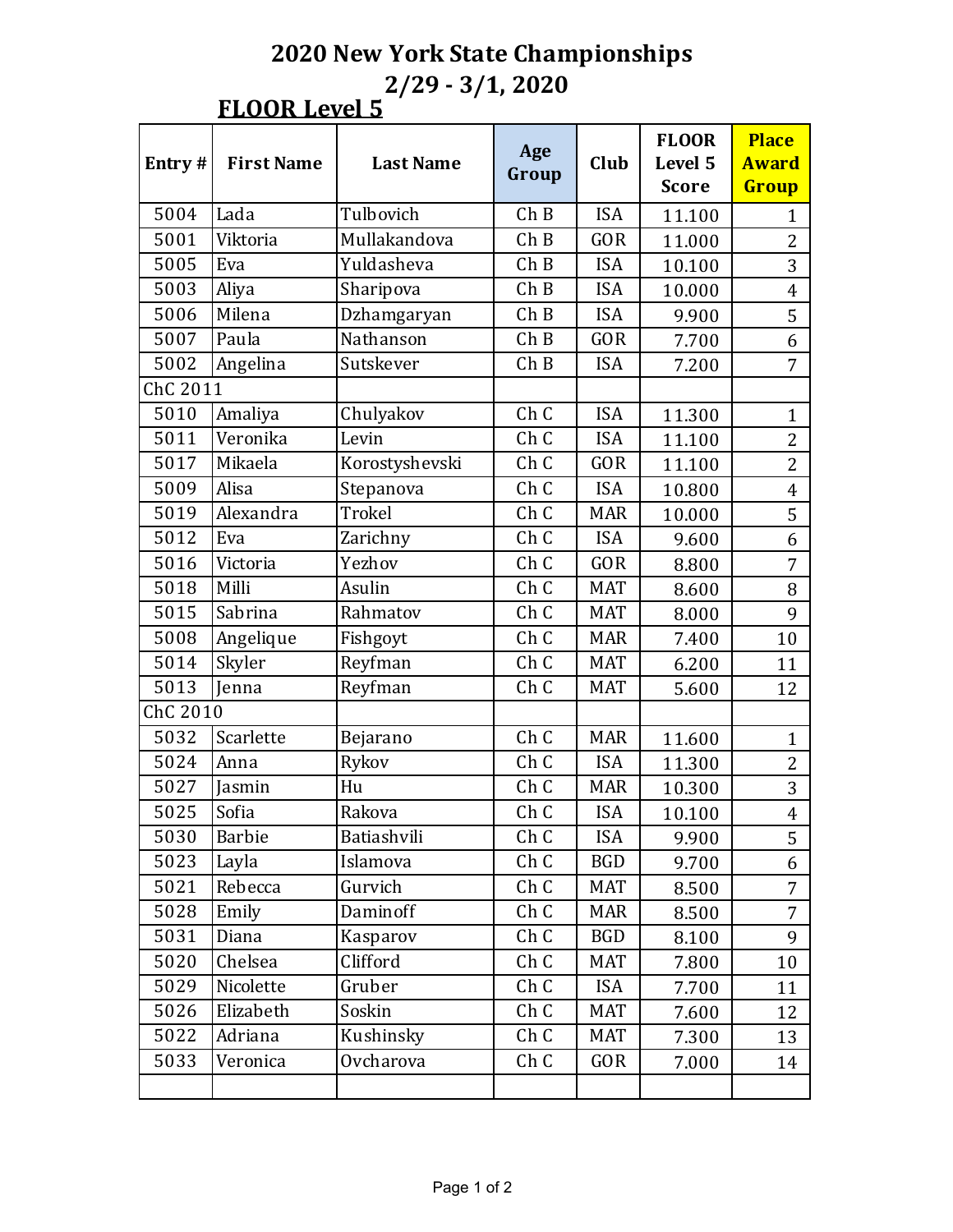|  | OR 1 | l.et<br>ρı |
|--|------|------------|
|--|------|------------|

| Entry $#$ | <b>First Name</b> | <b>Last Name</b> | Age<br>Group                 | Club       | <b>FLOOR</b><br>Level 5<br><b>Score</b> | <b>Place</b><br><b>Award</b><br>Group |
|-----------|-------------------|------------------|------------------------------|------------|-----------------------------------------|---------------------------------------|
| 5042      | Zumi              | Chin             | IrA                          | <b>WHG</b> | 9.800                                   |                                       |
| 5039      | Lydia             | Xia              | $\text{Tr } \mathbf{A}$      | <b>ERG</b> | 9.300                                   | $\overline{2}$                        |
| 5036      | Gabriella         | Zagaja           | $\mathop{\rm Ir}\nolimits$ A | <b>ISA</b> | 8.600                                   | 3                                     |
| 5040      | Aelun             | Biymyrzaeva      | $\mathop{\rm Ir}\nolimits$ A | <b>MAT</b> | 8.400                                   | $\overline{4}$                        |
| 5037      | Evelina           | Lengyel          | $\text{Tr }A$                | <b>MAR</b> | 8.300                                   | 5                                     |
| 5038      | Viktoria          | Gezalian         | $\text{Tr } \mathbf{A}$      | <b>MAT</b> | 7.900                                   | 6                                     |
| 5041      | Sonya             | Zinder           | Jr A                         | <b>MAT</b> | 7.300                                   | 7                                     |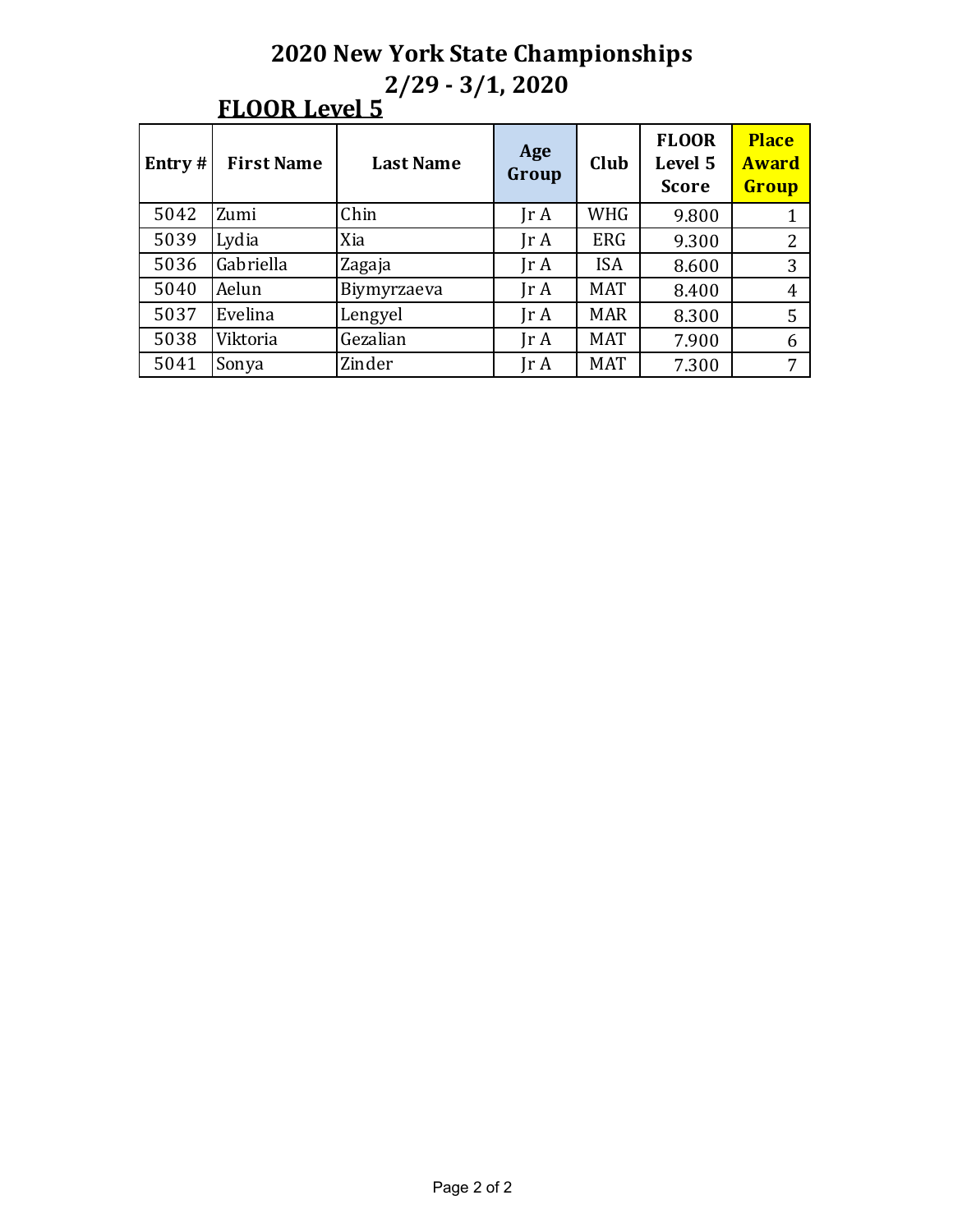**ROPE** Level 5

|          |                   |                  |              |            | <b>ROPE</b>  | <b>Place</b>   |
|----------|-------------------|------------------|--------------|------------|--------------|----------------|
| Entry#   | <b>First Name</b> | <b>Last Name</b> | Age<br>Group | Club       | Level 5      | <b>Award</b>   |
|          |                   |                  |              |            | <b>Score</b> | Group          |
| 5001     | Viktoria          | Mullakandova     | ChB          | <b>GOR</b> | 11.400       | 1              |
| 5005     | Eva               | Yuldasheva       | Ch B         | <b>ISA</b> | 10.900       | 2              |
| 5004     | Lada              | Tulbovich        | ChB          | <b>ISA</b> | 10.100       | 3              |
| 5006     | Milena            | Dzhamgaryan      | ChB          | <b>ISA</b> | 10.000       | $\overline{4}$ |
| 5003     | Aliya             | Sharipova        | ChB          | <b>ISA</b> | 8.800        | 5              |
| 5007     | Paula             | Nathanson        | ChB          | <b>GOR</b> | 8.500        | 6              |
| 5002     | Angelina          | Sutskever        | ChB          | <b>ISA</b> | 7.700        | 7              |
| ChC 2011 |                   |                  |              |            |              |                |
| 5017     | Mikaela           | Korostyshevski   | Ch C         | <b>GOR</b> | 11.500       | $\mathbf{1}$   |
| 5010     | Amaliya           | Chulyakov        | Ch C         | <b>ISA</b> | 10.400       | $\overline{2}$ |
| 5011     | Veronika          | Levin            | Ch C         | <b>ISA</b> | 10.200       | 3              |
| 5012     | Eva               | Zarichny         | Ch C         | <b>ISA</b> | 9.900        | 4              |
| 5009     | Alisa             | Stepanova        | Ch C         | <b>ISA</b> | 9.800        | 5              |
| 5016     | Victoria          | Yezhov           | Ch C         | <b>GOR</b> | 9.400        | 6              |
| 5018     | Milli             | Asulin           | Ch C         | <b>MAT</b> | 8.700        | 7              |
| 5019     | Alexandra         | Trokel           | Ch C         | <b>MAR</b> | 8.600        | 8              |
| 5008     | Angelique         | Fishgoyt         | Ch C         | <b>MAR</b> | 8.000        | 9              |
| 5015     | Sabrina           | Rahmatov         | Ch C         | <b>MAT</b> | 7.600        | 10             |
| 5013     | Jenna             | Reyfman          | Ch C         | <b>MAT</b> | 5.500        | 11             |
| 5014     | Skyler            | Reyfman          | Ch C         | <b>MAT</b> | 5.300        | 12             |
| ChC 2010 |                   |                  |              |            |              |                |
| 5024     | Anna              | Rykov            | Ch C         | <b>ISA</b> | 11.400       | $\mathbf{1}$   |
| 5032     | Scarlette         | Bejarano         | Ch C         | <b>MAR</b> | 10.400       | $\overline{2}$ |
| 5025     | Sofia             | Rakova           | Ch C         | <b>ISA</b> | 10.100       | 3              |
| 5033     | Veronica          | Ovcharova        | Ch C         | GOR        | 8.800        | $\overline{4}$ |
| 5021     | Rebecca           | Gurvich          | Ch C         | MAT        | 8.600        | 5              |
| 5027     | Jasmin            | Hu               | Ch C         | <b>MAR</b> | 8.400        | 6              |
| 5029     | Nicolette         | Gruber           | Ch C         | <b>ISA</b> | 8.400        | 6              |
| 5030     | Barbie            | Batiashvili      | Ch C         | <b>ISA</b> | 8.300        | 8              |
| 5026     | Elizabeth         | Soskin           | Ch C         | <b>MAT</b> | 7.900        | 9              |
| 5028     | Emily             | Daminoff         | Ch C         | MAR        | 7.600        | 10             |
| 5031     | Diana             | Kasparov         | Ch C         | <b>BGD</b> | 7.500        | 11             |
| 5023     | Layla             | Islamova         | Ch C         | <b>BGD</b> | 7.400        | 12             |
| 5022     | Adriana           | Kushinsky        | Ch C         | MAT        | 7.000        | 13             |
| 5020     | Chelsea           | Clifford         | Ch C         | MAT        | 6.400        | 14             |
|          |                   |                  |              |            |              |                |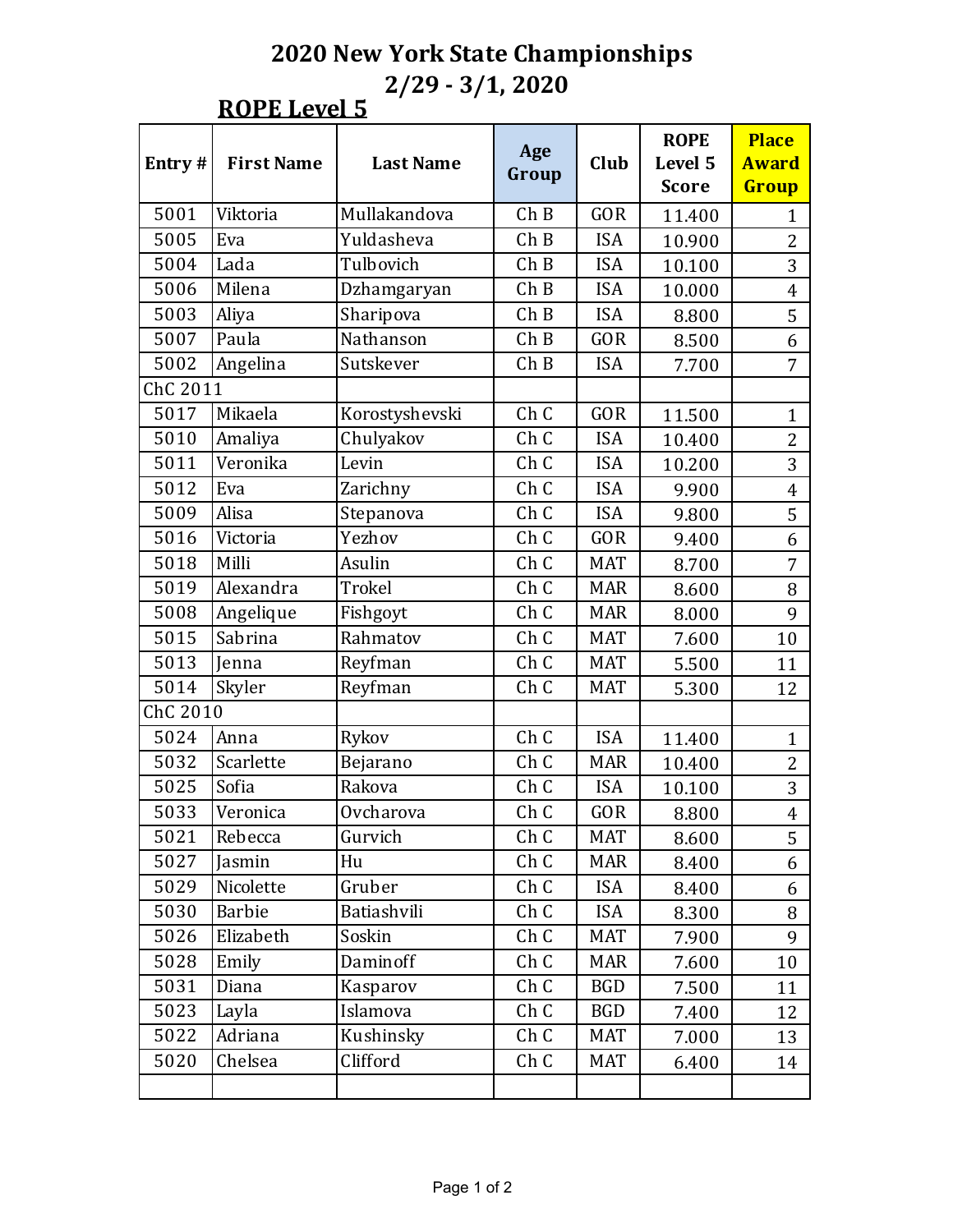### **ROPE** Level 5

| Entry $#$ | <b>First Name</b> | <b>Last Name</b> | Age<br>Group                 | Club       | <b>ROPE</b><br>Level 5<br><b>Score</b> | <b>Place</b><br><b>Award</b><br>Group |
|-----------|-------------------|------------------|------------------------------|------------|----------------------------------------|---------------------------------------|
| 5042      | Zumi              | Chin             | $\text{Tr } \mathbf{A}$      | <b>WHG</b> | 10.300                                 |                                       |
| 5039      | Lydia             | Xia              | $\text{Tr } \mathbf{A}$      | <b>ERG</b> | 10.200                                 | 2                                     |
| 5038      | Viktoria          | Gezalian         | $\text{Tr } \mathbf{A}$      | <b>MAT</b> | 8.500                                  | 3                                     |
| 5040      | Aelun             | Biymyrzaeva      | $\text{Tr } \mathbf{A}$      | <b>MAT</b> | 8.000                                  | 4                                     |
| 5037      | Evelina           | Lengyel          | $\mathop{\rm Ir}\nolimits$ A | <b>MAR</b> | 7.900                                  | 5                                     |
| 5036      | Gabriella         | Zagaja           | $\mathop{\rm Ir}\nolimits$ A | <b>ISA</b> | 7.700                                  | 6                                     |
| 5041      | Sonya             | Zinder           | Jr A                         | <b>MAT</b> | 6.200                                  | 7                                     |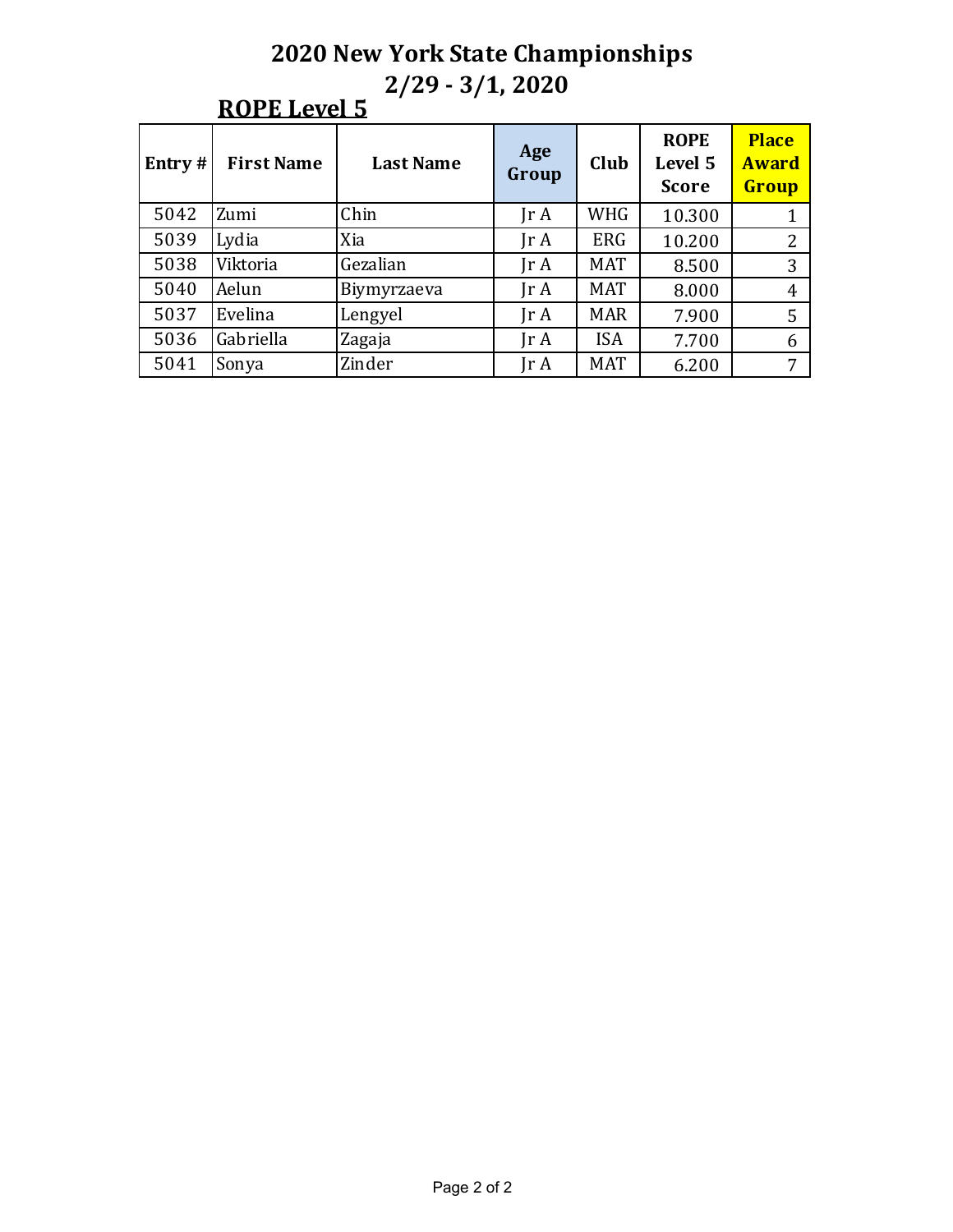## **HOOP** Level 5

|          |                   |                  | Age   |            | <b>HOOP</b>  | <b>Place</b>   |
|----------|-------------------|------------------|-------|------------|--------------|----------------|
| Entry#   | <b>First Name</b> | <b>Last Name</b> | Group | Club       | Level 5      | <b>Award</b>   |
|          |                   |                  |       |            | <b>Score</b> | Group          |
| 5001     | Viktoria          | Mullakandova     | ChB   | <b>GOR</b> | 12.400       | 1              |
| 5004     | Lada              | Tulbovich        | ChB   | <b>ISA</b> | 10.300       | $\overline{2}$ |
| 5005     | Eva               | Yuldasheva       | ChB   | <b>ISA</b> | 10.100       | 3              |
| 5003     | Aliya             | Sharipova        | ChB   | <b>ISA</b> | 9.600        | $\overline{4}$ |
| 5006     | Milena            | Dzhamgaryan      | ChB   | <b>ISA</b> | 9.600        | $\overline{4}$ |
| 5007     | Paula             | Nathanson        | ChB   | <b>GOR</b> | 8.900        | 6              |
| 5002     | Angelina          | Sutskever        | ChB   | <b>ISA</b> | 7.300        | 7              |
| ChC 2011 |                   |                  |       |            |              |                |
| 5010     | Amaliya           | Chulyakov        | Ch C  | <b>ISA</b> | 11.900       | $\mathbf{1}$   |
| 5017     | Mikaela           | Korostyshevski   | Ch C  | <b>GOR</b> | 11.700       | $\overline{2}$ |
| 5009     | Alisa             | Stepanova        | Ch C  | <b>ISA</b> | 11.400       | 3              |
| 5012     | Eva               | Zarichny         | Ch C  | <b>ISA</b> | 10.500       | 4              |
| 5019     | Alexandra         | Trokel           | Ch C  | <b>MAR</b> | 10.300       | 5              |
| 5016     | Victoria          | Yezhov           | Ch C  | <b>GOR</b> | 10.200       | 6              |
| 5011     | Veronika          | Levin            | Ch C  | <b>ISA</b> | 9.100        | 7              |
| 5008     | Angelique         | Fishgoyt         | Ch C  | <b>MAR</b> | 8.800        | 8              |
| 5018     | Milli             | Asulin           | Ch C  | <b>MAT</b> | 7.900        | 9              |
| 5014     | Skyler            | Reyfman          | Ch C  | <b>MAT</b> | 7.100        | 10             |
| 5015     | Sabrina           | Rahmatov         | Ch C  | <b>MAT</b> | 7.100        | 10             |
| 5013     | Jenna             | Reyfman          | Ch C  | <b>MAT</b> | 6.500        | 12             |
| ChC 2010 |                   |                  |       |            |              |                |
| 5024     | Anna              | Rykov            | Ch C  | <b>ISA</b> | 9.900        | $\mathbf{1}$   |
| 5033     | Veronica          | Ovcharova        | Ch C  | <b>GOR</b> | 9.300        | $\overline{2}$ |
| 5025     | Sofia             | Rakova           | Ch C  | <b>ISA</b> | 9.000        | 3              |
| 5027     | Jasmin            | Hu               | Ch C  | <b>MAR</b> | 9.000        | 3              |
| 5022     | Adriana           | Kushinsky        | Ch C  | MAT        | 8.400        | 5              |
| 5030     | Barbie            | Batiashvili      | Ch C  | <b>ISA</b> | 8.400        | 5              |
| 5021     | Rebecca           | Gurvich          | Ch C  | MAT        | 8.100        | $\overline{7}$ |
| 5029     | Nicolette         | Gruber           | Ch C  | <b>ISA</b> | 7.600        | 8              |
| 5032     | Scarlette         | Bejarano         | Ch C  | <b>MAR</b> | 7.600        | 8              |
| 5023     | Layla             | Islamova         | Ch C  | <b>BGD</b> | 7.100        | 10             |
| 5026     | Elizabeth         | Soskin           | Ch C  | MAT        | 6.700        | 11             |
| 5020     | Chelsea           | Clifford         | Ch C  | <b>MAT</b> | 6.600        | 12             |
| 5031     | Diana             | Kasparov         | Ch C  | <b>BGD</b> | 6.200        | 13             |
| 5028     | Emily             | Daminoff         | Ch C  | <b>MAR</b> | 5.600        | 14             |
|          |                   |                  |       |            |              |                |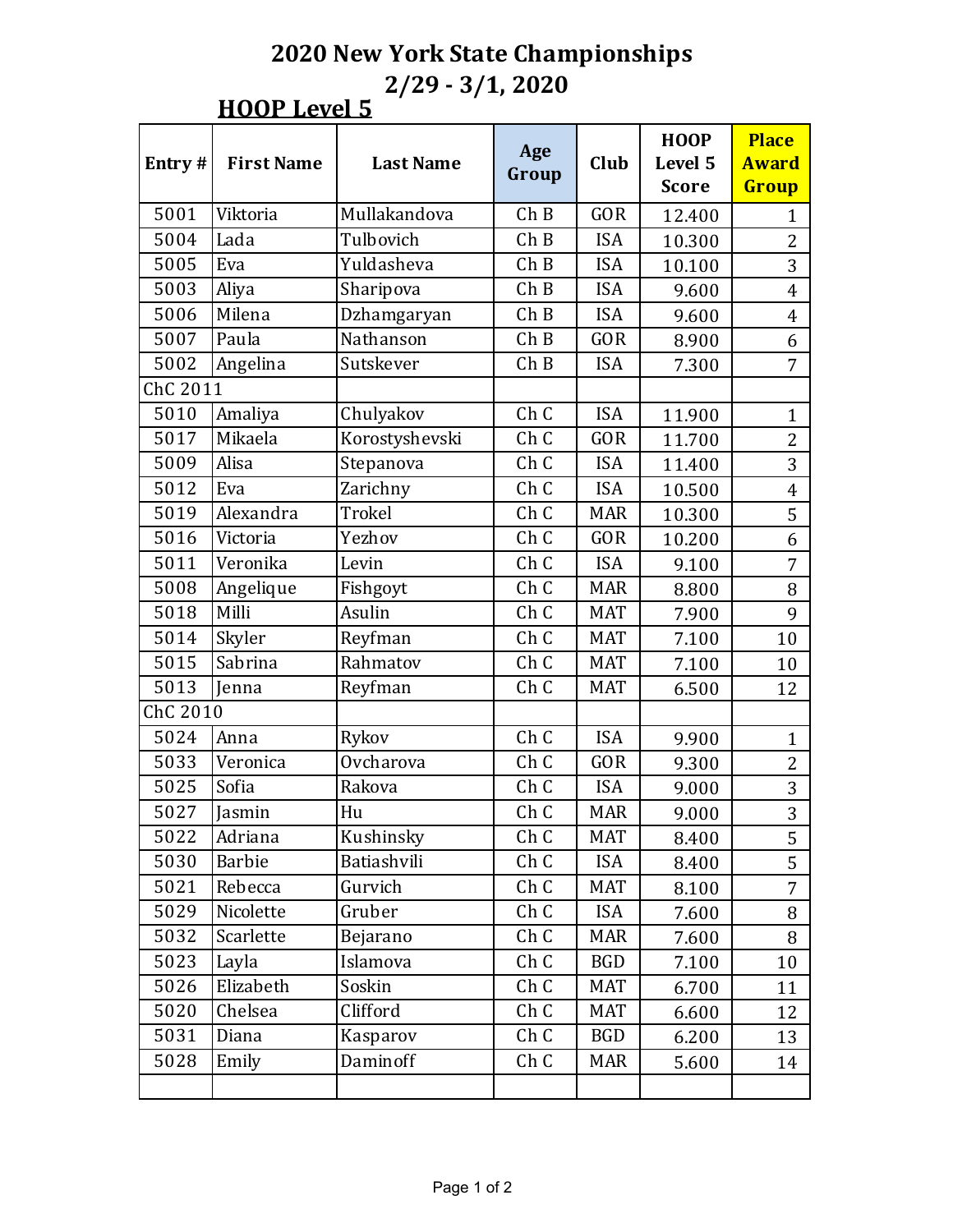| Entry $#$ | <b>First Name</b> | <b>Last Name</b> | Age<br>Group                 | Club       | <b>HOOP</b><br>Level 5<br><b>Score</b> | <b>Place</b><br><b>Award</b><br>Group |
|-----------|-------------------|------------------|------------------------------|------------|----------------------------------------|---------------------------------------|
| 5038      | Viktoria          | Gezalian         | $\text{Tr } \mathbf{A}$      | <b>MAT</b> | 10.000                                 |                                       |
| 5039      | Lydia             | Xia              | $\text{Tr } \mathbf{A}$      | <b>ERG</b> | 10.000                                 |                                       |
| 5042      | Zumi              | Chin             | $\text{Tr } \mathbf{A}$      | <b>WHG</b> | 9.800                                  | 3                                     |
| 5036      | Gabriella         | Zagaja           | $\text{Tr } \mathbf{A}$      | <b>ISA</b> | 8.900                                  | 4                                     |
| 5040      | Aelun             | Biymyrzaeva      | Jr A                         | <b>MAT</b> | 8.700                                  | 5                                     |
| 5037      | Evelina           | Lengyel          | $\mathop{\rm Ir}\nolimits$ A | <b>MAR</b> | 8.600                                  | 6                                     |
| 5041      | Sonya             | Zinder           | Jr A                         | <b>MAT</b> | 8.300                                  | 7                                     |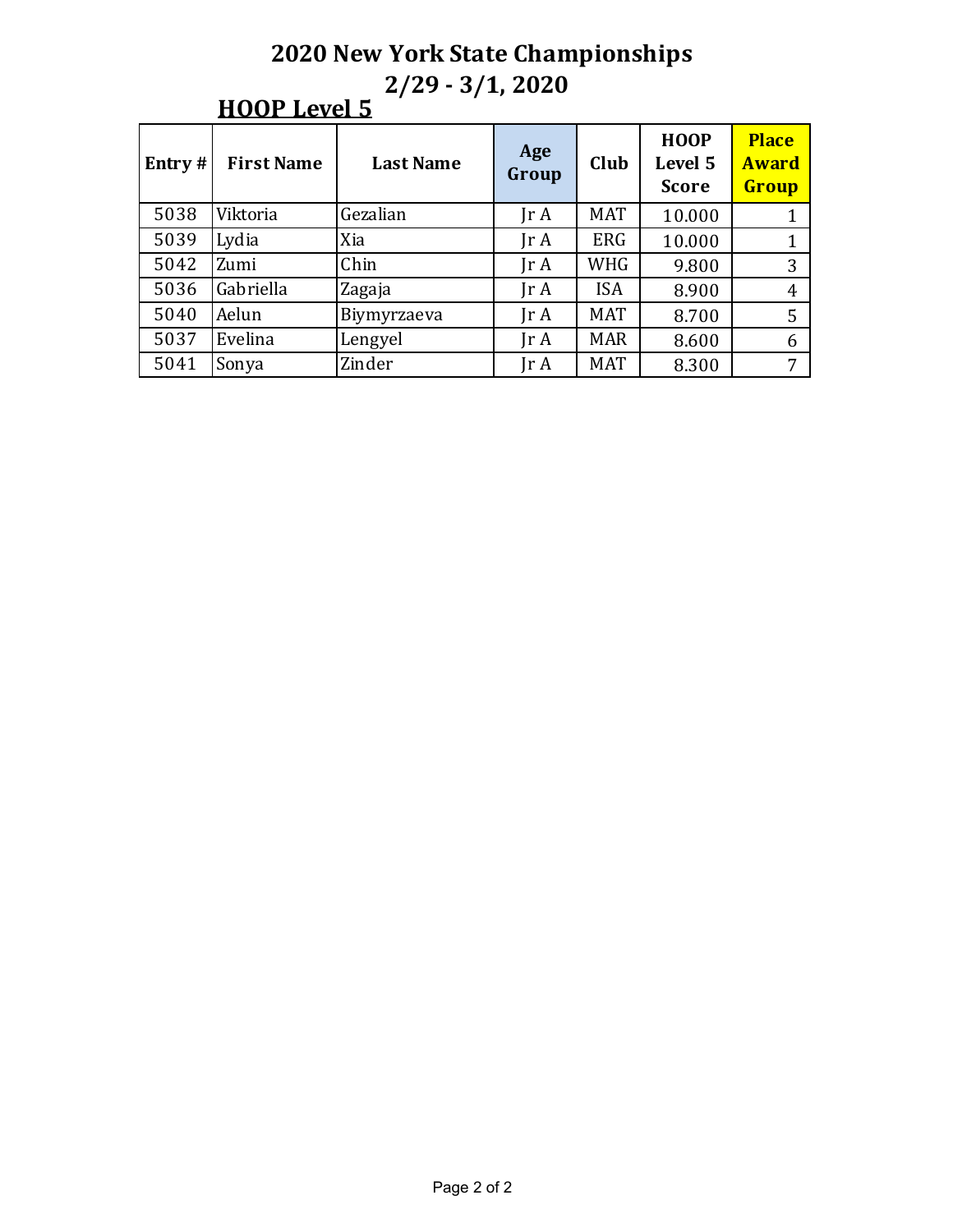# **CLUBS Level 5**

|          |                   |                  | Age             |            | <b>CLUBS</b>            | <b>Place</b>          |  |
|----------|-------------------|------------------|-----------------|------------|-------------------------|-----------------------|--|
| Entry#   | <b>First Name</b> | <b>Last Name</b> | Group           | Club       | Level 5<br><b>Score</b> | <b>Award</b><br>Group |  |
| 5001     | Viktoria          | Mullakandova     | ChB             | <b>GOR</b> | 11.500                  | $\mathbf{1}$          |  |
| 5004     | Lada              | Tulbovich        | ChB             | <b>ISA</b> | 10.400                  | $\overline{2}$        |  |
| 5005     | Eva               | Yuldasheva       | ChB             | <b>ISA</b> | 10.100                  | 3                     |  |
| 5006     | Milena            | Dzhamgaryan      | ChB             | <b>ISA</b> | 9.000                   | $\overline{4}$        |  |
| 5003     | Aliya             | Sharipova        | ChB             | <b>ISA</b> | 8.400                   | 5                     |  |
| 5002     | Angelina          | Sutskever        | ChB             | <b>ISA</b> | 8.200                   | 6                     |  |
| 5007     | Paula             | Nathanson        | ChB             | <b>GOR</b> | 6.700                   | 7                     |  |
| ChC 2011 |                   |                  |                 |            |                         |                       |  |
| 5010     | Amaliya           | Chulyakov        | Ch C            | <b>ISA</b> | 11.200                  | $\mathbf{1}$          |  |
| 5017     | Mikaela           | Korostyshevski   | Ch C            | <b>GOR</b> | 10.400                  | $\overline{2}$        |  |
| 5019     | Alexandra         | Trokel           | Ch C            | <b>MAR</b> | 10.100                  | 3                     |  |
| 5016     | Victoria          | Yezhov           | Ch <sub>C</sub> | <b>GOR</b> | 10.000                  | $\overline{4}$        |  |
| 5011     | Veronika          | Levin            | Ch C            | <b>ISA</b> | 9.300                   | 5                     |  |
| 5009     | Alisa             | Stepanova        | Ch C            | <b>ISA</b> | 8.800                   | 6                     |  |
| 5015     | Sabrina           | Rahmatov         | Ch <sub>C</sub> | <b>MAT</b> | 7.900                   | 7                     |  |
| 5012     | Eva               | Zarichny         | Ch C            | <b>ISA</b> | 7.800                   | 8                     |  |
| 5018     | Milli             | Asulin           | Ch C            | <b>MAT</b> | 7.800                   | 8                     |  |
| 5008     | Angelique         | Fishgoyt         | Ch C            | <b>MAR</b> | 7.200                   | 10                    |  |
| 5013     | Jenna             | Reyfman          | Ch C            | <b>MAT</b> | 4.500                   | 11                    |  |
| 5014     | Skyler            | Reyfman          | Ch C            | <b>MAT</b> | 4.000                   | 12                    |  |
| ChC 2010 |                   |                  |                 |            |                         |                       |  |
| 5024     | Anna              | Rykov            | Ch C            | <b>ISA</b> | 10.500                  | $\mathbf{1}$          |  |
| 5025     | Sofia             | Rakova           | Ch C            | <b>ISA</b> | 9.900                   | $\overline{2}$        |  |
| 5032     | Scarlette         | Bejarano         | Ch C            | <b>MAR</b> | 9.600                   | 3                     |  |
| 5027     | Jasmin            | Hu               | Ch C            | <b>MAR</b> | 9.500                   | $\overline{4}$        |  |
| 5022     | Adriana           | Kushinsky        | Ch C            | MAT        | 9.000                   | 5                     |  |
| 5030     | Barbie            | Batiashvili      | Ch C            | <b>ISA</b> | 8.700                   | 6                     |  |
| 5033     | Veronica          | Ovcharova        | Ch C            | GOR        | 8.300                   | 7                     |  |
| 5023     | Layla             | Islamova         | Ch C            | BGD        | 8.200                   | 8                     |  |
| 5028     | Emily             | Daminoff         | Ch C            | <b>MAR</b> | 8.000                   | 9                     |  |
| 5031     | Diana             | Kasparov         | Ch C            | <b>BGD</b> | 7.700                   | 10                    |  |
| 5021     | Rebecca           | Gurvich          | Ch C            | MAT        | 7.500                   | 11                    |  |
| 5026     | Elizabeth         | Soskin           | Ch C            | <b>MAT</b> | 7.400                   | 12                    |  |
| 5029     | Nicolette         | Gruber           | Ch C            | <b>ISA</b> | 7.300                   | 13                    |  |
| 5020     | Chelsea           | Clifford         | Ch C            | MAT        | 6.600                   | 14                    |  |
|          |                   |                  |                 |            |                         |                       |  |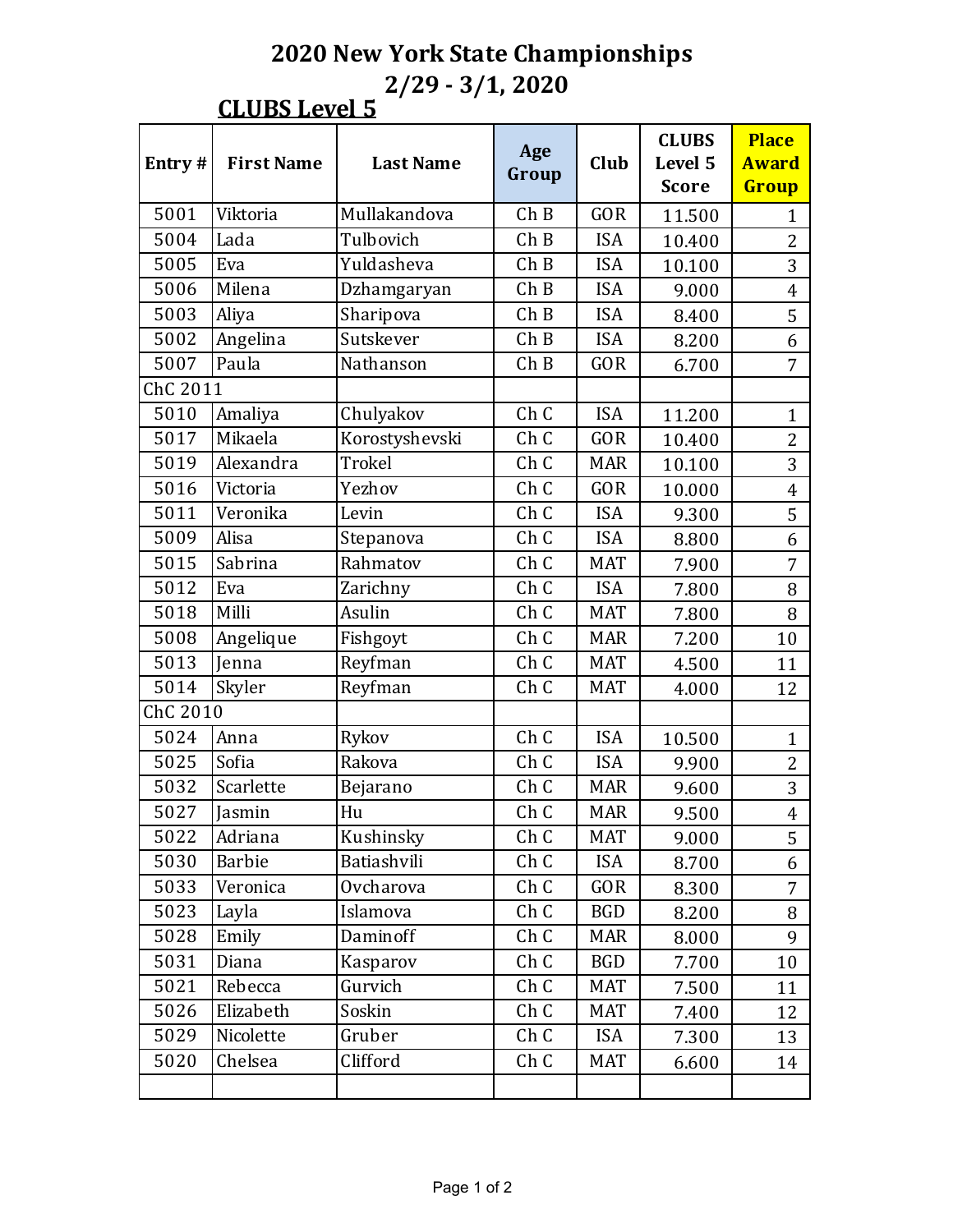| Entry $#$ | <b>First Name</b> | <b>Last Name</b> | Age<br>Group                 | Club       | <b>CLUBS</b><br>Level 5<br><b>Score</b> | <b>Place</b><br><b>Award</b><br>Group |
|-----------|-------------------|------------------|------------------------------|------------|-----------------------------------------|---------------------------------------|
| 5039      | Lydia             | Xia              | $\text{Tr } \mathbf{A}$      | <b>ERG</b> | 10.400                                  |                                       |
| 5038      | Viktoria          | Gezalian         | $\text{Tr } \mathbf{A}$      | <b>MAT</b> | 9.900                                   | 2                                     |
| 5037      | Evelina           | Lengyel          | $\text{Tr } \mathbf{A}$      | <b>MAR</b> | 8.900                                   | 3                                     |
| 5036      | Gabriella         | Zagaja           | $\mathop{\rm Ir}\nolimits$ A | <b>ISA</b> | 8.400                                   | $\overline{4}$                        |
| 5040      | Aelun             | Biymyrzaeva      | $\text{Tr } \mathbf{A}$      | <b>MAT</b> | 8.300                                   | 5                                     |
| 5042      | Zumi              | Chin             | $\text{Tr } \mathbf{A}$      | WHG        | 8.200                                   | 6                                     |
| 5041      | Sonya             | Zinder           | Jr A                         | <b>MAT</b> | 6.500                                   | 7                                     |

#### **CLUBS Level 5**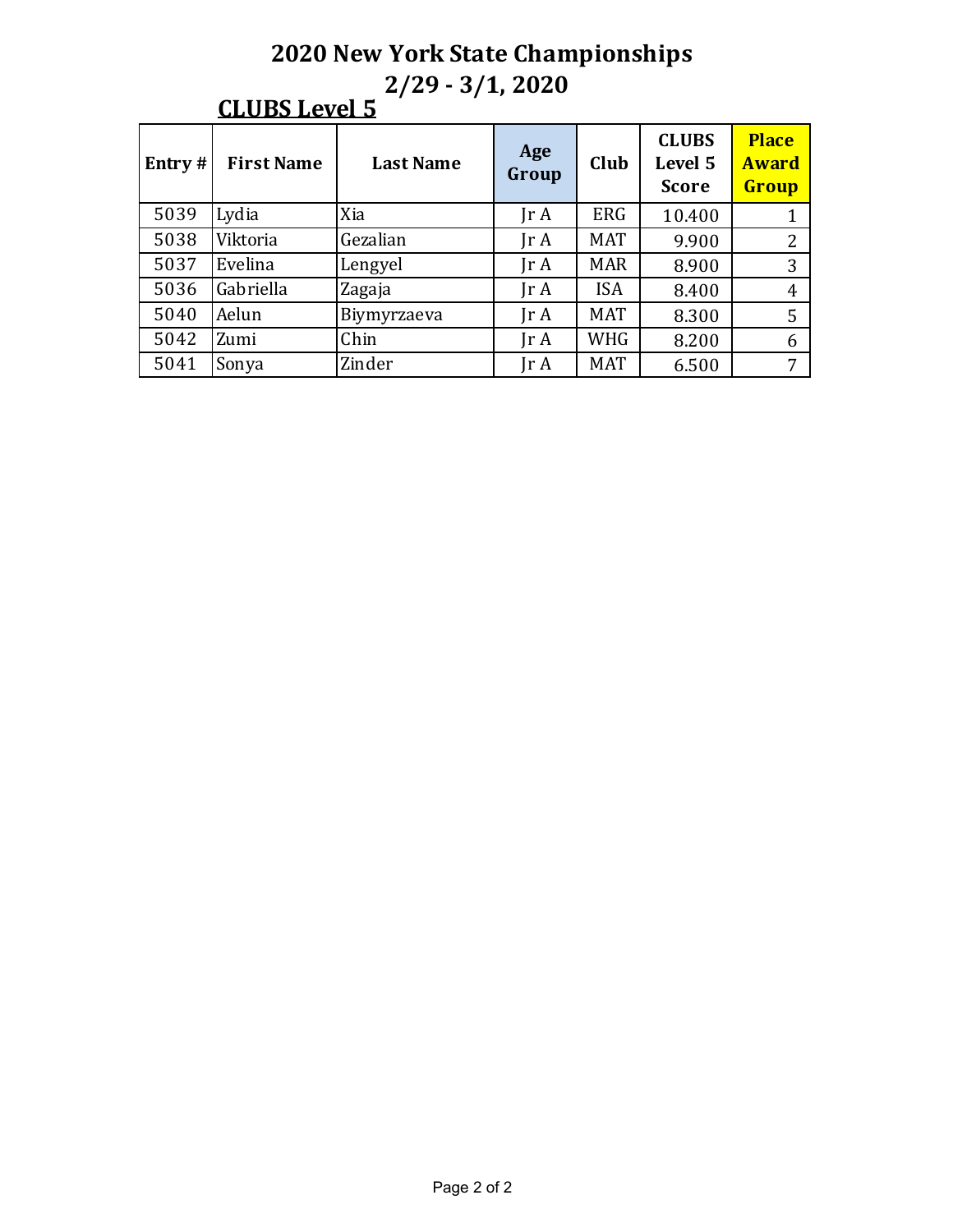|          |                   |                      | Age   |            |        |        |        |              | All           | <b>Place</b>            |
|----------|-------------------|----------------------|-------|------------|--------|--------|--------|--------------|---------------|-------------------------|
| Entry#   | <b>First Name</b> | <b>Last Name</b>     | Group | Club       | Floor  | Rope   | Hoop   | <b>Clubs</b> | <b>Around</b> | <b>Award</b>            |
|          |                   |                      |       |            |        |        |        |              | <b>Score</b>  | Group                   |
| 5001     | Viktoria          | Mullakandova         | ChB   | GOR        | 11.000 | 11.400 | 12.400 | 11.500       | 46.300        | $\mathbf{1}$            |
| 5004     | Lada              | Tulbovich            | ChB   | <b>ISA</b> | 11.100 | 10.100 | 10.300 | 10.400       | 41.900        | 2                       |
| 5005     | Eva               | Yuldasheva           | ChB   | <b>ISA</b> | 10.100 | 10.900 | 10.100 | 10.100       | 41.200        | 3                       |
| 5006     | Milena            | Dzhamgaryan          | ChB   | <b>ISA</b> | 9.900  | 10.000 | 9.600  | 9.000        | 38.500        | $\overline{4}$          |
| 5003     | Aliya             | Sharipova            | ChB   | <b>ISA</b> | 10.000 | 8.800  | 9.600  | 8.400        | 36.800        | 5                       |
| 5007     | Paula             | Nathanson            | Ch B  | GOR        | 7.700  | 8.500  | 8.900  | 6.700        | 31.800        | 6                       |
| 5002     | Angelina          | Sutskever            | ChB   | <b>ISA</b> | 7.200  | 7.700  | 7.300  | 8.200        | 30.400        | 7                       |
| ChC 2011 |                   |                      |       |            |        |        |        |              |               |                         |
| 5010     | Amaliya           | Chulyakov            | Ch C  | <b>ISA</b> | 11.300 | 10.400 | 11.900 | 11.200       | 44.800        | 1                       |
| 5017     | Mikaela           | Korostyshevski       | Ch C  | GOR        | 11.100 | 11.500 | 11.700 | 10.400       | 44.700        | $\overline{c}$          |
| 5009     | Alisa             | Stepanova            | Ch C  | <b>ISA</b> | 10.800 | 9.800  | 11.400 | 8.800        | 40.800        | 3                       |
| 5011     | Veronika          | Levin                | Ch C  | <b>ISA</b> | 11.100 | 10.200 | 9.100  | 9.300        | 39.700        | $\overline{\mathbf{4}}$ |
| 5019     | Alexandra         | Trokel               | Ch C  | <b>MAR</b> | 10.000 | 8.600  | 10.300 | 10.100       | 39.000        | 5                       |
| 5016     | Victoria          | Yezhov               | Ch C  | GOR        | 8.800  | 9.400  | 10.200 | 10.000       | 38.400        | 6                       |
| 5012     | Eva               | Zarichny             | Ch C  | <b>ISA</b> | 9.600  | 9.900  | 10.500 | 7.800        | 37.800        | 7                       |
| 5018     | Milli             | Asulin               | Ch C  | <b>MAT</b> | 8.600  | 8.700  | 7.900  | 7.800        | 33.000        | $\, 8$                  |
| 5008     | Angelique         | Fishgoyt             | Ch C  | <b>MAR</b> | 7.400  | 8.000  | 8.800  | 7.200        | 31.400        | 9                       |
| 5015     | Sabrina           | Rahmatov             | Ch C  | <b>MAT</b> | 8.000  | 7.600  | 7.100  | 7.900        | 30.600        | 10                      |
| 5014     | Skyler            | Reyfman              | Ch C  | <b>MAT</b> | 6.200  | 5.300  | 7.100  | 4.000        | 22.600        | 11                      |
| 5013     | Jenna             | Reyfman              | Ch C  | <b>MAT</b> | 5.600  | 5.500  | 6.500  | 4.500        | 22.100        | 12                      |
| ChC 2010 |                   |                      |       |            |        |        |        |              |               |                         |
| 5024     | Anna              | Rykov                | Ch C  | <b>ISA</b> | 11.300 | 11.400 | 9.900  | 10.500       | 43.100        | $\mathbf{1}$            |
| 5032     | Scarlette         | Bejarano             | Ch C  | <b>MAR</b> | 11.600 | 10.400 | 7.600  | 9.600        | 39.200        | $\overline{c}$          |
| 5025     | Sofia             | Rakova               | Ch C  | <b>ISA</b> | 10.100 | 10.100 | 9.000  | 9.900        | 39.100        | 3                       |
| 5027     | Jasmin            | Hu                   | Ch C  | <b>MAR</b> | 10.300 | 8.400  | 9.000  | 9.500        | 37.200        | 4                       |
| 5030     | Barbie            | Batiashvili          | Ch C  | <b>ISA</b> | 9.900  | 8.300  | 8.400  | 8.700        | 35.300        | 5                       |
| 5033     | Veronica          | Ovcharova            | Ch C  | GOR        | 7.000  | 8.800  | 9.300  | 8.300        | 33.400        | 6                       |
| 5021     | Rebecca           | Gurvich              | Ch C  | <b>MAT</b> | 8.500  | 8.600  | 8.100  | 7.500        | 32.700        | $\overline{7}$          |
| 5023     | Layla             | Islamova             | Ch C  | <b>BGD</b> | 9.700  | 7.400  | 7.100  | 8.200        | 32.400        | $\, 8$                  |
| 5022     | Adriana           | Kushinsky            | Ch C  | <b>MAT</b> | 7.300  | 7.000  | 8.400  | 9.000        | 31.700        | 9                       |
| 5029     | Nicolette         | Gruber               | Ch C  | <b>ISA</b> | 7.700  | 8.400  | 7.600  | 7.300        | 31.000        | 10                      |
| 5028     | Emily             | Daminoff             | Ch C  | <b>MAR</b> | 8.500  | 7.600  | 5.600  | 8.000        | 29.700        | 11                      |
| 5026     | Elizabeth         | Soskin               | Ch C  | <b>MAT</b> | 7.600  | 7.900  | 6.700  | 7.400        | 29.600        | 12                      |
| 5031     | Diana<br>Chelsea  | Kasparov<br>Clifford | Ch C  | <b>BGD</b> | 8.100  | 7.500  | 6.200  | 7.700        | 29.500        | 13                      |
| 5020     |                   |                      | Ch C  | <b>MAT</b> | 7.800  | 6.400  | 6.600  | 6.600        | 27.400        | 14                      |
|          |                   |                      |       |            |        |        |        |              |               |                         |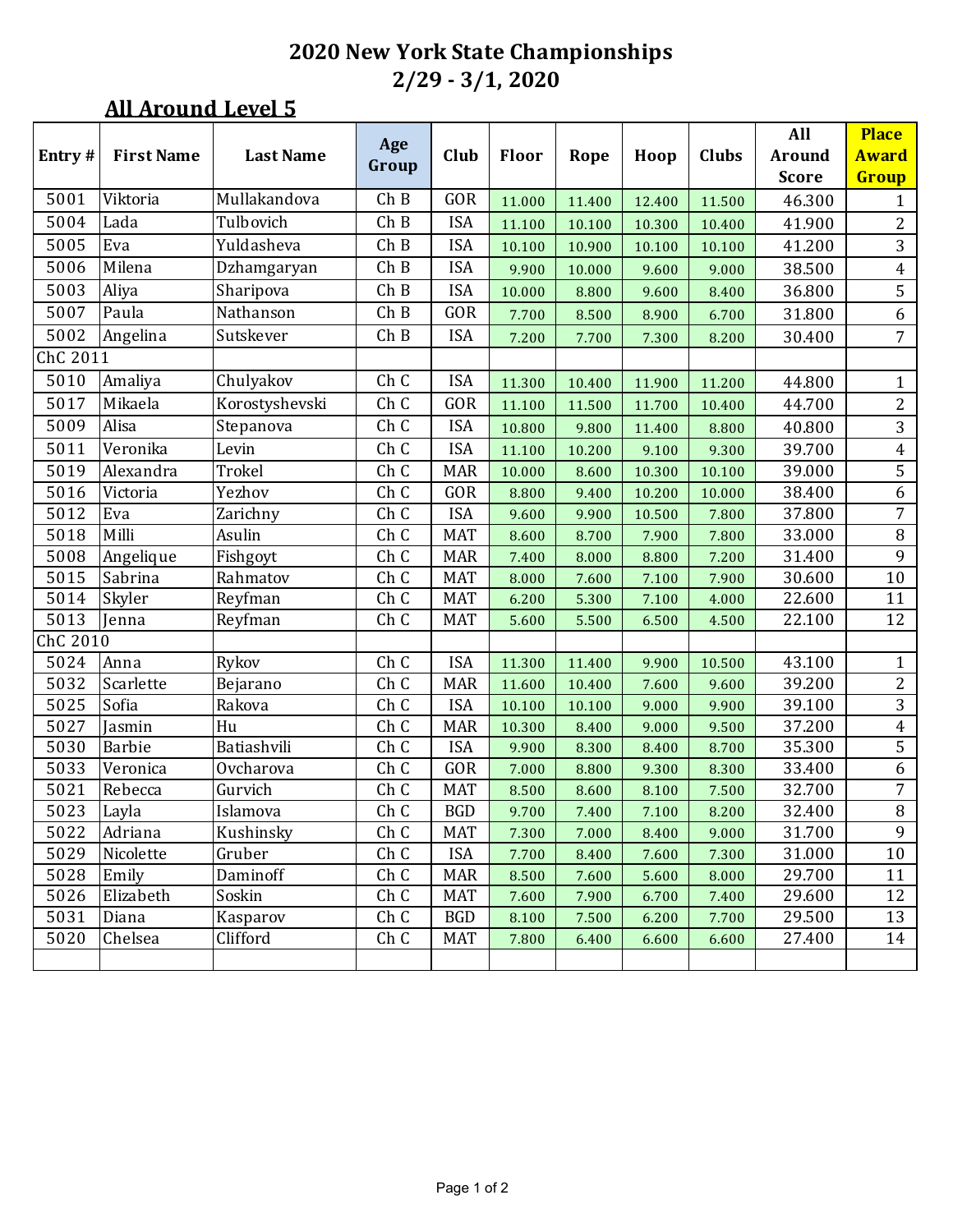| <b>Entry#</b> | <b>First Name</b> | <b>Last Name</b> | Age<br>Group            | Club       | Floor | Rope   | Hoop   | <b>Clubs</b> | All<br>Around<br><b>Score</b> | <b>Place</b><br><b>Award</b><br>Group |
|---------------|-------------------|------------------|-------------------------|------------|-------|--------|--------|--------------|-------------------------------|---------------------------------------|
| 5039          | Lydia             | Xia              | Ir A                    | <b>ERG</b> | 9.300 | 10.200 | 10.000 | 10.400       | 39.900                        |                                       |
| 5042          | Zumi              | Chin             | Jr A                    | WHG        | 9.800 | 10.300 | 9.800  | 8.200        | 38.100                        |                                       |
| 5038          | Viktoria          | Gezalian         | Jr A                    | <b>MAT</b> | 7.900 | 8.500  | 10.000 | 9.900        | 36.300                        |                                       |
| 5037          | Evelina           | Lengyel          | Ir A                    | <b>MAR</b> | 8.300 | 7.900  | 8.600  | 8.900        | 33.700                        | 4                                     |
| 5036          | Gabriella         | Zagaja           | Jr A                    | ISA        | 8.600 | 7.700  | 8.900  | 8.400        | 33.600                        |                                       |
| 5040          | Aelun             | Biymyrzaeva      | $\text{Tr } \mathbf{A}$ | <b>MAT</b> | 8.400 | 8.000  | 8.700  | 8.300        | 33.400                        | 6                                     |
| 5041          | Sonya             | Zinder           | Ir A                    | <b>MAT</b> | 7.300 | 6.200  | 8.300  | 6.500        | 28.300                        | 7                                     |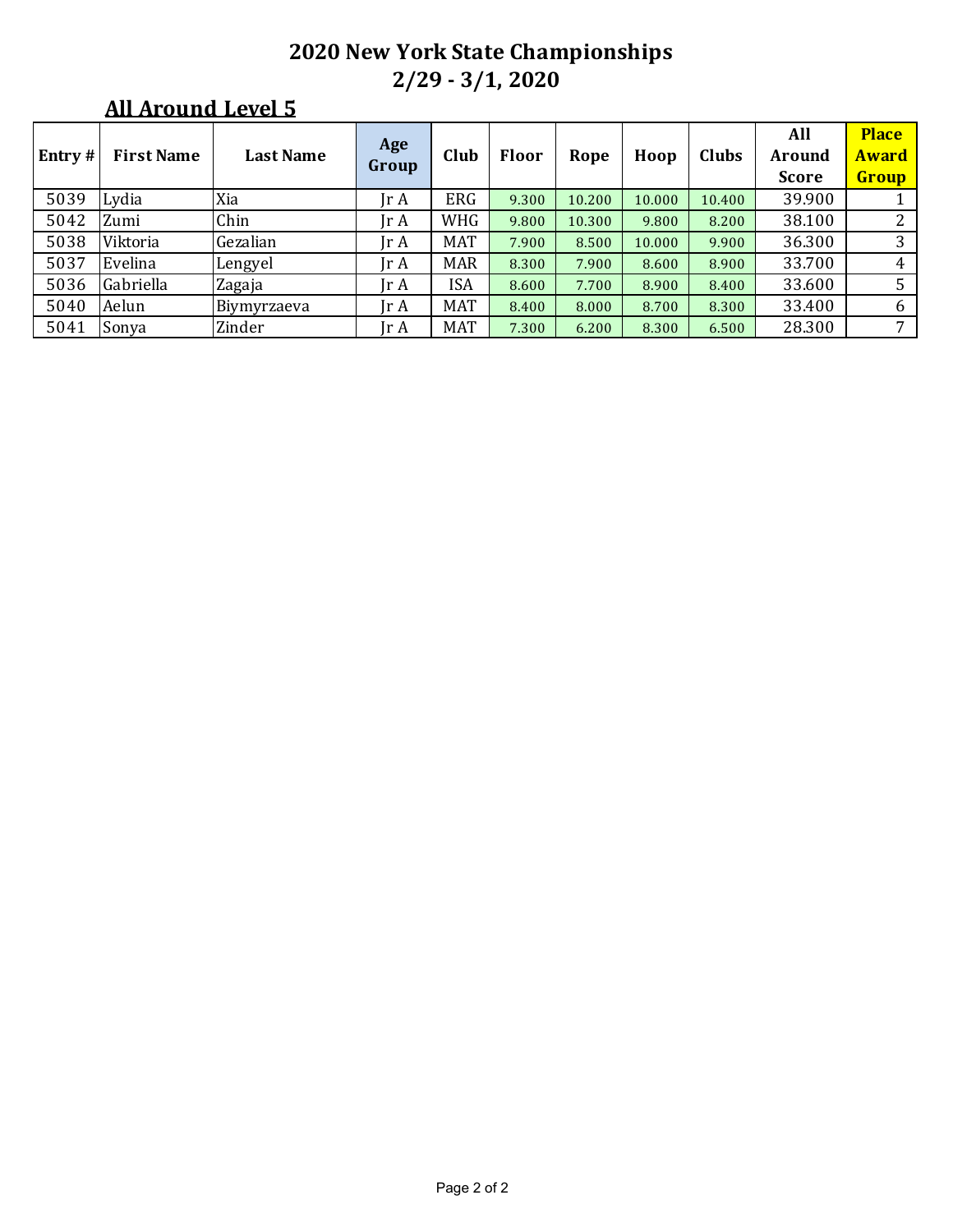#### **FLOOR Level 6**

| Entry# | <b>First Name</b> | <b>Last Name</b> | Age<br>Group    | Club       | <b>FLOOR</b><br>Level 6<br><b>Score</b> | Place in<br>Age<br>Group |
|--------|-------------------|------------------|-----------------|------------|-----------------------------------------|--------------------------|
| 6008   | Nickole           | Li               | Ch C            | <b>ERG</b> | 11.600                                  | $\mathbf{1}$             |
| 6001   | Aurora            | Borovskiy        | Ch <sub>C</sub> | <b>ISA</b> | 11.400                                  | $\overline{2}$           |
| 6004   | Alice             | Verdova          | Ch C            | <b>ISA</b> | 11.300                                  | 3                        |
| 6007   | Nadia             | Petkova          | Ch C            | <b>MAR</b> | 11.300                                  | 3                        |
| 6003   | Alice             | Kalenchuk        | Ch C            | <b>ISA</b> | 9.700                                   | 5                        |
| 6012   | Alexa             | Meza             | Ch C            | <b>GOR</b> | 9.600                                   | 6                        |
| 6011   | Nicole            | Kvijinadze       | Ch C            | <b>ISA</b> | 9.500                                   | 7                        |
| 6014   | Victoria          | Kantor           | Ch C            | <b>ISA</b> | 9.300                                   | 8                        |
| 6002   | Mia               | Ustelimova       | Ch C            | <b>ISA</b> | 9.100                                   | 9                        |
| 6010   | Elliana           | Goykman Amir     | Ch C            | <b>MAT</b> | 9.000                                   | 10                       |
| 6005   | Elena             | Curinnaia        | Ch C            | <b>MAT</b> | 8.900                                   | 11                       |
| 6006   | Oksana            | Blazhkevych      | Ch C            | <b>ISA</b> | 8.500                                   | 12                       |
| 6009   | Juliana           | Koshevatskiy     | Ch C            | <b>ISA</b> | 8.100                                   | 13                       |
|        |                   |                  |                 |            |                                         |                          |
| 6022   | Andria            | Huang            | $\text{Tr }A$   | <b>ERG</b> | 11.100                                  | $\mathbf{1}$             |
| 6015   | Greta             | <b>Bass</b>      | Ir A            | <b>DYN</b> | 11.000                                  | 2                        |
| 6024   | Grace             | Berkovich        | $\text{Tr }A$   | <b>MAT</b> | 10.900                                  | 3                        |
| 6017   | Katerina          | Kochnev          | Ir A            | <b>MAT</b> | 10.400                                  | $\overline{4}$           |
| 6016   | Evelyn            | Karimov          | $\text{Tr }A$   | <b>ISA</b> | 10.300                                  | 5                        |
| 6021   | Anastasia         | Shevelenko       | IrA             | <b>MAT</b> | 10.300                                  | 5                        |
| 6027   | Dora              | Dulge            | $\text{Tr }A$   | <b>MAR</b> | 10.000                                  | $\overline{7}$           |
| 6020   | Adiya             | Mukhitdinov      | Ir A            | <b>MAR</b> | 9.800                                   | 8                        |
| 6023   | Ariana            | Khaykin          | $\text{Tr }A$   | <b>MAT</b> | 9.800                                   | 8                        |
| 6029   | Ariella           | Khochinsky       | $\text{Tr }A$   | <b>MAT</b> | 9.700                                   | 10                       |
| 6019   | Leia              | Sionov           | $\text{Tr }A$   | <b>MAT</b> | 9.300                                   | 11                       |
| 6030   | Tatiana           | Epelman          | Jr A            | <b>MAT</b> | 9.300                                   | 11                       |
| 6025   | Raquel            | Leybovich        | Jr A            | <b>ISA</b> | 9.100                                   | 13                       |
| 6028   | Lera              | Paliyev          | Ir A            | <b>MAT</b> | 8.700                                   | 14                       |
| 6026   | Rachel            | Levitt           | Jr A            | <b>ISA</b> | 8.600                                   | 15                       |
| 6018   | Marianna          | Gelovani         | Jr A            | <b>ISA</b> | 8.300                                   | 16                       |
|        |                   |                  |                 |            |                                         |                          |
| 6033   | Aries             | Wickham          | Ir B            | WHG        | 10.300                                  | $\mathbf{1}$             |
| 6032   | Angelika          | Glogov           | Ir B            | <b>MAR</b> | 10.000                                  | $\overline{2}$           |
| 6035   | <b>Ilary</b>      | Perez Pina       | Ir B            | WHG        | 9.900                                   | 3                        |
| 6031   | Ingrid            | Sklar            | JrB             | <b>MAT</b> | 9.800                                   | $\overline{4}$           |
| 6034   | Maria             | Belopolsky       | Jr B            | <b>MAR</b> | 8.500                                   | 5                        |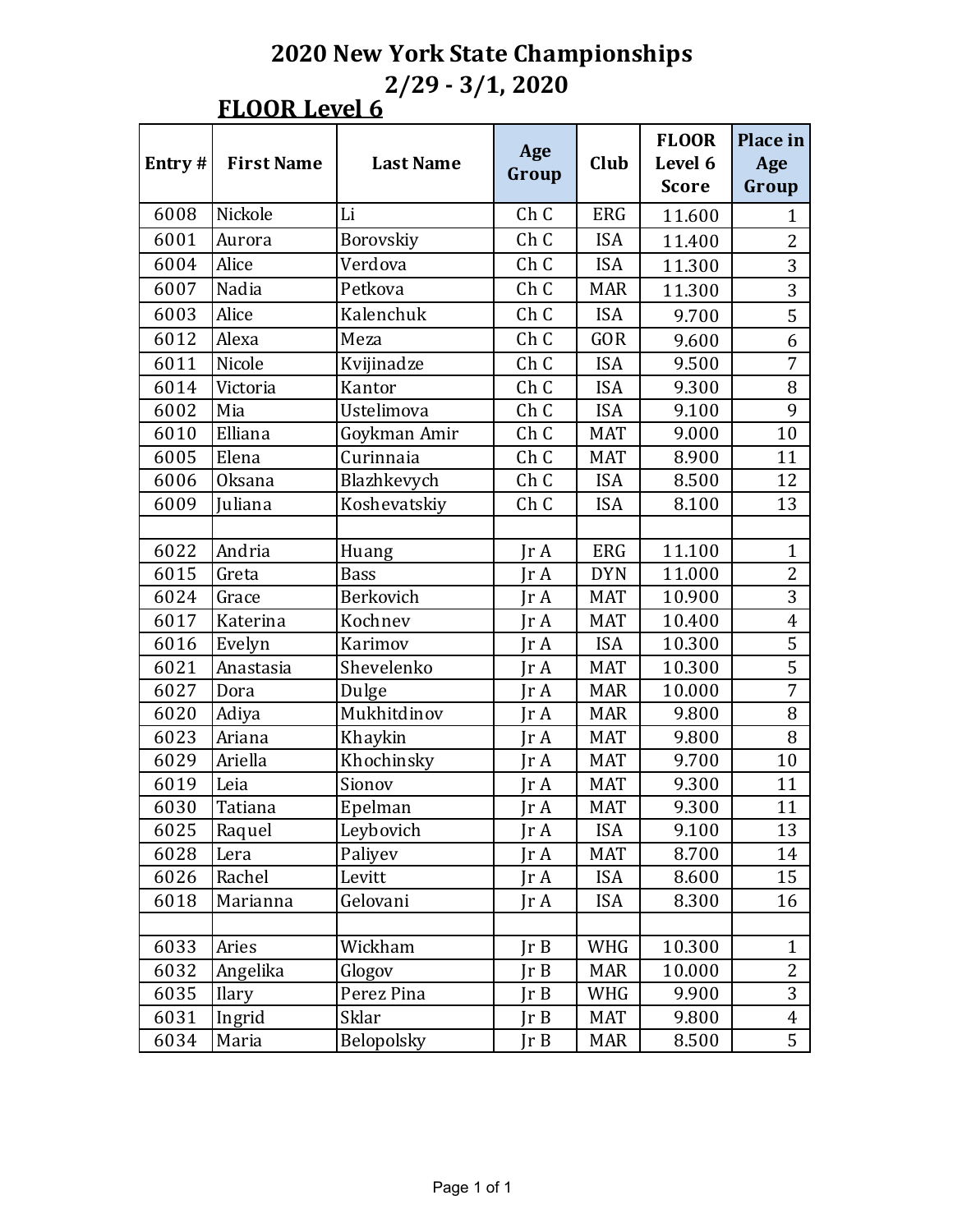#### **ROPE** Level 6

| Entry $#$    | <b>First Name</b> | <b>Last Name</b> | Age<br>Group                 | Club                     | <b>ROPE</b><br>Level 6<br><b>Score</b> | Place in<br>Age<br>Group |
|--------------|-------------------|------------------|------------------------------|--------------------------|----------------------------------------|--------------------------|
| 6007         | Nadia             | Petkova          | Ch C                         | <b>MAR</b>               | 12.300                                 | 1                        |
| 6008         | Nickole           | Li               | Ch C                         | <b>ERG</b>               | 12.300                                 | $\mathbf{1}$             |
| 6001         | Aurora            | Borovskiy        | Ch C                         | <b>ISA</b>               | 12.000                                 | 3                        |
| 6014         | Victoria          | Kantor           | Ch C                         | <b>ISA</b>               | 10.900                                 | $\overline{4}$           |
| 6004         | Alice             | Verdova          | Ch C                         | <b>ISA</b>               | 10.800                                 | 5                        |
| 6003         | Alice             | Kalenchuk        | Ch C                         | <b>ISA</b>               | 9.700                                  | 6                        |
| 6005         | Elena             | Curinnaia        | Ch C                         | <b>MAT</b>               | 9.100                                  | $\overline{7}$           |
| 6012         | Alexa             | Meza             | Ch C                         | <b>GOR</b>               | 9.000                                  | 8                        |
| 6011         | Nicole            |                  | Ch C                         | <b>ISA</b>               | 8.900                                  | 9                        |
|              |                   | Kvijinadze       |                              |                          |                                        |                          |
| 6006<br>6010 | Oksana<br>Elliana | Blazhkevych      | Ch C<br>Ch C                 | <b>ISA</b><br><b>MAT</b> | 8.800<br>8.500                         | 10<br>11                 |
|              |                   | Goykman Amir     |                              |                          |                                        |                          |
| 6002         | Mia               | Ustelimova       | Ch C                         | <b>ISA</b>               | 8.400                                  | 12                       |
| 6009         | Juliana           | Koshevatskiy     | Ch C                         | <b>ISA</b>               | 6.200                                  | 13                       |
|              |                   |                  |                              |                          |                                        |                          |
| 6015         | Greta             | <b>Bass</b>      | Ir A                         | <b>DYN</b>               | 11.500                                 | $\mathbf{1}$             |
| 6021         | Anastasia         | Shevelenko       | $\text{Tr }A$                | <b>MAT</b>               | 11.300                                 | $\overline{2}$           |
| 6023         | Ariana            | Khaykin          | IrA                          | <b>MAT</b>               | 11.200                                 | 3                        |
| 6024         | Grace             | Berkovich        | IrA                          | <b>MAT</b>               | 11.200                                 | 3                        |
| 6027         | Dora              | Dulge            | $\text{Tr } \mathbf{A}$      | <b>MAR</b>               | 11.000                                 | 5                        |
| 6022         | Andria            | Huang            | $\text{Tr }A$                | <b>ERG</b>               | 10.900                                 | 6                        |
| 6018         | Marianna          | Gelovani         | $\text{Tr }A$                | <b>ISA</b>               | 9.900                                  | 7                        |
| 6020         | Adiya             | Mukhitdinov      | Ir A                         | <b>MAR</b>               | 9.700                                  | 8                        |
| 6029         | Ariella           | Khochinsky       | $\text{Tr } \mathbf{A}$      | <b>MAT</b>               | 9.700                                  | 8                        |
| 6016         | Evelyn            | Karimov          | Ir A                         | <b>ISA</b>               | 9.400                                  | 10                       |
| 6019         | Leia              | Sionov           | IrA                          | <b>MAT</b>               | 9.400                                  | 10                       |
| 6028         | Lera              | Paliyev          | $\mathop{\rm Ir}\nolimits$ A | <b>MAT</b>               | 9.200                                  | 12                       |
| 6025         | Raquel            | Leybovich        | Jr A                         | <b>ISA</b>               | 8.500                                  | 13                       |
| 6026         | Rachel            | Levitt           | Ir A                         | <b>ISA</b>               | 8.300                                  | 14                       |
| 6017         | Katerina          | Kochnev          | JrA                          | <b>MAT</b>               | 8.000                                  | 15                       |
| 6030         | Tatiana           | Epelman          | Ir A                         | MAT                      | 7.900                                  | 16                       |
|              |                   |                  |                              |                          |                                        |                          |
| 6033         | Aries             | Wickham          | Ir B                         | WHG                      | 10.800                                 | $\mathbf{1}$             |
| 6032         | Angelika          | Glogov           | JrB                          | <b>MAR</b>               | 10.400                                 | $\overline{2}$           |
| 6035         | <b>Ilary</b>      | Perez Pina       | Ir B                         | WHG                      | 9.800                                  | 3                        |
| 6031         | Ingrid            | Sklar            | JrB                          | <b>MAT</b>               | 9.700                                  | $\overline{4}$           |
| 6034         | Maria             | Belopolsky       | JrB                          | MAR                      | 9.200                                  | 5                        |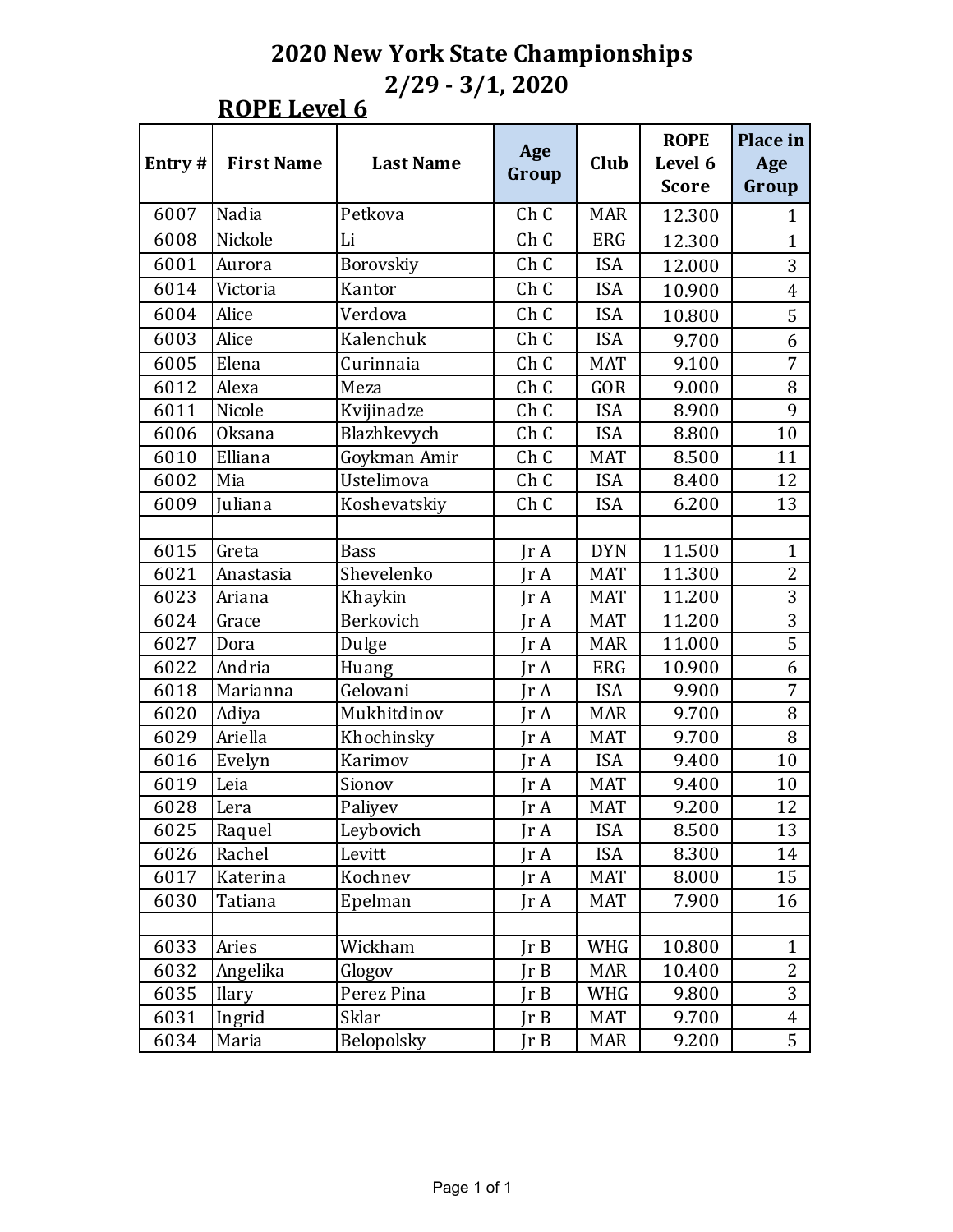#### **BALL Level 6**

| Entry# | <b>First Name</b> | <b>Last Name</b> | Age<br>Group            | Club       | <b>BALL</b><br>Level 6<br><b>Score</b> | Place in<br>Age<br>Group |
|--------|-------------------|------------------|-------------------------|------------|----------------------------------------|--------------------------|
| 6001   | Aurora            | Borovskiy        | Ch <sub>C</sub>         | <b>ISA</b> | 12.400                                 | $\mathbf{1}$             |
| 6007   | Nadia             | Petkova          | Ch C                    | <b>MAR</b> | 12.300                                 | $\overline{2}$           |
| 6008   | Nickole           | Li               | Ch C                    | <b>ERG</b> | 12.300                                 | $\overline{2}$           |
| 6004   | Alice             | Verdova          | Ch C                    | <b>ISA</b> | 12.200                                 | $\overline{4}$           |
| 6003   | Alice             | Kalenchuk        | Ch C                    | <b>ISA</b> | 11.300                                 | 5                        |
| 6014   | Victoria          | Kantor           | Ch C                    | <b>ISA</b> | 10.700                                 | 6                        |
| 6002   | Mia               | Ustelimova       | Ch C                    | <b>ISA</b> | 10.100                                 | 7                        |
| 6006   | <b>Oksana</b>     | Blazhkevych      | Ch C                    | <b>ISA</b> | 9.900                                  | 8                        |
| 6011   | Nicole            | Kvijinadze       | Ch C                    | <b>ISA</b> | 9.900                                  | 8                        |
| 6010   | Elliana           | Goykman Amir     | Ch C                    | <b>MAT</b> | 9.800                                  | 10                       |
| 6005   | Elena             | Curinnaia        | Ch C                    | <b>MAT</b> | 8.900                                  | 11                       |
| 6012   | Alexa             | Meza             | Ch C                    | <b>GOR</b> | 8.900                                  | 11                       |
| 6009   | Juliana           | Koshevatskiy     | Ch C                    | <b>ISA</b> | 7.300                                  | 13                       |
|        |                   |                  |                         |            |                                        |                          |
| 6016   | Evelyn            | Karimov          | $\text{Tr } \mathbf{A}$ | <b>ISA</b> | 11.900                                 | $\mathbf{1}$             |
| 6022   | Andria            | Huang            | Ir A                    | <b>ERG</b> | 11.900                                 | $\mathbf{1}$             |
| 6024   | Grace             | Berkovich        | $\text{Tr }A$           | <b>MAT</b> | 11.800                                 | 3                        |
| 6027   | Dora              | Dulge            | Ir A                    | <b>MAR</b> | 11.400                                 | $\overline{4}$           |
| 6018   | Marianna          | Gelovani         | $\text{Tr }A$           | <b>ISA</b> | 10.800                                 | 5                        |
| 6023   | Ariana            | Khaykin          | Ir A                    | <b>MAT</b> | 10.700                                 | 6                        |
| 6019   | Leia              | Sionov           | $\text{Tr }A$           | <b>MAT</b> | 10.400                                 | 7                        |
| 6029   | Ariella           | Khochinsky       | IrA                     | <b>MAT</b> | 10.400                                 | 7                        |
| 6028   | Lera              | Paliyev          | $\text{Tr }A$           | <b>MAT</b> | 10.200                                 | 9                        |
| 6015   | Greta             | <b>Bass</b>      | $\text{Tr }A$           | <b>DYN</b> | 10.000                                 | 10                       |
| 6020   | Adiya             | Mukhitdinov      | $\text{Tr }A$           | <b>MAR</b> | 9.900                                  | 11                       |
| 6021   | Anastasia         | Shevelenko       | Jr A                    | <b>MAT</b> | 9.700                                  | 12                       |
| 6017   | Katerina          | Kochnev          | Jr A                    | <b>MAT</b> | 8.500                                  | 13                       |
| 6025   | Raquel            | Leybovich        | Jr A                    | <b>ISA</b> | 8.300                                  | 14                       |
| 6026   | Rachel            | Levitt           | Jr A                    | <b>ISA</b> | 7.100                                  | 15                       |
| 6030   | Tatiana           | Epelman          | Jr A                    | <b>MAT</b> | 7.100                                  | 15                       |
|        |                   |                  |                         |            |                                        |                          |
| 6031   | Ingrid            | Sklar            | Ir B                    | <b>MAT</b> | 11.300                                 | $\mathbf{1}$             |
| 6032   | Angelika          | Glogov           | Ir B                    | <b>MAR</b> | 11.100                                 | $\overline{2}$           |
| 6033   | Aries             | Wickham          | Ir B                    | WHG        | 10.100                                 | 3                        |
| 6034   | Maria             | Belopolsky       | JrB                     | <b>MAR</b> | 9.300                                  | $\overline{4}$           |
| 6035   | <b>Ilary</b>      | Perez Pina       | JrB                     | WHG        | 6.700                                  | 5                        |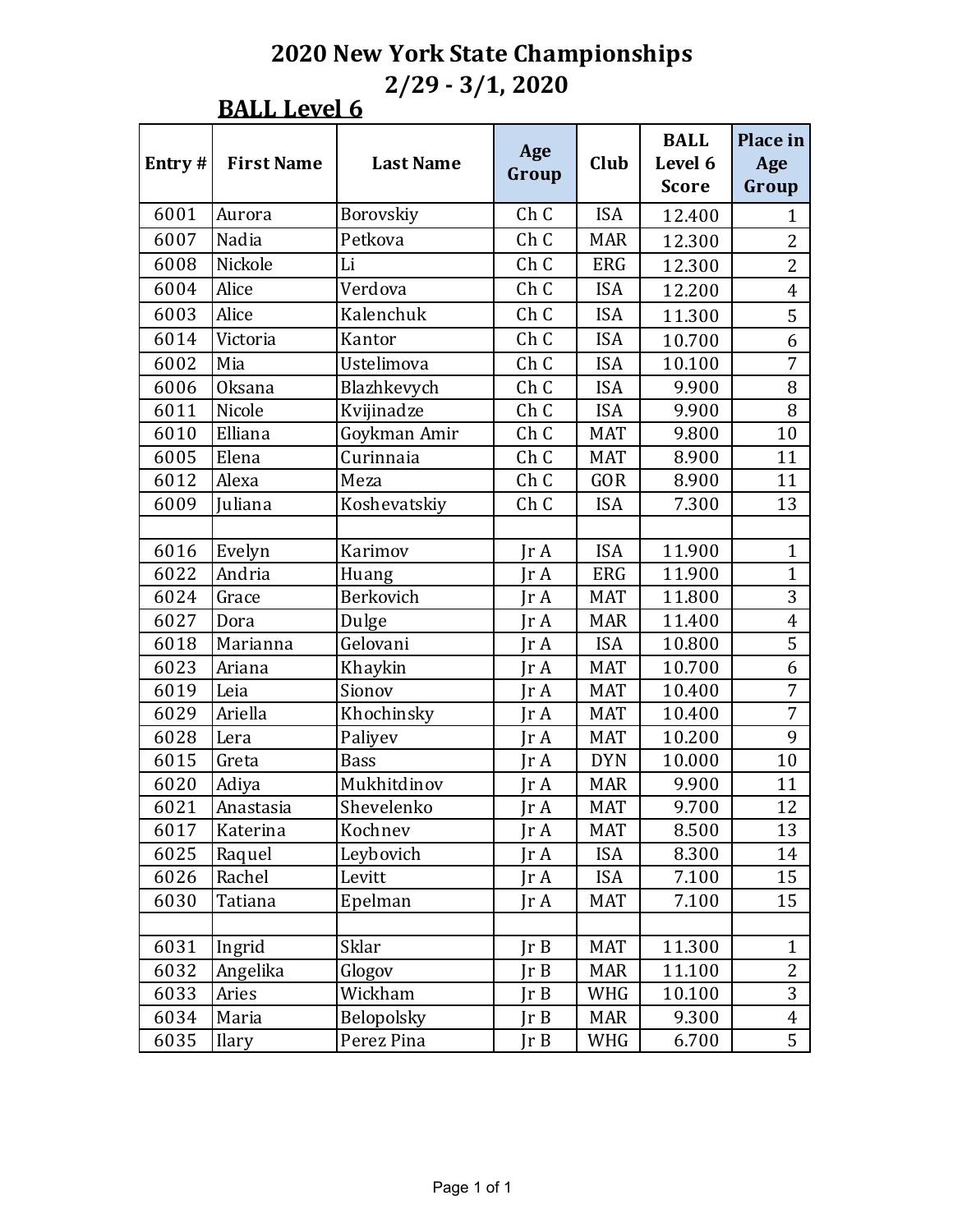#### **RIBBON Level 6**

|        |                   |                   |                |            | <b>RIBBON</b> | Place in       |
|--------|-------------------|-------------------|----------------|------------|---------------|----------------|
| Entry# | <b>First Name</b> | <b>Last Name</b>  | Age<br>Group   | Club       | Level 6       | Age            |
|        |                   |                   |                |            | <b>Score</b>  | Group          |
| 6014   | Victoria          | Kantor            | Ch C           | <b>ISA</b> | 11.400        | $\mathbf{1}$   |
| 6001   | Aurora            | Borovskiy         | Ch C           | <b>ISA</b> | 10.900        | $\overline{2}$ |
| 6004   | Alice             | Verdova           | Ch C           | <b>ISA</b> | 10.900        | $\overline{2}$ |
| 6008   | Nickole           | Li                | Ch C           | <b>ERG</b> | 10.600        | $\overline{4}$ |
| 6003   | Alice             | Kalenchuk         | Ch C           | <b>ISA</b> | 10.300        | 5              |
| 6007   | Nadia             | Petkova           | Ch C           | <b>MAR</b> | 10.300        | 5              |
| 6002   | Mia               | Ustelimova        | Ch C           | <b>ISA</b> | 9.400         | $\overline{7}$ |
| 6005   | Elena             | Curinnaia         | Ch C           | <b>MAT</b> | 8.800         | 8              |
| 6011   | Nicole            | Kvijinadze        | Ch C           | <b>ISA</b> | 8.700         | 9              |
| 6010   | Elliana           | Goykman Amir      | Ch C           | <b>MAT</b> | 8.600         | 10             |
| 6006   | <b>Oksana</b>     | Blazhkevych       | Ch C           | <b>ISA</b> | 8.500         | 11             |
| 6012   | Alexa             | Meza              | Ch C           | <b>GOR</b> | 8.200         | 12             |
| 6009   | Juliana           | Koshevatskiy      | Ch C           | <b>ISA</b> | 7.700         | 13             |
|        |                   |                   |                |            |               |                |
| 6027   | Dora              | Dulge             | $\text{Ir } A$ | <b>MAR</b> | 11.900        | $\mathbf{1}$   |
| 6022   | Andria            | Huang             | $\text{Tr }A$  | <b>ERG</b> | 11.800        | $\overline{2}$ |
| 6023   | Ariana            | Khaykin           | IrA            | <b>MAT</b> | 10.500        | 3              |
| 6021   | Anastasia         | Shevelenko        | $\text{Tr }A$  | <b>MAT</b> | 9.900         | $\overline{4}$ |
| 6015   | Greta             | <b>Bass</b>       | IrA            | <b>DYN</b> | 9.700         | 5              |
| 6017   | Katerina          | Kochnev           | $\text{Tr }A$  | <b>MAT</b> | 9.400         | 6              |
| 6018   | Marianna          | Gelovani          | IrA            | <b>ISA</b> | 8.900         | $\overline{7}$ |
| 6019   | Leia              | Sionov            | $\text{Tr }A$  | <b>MAT</b> | 8.900         | $\overline{7}$ |
| 6016   | Evelyn            | Karimov           | IrA            | <b>ISA</b> | 8.800         | 9              |
| 6020   | Adiya             | Mukhitdinov       | $\text{Tr }A$  | <b>MAR</b> | 8.500         | 10             |
| 6024   | Grace             | Berkovich         | IrA            | <b>MAT</b> | 8.500         | 10             |
| 6025   | Raquel            | Leybovich         | $\text{Tr }A$  | <b>ISA</b> | 7.900         | 12             |
| 6028   | Lera              | Paliyev           | $\text{Tr }A$  | <b>MAT</b> | 7.400         | 13             |
| 6030   | Tatiana           | Epelman           | $\text{Tr }A$  | <b>MAT</b> | 5.900         | 14             |
| 6029   | Ariella           | Khochinsky        | JrA            | <b>MAT</b> | 5.800         | 15             |
| 6026   | Rachel            | Levitt            | JrA            | <b>ISA</b> | 4.900         | 16             |
|        |                   |                   |                |            |               |                |
| 6032   | Angelika          | Glogov            | Ir B           | <b>MAR</b> | 11.700        | $\mathbf{1}$   |
| 6035   | <b>Ilary</b>      | Perez Pina        | JrB            | WHG        | 9.900         | $\overline{2}$ |
| 6034   | Maria             | <b>Belopolsky</b> | Ir B           | <b>MAR</b> | 9.600         | 3              |
| 6033   | Aries             | Wickham           | Ir B           | WHG        | 9.400         | $\overline{4}$ |
| 6031   | Ingrid            | Sklar             | JrB            | <b>MAT</b> | 9.000         | 5              |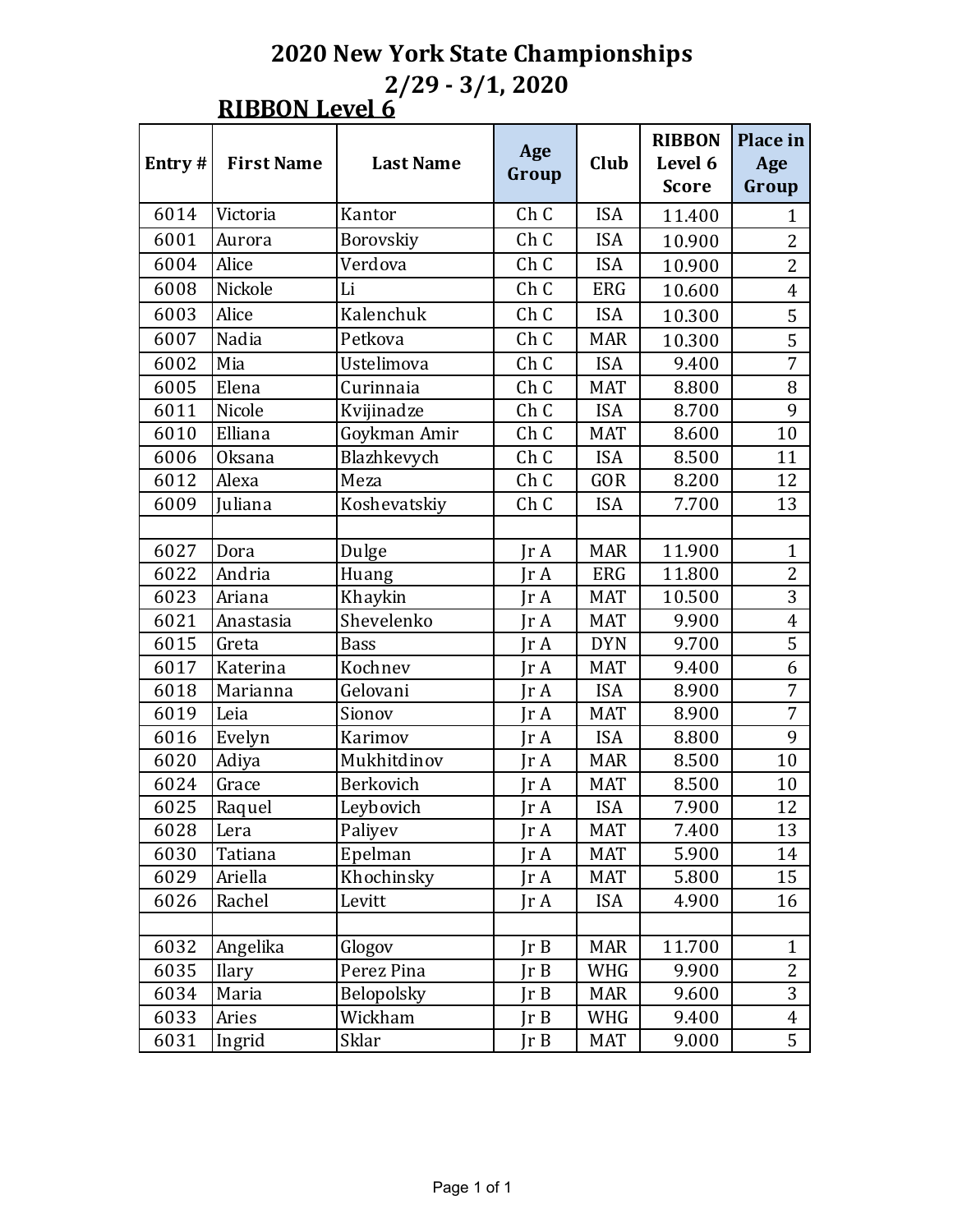|           |                   |                  |       |            |        |        |             |        | All          | Place in       |
|-----------|-------------------|------------------|-------|------------|--------|--------|-------------|--------|--------------|----------------|
| Entry $#$ | <b>First Name</b> | <b>Last Name</b> | Age   | Club       | Floor  | Rope   | <b>Ball</b> | Ribbon | Around       | Age            |
|           |                   |                  | Group |            |        |        |             |        | <b>Score</b> | Group          |
| 6008      | Nickole           | Li               | Ch C  | ERG        | 11.600 | 12.300 | 12.300      | 10.600 | 46.800       | $\mathbf{1}$   |
| 6001      | Aurora            | Borovskiy        | Ch C  | <b>ISA</b> | 11.400 | 12.000 | 12.400      | 10.900 | 46.700       | 2              |
| 6007      | Nadia             | Petkova          | Ch C  | <b>MAR</b> | 11.300 | 12.300 | 12.300      | 10.300 | 46.200       | 3              |
| 6004      | Alice             | Verdova          | Ch C  | <b>ISA</b> | 11.300 | 10.800 | 12.200      | 10.900 | 45.200       | $\overline{4}$ |
| 6014      | Victoria          | Kantor           | Ch C  | <b>ISA</b> | 9.300  | 10.900 | 10.700      | 11.400 | 42.300       | 5              |
| 6003      | Alice             | Kalenchuk        | Ch C  | <b>ISA</b> | 9.700  | 9.700  | 11.300      | 10.300 | 41.000       | 6              |
| 6002      | Mia               | Ustelimova       | Ch C  | <b>ISA</b> | 9.100  | 8.400  | 10.100      | 9.400  | 37.000       | $\overline{7}$ |
| 6011      | Nicole            | Kvijinadze       | Ch C  | <b>ISA</b> | 9.500  | 8.900  | 9.900       | 8.700  | 37.000       | 7              |
| 6010      | Elliana           | Goykman Amir     | Ch C  | <b>MAT</b> | 9.000  | 8.500  | 9.800       | 8.600  | 35.900       | 9              |
| 6005      | Elena             | Curinnaia        | Ch C  | <b>MAT</b> | 8.900  | 9.100  | 8.900       | 8.800  | 35.700       | 10             |
| 6006      | Oksana            | Blazhkevych      | Ch C  | <b>ISA</b> | 8.500  | 8.800  | 9.900       | 8.500  | 35.700       | 10             |
| 6012      | Alexa             | Meza             | Ch C  | GOR        | 9.600  | 9.000  | 8.900       | 8.200  | 35.700       | 10             |
| 6009      | Juliana           | Koshevatskiy     | Ch C  | <b>ISA</b> | 8.100  | 6.200  | 7.300       | 7.700  | 29.300       | 13             |
|           |                   |                  |       |            |        |        |             |        |              |                |
| 6022      | Andria            | Huang            | Jr A  | ERG        | 11.100 | 10.900 | 11.900      | 11.800 | 45.700       | $\mathbf{1}$   |
| 6027      | Dora              | Dulge            | Jr A  | <b>MAR</b> | 10.000 | 11.000 | 11.400      | 11.900 | 44.300       | $\overline{c}$ |
| 6024      | Grace             | Berkovich        | Jr A  | <b>MAT</b> | 10.900 | 11.200 | 11.800      | 8.500  | 42.400       | 3              |
| 6015      | Greta             | Bass             | Jr A  | <b>DYN</b> | 11.000 | 11.500 | 10.000      | 9.700  | 42.200       | $\overline{4}$ |
| 6023      | Ariana            | Khaykin          | Jr A  | <b>MAT</b> | 9.800  | 11.200 | 10.700      | 10.500 | 42.200       | $\overline{4}$ |
| 6021      | Anastasia         | Shevelenko       | Jr A  | <b>MAT</b> | 10.300 | 11.300 | 9.700       | 9.900  | 41.200       | 6              |
| 6016      | Evelyn            | Karimov          | Jr A  | <b>ISA</b> | 10.300 | 9.400  | 11.900      | 8.800  | 40.400       | 7              |
| 6019      | Leia              | Sionov           | Jr A  | <b>MAT</b> | 9.300  | 9.400  | 10.400      | 8.900  | 38.000       | $\, 8$         |
| 6018      | Marianna          | Gelovani         | Jr A  | <b>ISA</b> | 8.300  | 9.900  | 10.800      | 8.900  | 37.900       | 9              |
| 6020      | Adiya             | Mukhitdinov      | Jr A  | <b>MAR</b> | 9.800  | 9.700  | 9.900       | 8.500  | 37.900       | 9              |
| 6017      | Katerina          | Kochnev          | Jr A  | <b>MAT</b> | 10.400 | 8.000  | 8.500       | 9.400  | 36.300       | 11             |
| 6029      | Ariella           | Khochinsky       | Jr A  | <b>MAT</b> | 9.700  | 9.700  | 10.400      | 5.800  | 35.600       | 12             |
| 6028      | Lera              | Paliyev          | Jr A  | <b>MAT</b> | 8.700  | 9.200  | 10.200      | 7.400  | 35.500       | 13             |
| 6025      | Raquel            | Leybovich        | Jr A  | <b>ISA</b> | 9.100  | 8.500  | 8.300       | 7.900  | 33.800       | 14             |
| 6030      | Tatiana           | Epelman          | Jr A  | <b>MAT</b> | 9.300  | 7.900  | 7.100       | 5.900  | 30.200       | 15             |
| 6026      | Rachel            | Levitt           | Jr A  | ISA        | 8.600  | 8.300  | 7.100       | 4.900  | 28.900       | 16             |
|           |                   |                  |       |            |        |        |             |        |              |                |
| 6032      | Angelika          | Glogov           | Ir B  | <b>MAR</b> | 10.000 | 10.400 | 11.100      | 11.700 | 43.200       | $\mathbf{1}$   |
| 6033      | Aries             | Wickham          | Jr B  | WHG        | 10.300 | 10.800 | 10.100      | 9.400  | 40.600       | $\overline{c}$ |
| 6031      | Ingrid            | Sklar            | Jr B  | <b>MAT</b> | 9.800  | 9.700  | 11.300      | 9.000  | 39.800       | $\overline{3}$ |
| 6034      | Maria             | Belopolsky       | Ir B  | <b>MAR</b> | 8.500  | 9.200  | 9.300       | 9.600  | 36.600       | $\overline{4}$ |
| 6035      | <b>Ilary</b>      | Perez Pina       | JrB   | WHG        | 9.900  | 9.800  | 6.700       | 9.900  | 36.300       | 5              |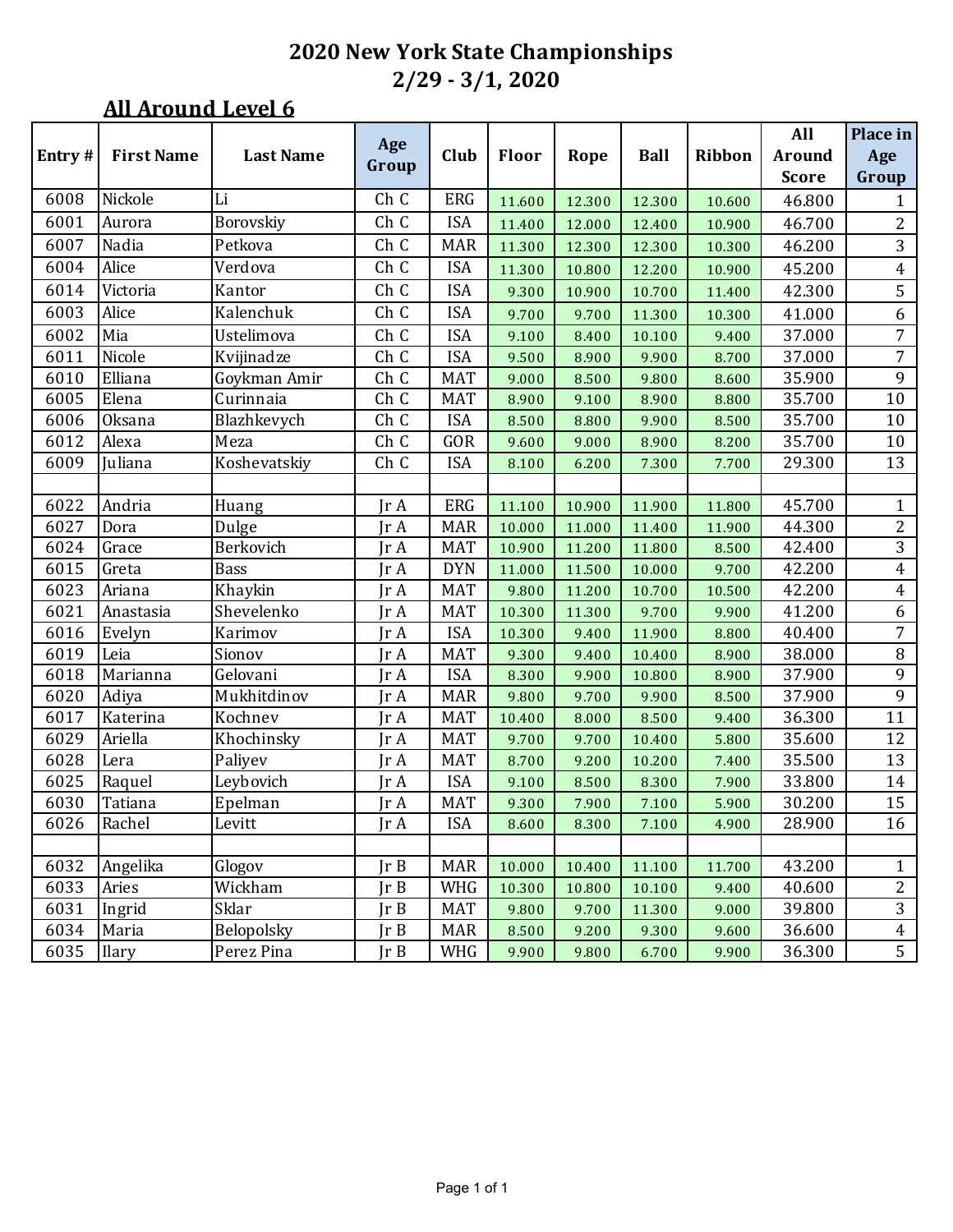## **FLOOR Level 7**

| Entry# | <b>First Name</b> | <b>Last Name</b> | Age<br>Group | Gym        | <b>FLOOR</b><br>Level 7<br><b>Score</b> | Age<br>Group             |
|--------|-------------------|------------------|--------------|------------|-----------------------------------------|--------------------------|
| 7003   | Louisa            | Konnik           | Ch C         | <b>ERG</b> | 11.800                                  | 1                        |
| 7002   | Ariana            | Akatev           | Ch C         | <b>DYN</b> | 11.400                                  | $\overline{2}$           |
| 7005   | Yasemin           | Ozel             | Ch C         | <b>ERG</b> | 10.900                                  | 3                        |
| 7006   | Sophia            | Uchytel          | Ch C         | <b>ISA</b> | 10.800                                  | $\overline{\mathcal{A}}$ |
| 7004   | Emma              | Margolin         | Ch C         | <b>DYN</b> | 10.400                                  | 5                        |
|        |                   |                  |              |            |                                         |                          |
| 7012   | Julia             | Tumakaeva        | IrA          | <b>ISA</b> | 11.300                                  | $\mathbf 1$              |
| 7013   | Sarah             | Dudkin           | IrA          | <b>ISA</b> | 10.000                                  | $\overline{2}$           |
| 7009   | Jia               | Wang Medina      | IrA          | <b>ISA</b> | 9.800                                   | 3                        |
| 7010   | Nicole            | Zaripova         | IrA          | <b>ISA</b> | 9.800                                   | 3                        |
| 7008   | Michelle          | Pavlov           | Ir A         | <b>MAT</b> | 9.600                                   | $\overline{5}$           |
| 7011   | Dana              | Gendel           | IrA          | <b>GOR</b> | 9.600                                   | 5                        |
| 7014   | Chloe             | Gorohovsky       | IrA          | <b>DYN</b> | 9.400                                   | $\overline{7}$           |
| 7016   | Meri              | Minasian         | IrA          | <b>MAT</b> | 9.100                                   | 8                        |
| 7015   | Julia             | Lipkovich        | IrA          | <b>GOR</b> | 8.400                                   | 9                        |
|        |                   |                  |              |            |                                         |                          |
| 7019   | Sofia             | <b>Basilio</b>   | Ir B         | <b>ERG</b> | 11.200                                  | $\mathbf 1$              |
| 7021   | Iliana            | <b>Tassev</b>    | Ir B         | <b>MAR</b> | 10.600                                  | $\overline{2}$           |
| 7017   | Alexandra         | Morozova         | Ir B         | <b>ERG</b> | 10.300                                  | 3                        |
| 7020   | Anjali            | Mishra           | Ir B         | <b>ISA</b> | 9.700                                   | $\overline{\mathbf{4}}$  |
| 7018   | Anjali            | Ambooken         | Ir B         | <b>ERG</b> | 8.700                                   | 5                        |
| 7022   | Anastasia         | Boytsova         | Ir B         | <b>MAT</b> | 7.800                                   | 6                        |
|        |                   |                  |              |            |                                         |                          |
| 7023   | Anqi              | Zhang            | Sr           | <b>ERG</b> | 7.600                                   | $\overline{1}$           |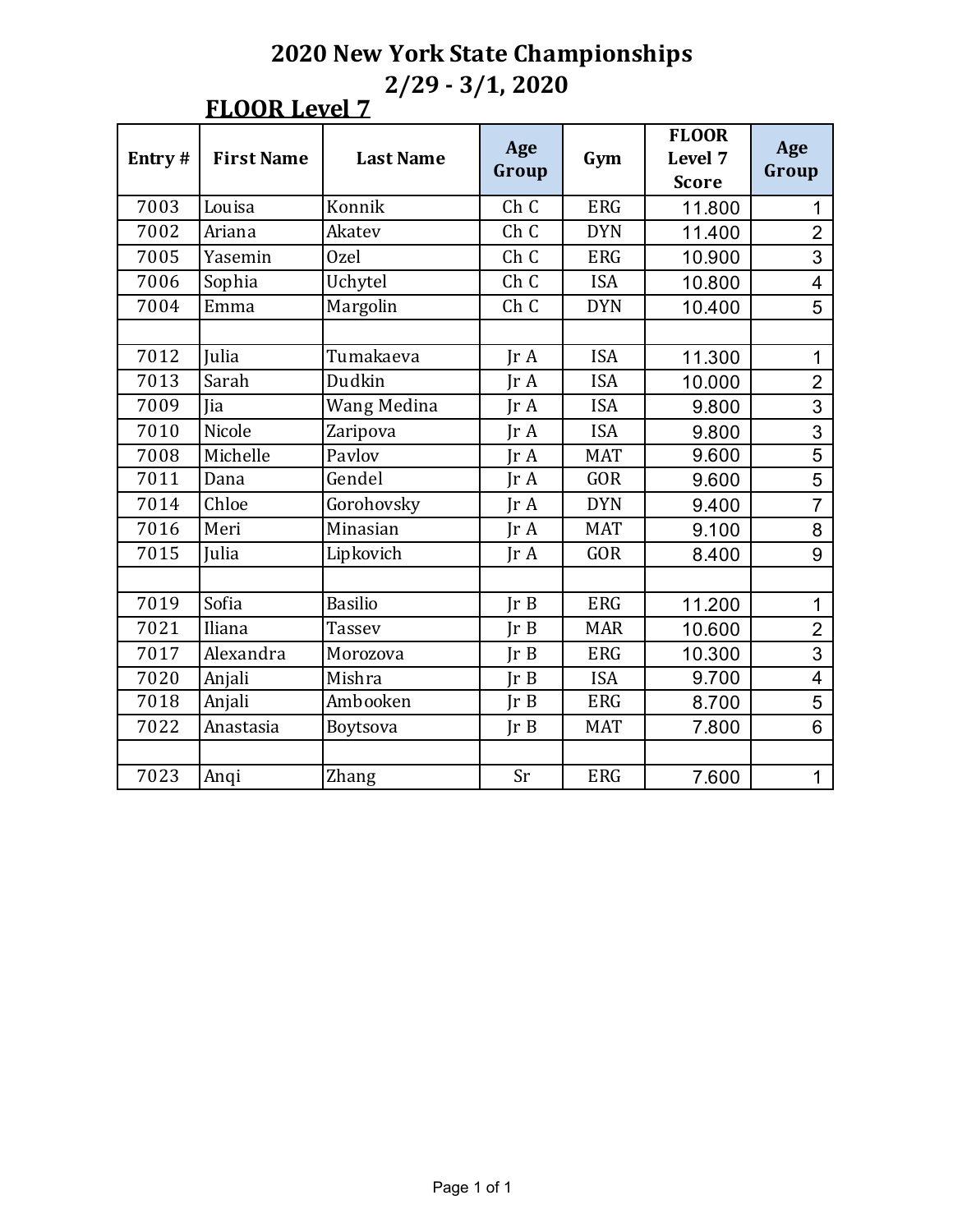#### **HOOP** Level 7

|        |                   |                  |               |            | <b>HOOP</b>  | <b>Place in</b>         |
|--------|-------------------|------------------|---------------|------------|--------------|-------------------------|
| Entry# | <b>First Name</b> | <b>Last Name</b> | Age           | Gym        | Level 7      | Age                     |
|        |                   |                  | Group         |            | <b>Score</b> | Group                   |
| 7006   | Sophia            | Uchytel          | Ch C          | <b>ISA</b> | 11.300       |                         |
| 7003   | Louisa            | Konnik           | Ch C          | <b>ERG</b> | 10.000       | $\overline{2}$          |
| 7002   | Ariana            | Akatev           | Ch C          | <b>DYN</b> | 8.400        | 3                       |
| 7005   | Yasemin           | Ozel             | Ch C          | <b>ERG</b> | 8.400        | 3                       |
| 7004   | Emma              | Margolin         | Ch C          | <b>DYN</b> | 7.500        | 5                       |
|        |                   |                  |               |            |              |                         |
| 7008   | Michelle          | Pavlov           | IrA           | <b>MAT</b> | 11.500       | $\mathbf 1$             |
| 7012   | Julia             | Tumakaeva        | IrA           | <b>ISA</b> | 10.900       | $\overline{2}$          |
| 7010   | Nicole            | Zaripova         | IrA           | <b>ISA</b> | 9.800        | 3                       |
| 7013   | Sarah             | Dudkin           | IrA           | <b>ISA</b> | 9.800        | 3                       |
| 7011   | Dana              | Gendel           | $\text{Tr }A$ | <b>GOR</b> | 9.700        | 5                       |
| 7014   | Chloe             | Gorohovsky       | IrA           | <b>DYN</b> | 8.700        | 6                       |
| 7009   | Jia               | Wang Medina      | $\text{Tr }A$ | <b>ISA</b> | 8.000        | $\overline{7}$          |
| 7016   | Meri              | Minasian         | IrA           | <b>MAT</b> | 7.200        | 8                       |
| 7015   | Julia             | Lipkovich        | IrA           | <b>GOR</b> | 7.100        | 9                       |
|        |                   |                  |               |            |              |                         |
| 7021   | Iliana            | <b>Tassev</b>    | Ir B          | <b>MAR</b> | 11.400       | $\mathbf{1}$            |
| 7017   | Alexandra         | Morozova         | Ir B          | <b>ERG</b> | 10.700       | $\overline{2}$          |
| 7019   | Sofia             | <b>Basilio</b>   | Ir B          | <b>ERG</b> | 10.500       | 3                       |
| 7020   | Anjali            | Mishra           | Ir B          | <b>ISA</b> | 9.800        | $\overline{\mathbf{4}}$ |
| 7018   | Anjali            | Ambooken         | Ir B          | <b>ERG</b> | 7.800        | 5                       |
| 7022   | Anastasia         | Boytsova         | Ir B          | <b>MAT</b> | 4.500        | 6                       |
|        |                   |                  |               |            |              |                         |
| 7023   | Anqi              | Zhang            | Sr            | <b>ERG</b> | 4.000        | $\mathbf{1}$            |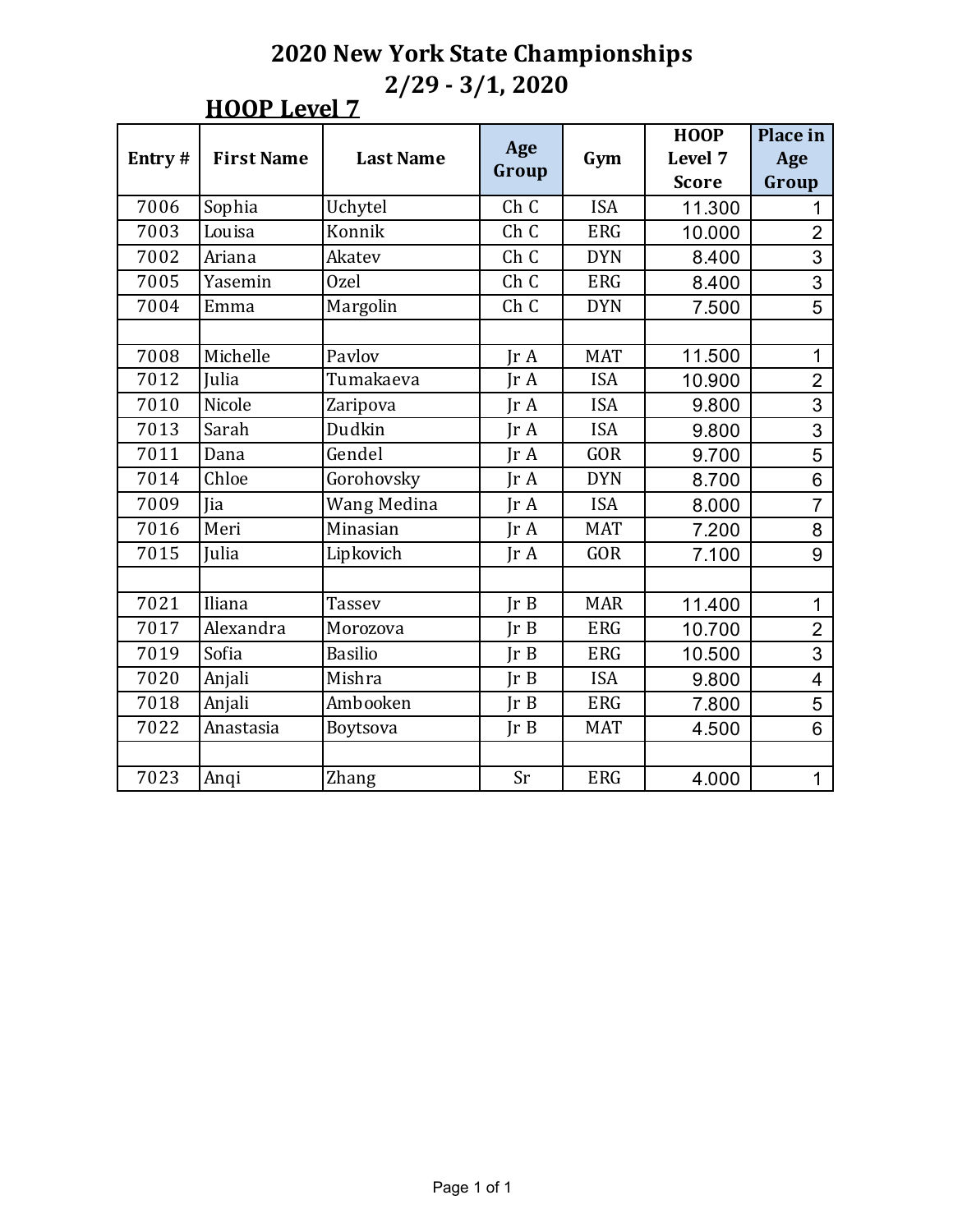#### **BALL Level 7**

| Entry# | <b>First Name</b> | <b>Last Name</b> | Age<br>Group  | Gym        | <b>BALL Level</b><br>7 Score | <b>Place in</b><br>Age<br>Group |
|--------|-------------------|------------------|---------------|------------|------------------------------|---------------------------------|
| 7003   | Louisa            | Konnik           | Ch C          | <b>ERG</b> | 10.300                       |                                 |
| 7004   | Emma              | Margolin         | Ch C          | <b>DYN</b> | 10.200                       | $\overline{2}$                  |
| 7002   | Ariana            | Akatev           | Ch C          | <b>DYN</b> | 9.100                        | 3                               |
| 7005   | Yasemin           | Ozel             | Ch C          | <b>ERG</b> | 9.100                        | 3                               |
| 7006   | Sophia            | Uchytel          | Ch C          | <b>ISA</b> | 5.400                        | 5                               |
|        |                   |                  |               |            |                              |                                 |
| 7008   | Michelle          | Pavlov           | IrA           | <b>MAT</b> | 11.200                       | 1                               |
| 7010   | Nicole            | Zaripova         | IrA           | <b>ISA</b> | 9.800                        | $\overline{2}$                  |
| 7013   | Sarah             | Dudkin           | IrA           | <b>ISA</b> | 9.500                        | $\overline{3}$                  |
| 7009   | Jia               | Wang Medina      | IrA           | <b>ISA</b> | 9.200                        | $\overline{4}$                  |
| 7012   | Julia             | Tumakaeva        | IrA           | <b>ISA</b> | 9.100                        | 5                               |
| 7015   | Julia             | Lipkovich        | Ir A          | <b>GOR</b> | 7.300                        | 6                               |
| 7014   | Chloe             | Gorohovsky       | IrA           | <b>DYN</b> | 7.000                        | $\overline{7}$                  |
| 7016   | Meri              | Minasian         | $\text{Tr }A$ | <b>MAT</b> | 6.700                        | 8                               |
| 7011   | Dana              | Gendel           | IrA           | <b>GOR</b> | 6.600                        | 9                               |
|        |                   |                  |               |            |                              |                                 |
| 7017   | Alexandra         | Morozova         | Ir B          | <b>ERG</b> | 10.300                       | $\mathbf{1}$                    |
| 7021   | Iliana            | <b>Tassev</b>    | Ir B          | <b>MAR</b> | 10.100                       | $\overline{2}$                  |
| 7018   | Anjali            | Ambooken         | Ir B          | <b>ERG</b> | 9.100                        | 3                               |
| 7019   | Sofia             | <b>Basilio</b>   | Ir B          | <b>ERG</b> | 8.400                        | $\overline{4}$                  |
| 7020   | Anjali            | Mishra           | Ir B          | <b>ISA</b> | 8.000                        | 5                               |
| 7022   | Anastasia         | Boytsova         | Ir B          | <b>MAT</b> | 4.300                        | 6                               |
|        |                   |                  |               |            |                              |                                 |
| 7023   | Anqi              | Zhang            | <b>Sr</b>     | <b>ERG</b> |                              | 1                               |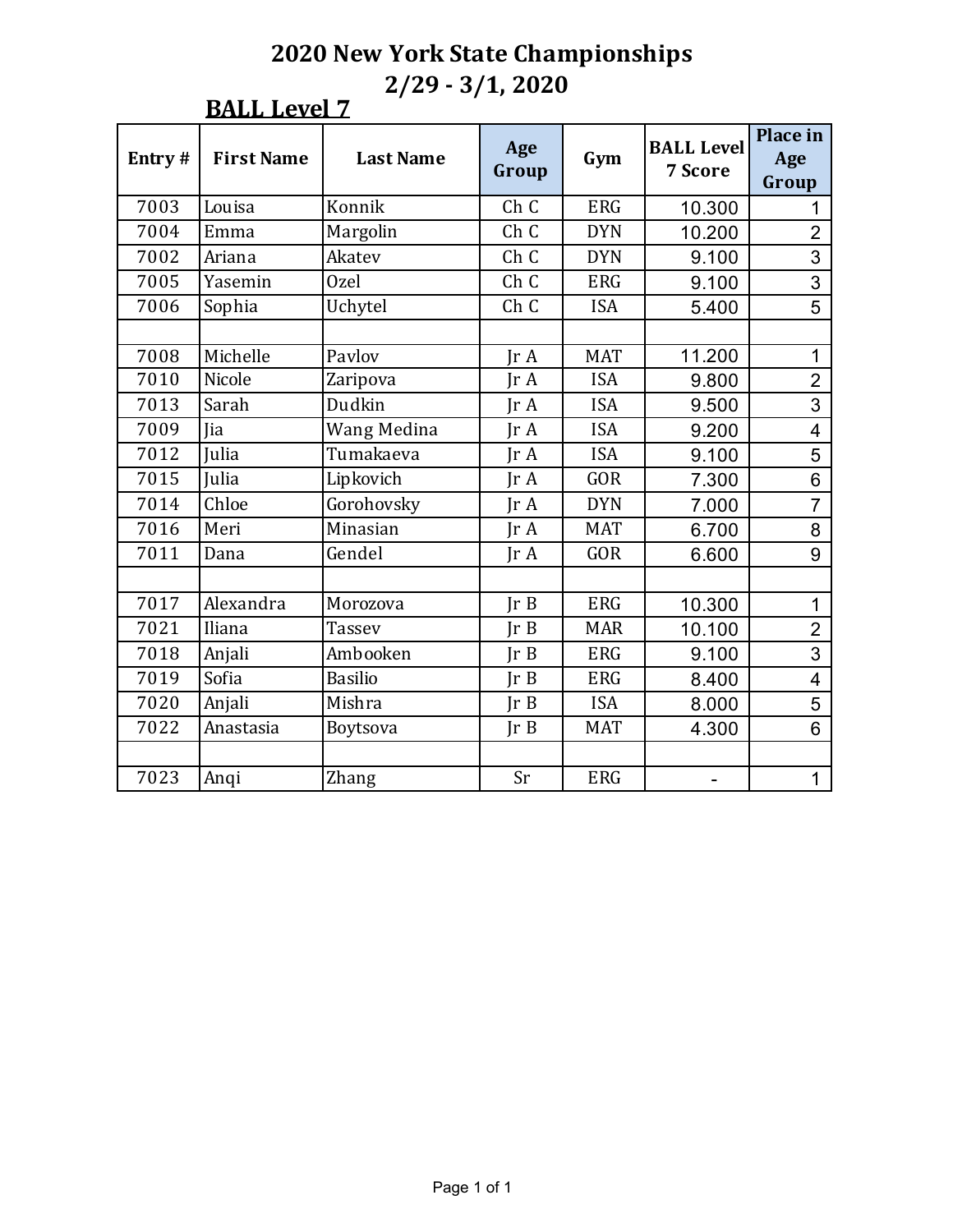### **CLUBS Level 7**

|        |                   |                  |       |            | <b>CLUBS</b> | <b>Place in</b>         |
|--------|-------------------|------------------|-------|------------|--------------|-------------------------|
| Entry# | <b>First Name</b> | <b>Last Name</b> | Age   | Gym        | Level 7      | Age                     |
|        |                   |                  | Group |            | <b>Score</b> | group                   |
| 7003   | Louisa            | Konnik           | Ch C  | <b>ERG</b> | 10.900       |                         |
| 7002   | Ariana            | Akatev           | Ch C  | <b>DYN</b> | 9.200        | $\overline{2}$          |
| 7004   | Emma              | Margolin         | Ch C  | <b>DYN</b> | 9.000        | 3                       |
| 7005   | Yasemin           | Ozel             | Ch C  | <b>ERG</b> | 8.800        | 4                       |
| 7006   | Sophia            | Uchytel          | Ch C  | <b>ISA</b> | 8.500        | 5                       |
|        |                   |                  |       |            |              |                         |
| 7013   | Sarah             | Dudkin           | IrA   | <b>ISA</b> | 12.200       | $\mathbf 1$             |
| 7012   | Julia             | Tumakaeva        | IrA   | <b>ISA</b> | 11.700       | $\overline{2}$          |
| 7015   | Julia             | Lipkovich        | IrA   | <b>GOR</b> | 11.200       | $\overline{3}$          |
| 7010   | Nicole            | Zaripova         | IrA   | <b>ISA</b> | 10.500       | $\overline{\mathbf{4}}$ |
| 7008   | Michelle          | Pavlov           | IrA   | <b>MAT</b> | 10.000       | 5                       |
| 7014   | Chloe             | Gorohovsky       | IrA   | <b>DYN</b> | 9.500        | 6                       |
| 7011   | Dana              | Gendel           | IrA   | <b>GOR</b> | 9.200        | $\overline{7}$          |
| 7009   | Jia               | Wang Medina      | IrA   | <b>ISA</b> | 8.800        | 8                       |
| 7016   | Meri              | Minasian         | IrA   | <b>MAT</b> | 5.400        | 9                       |
|        |                   |                  |       |            |              |                         |
| 7021   | Iliana            | <b>Tassev</b>    | Ir B  | <b>MAR</b> | 10.900       | $\mathbf{1}$            |
| 7017   | Alexandra         | Morozova         | Ir B  | <b>ERG</b> | 10.600       | $\overline{2}$          |
| 7020   | Anjali            | Mishra           | Ir B  | <b>ISA</b> | 10.200       | $\overline{3}$          |
| 7019   | Sofia             | <b>Basilio</b>   | Ir B  | <b>ERG</b> | 9.500        | 4                       |
| 7018   | Anjali            | Ambooken         | IrB   | <b>ERG</b> | 6.300        | 5                       |
| 7022   | Anastasia         | Boytsova         | Ir B  | <b>MAT</b> | 5.000        | 6                       |
|        |                   |                  |       |            |              |                         |
| 7023   | Anqi              | Zhang            | Sr    | <b>ERG</b> | 9.100        | $\mathbf{1}$            |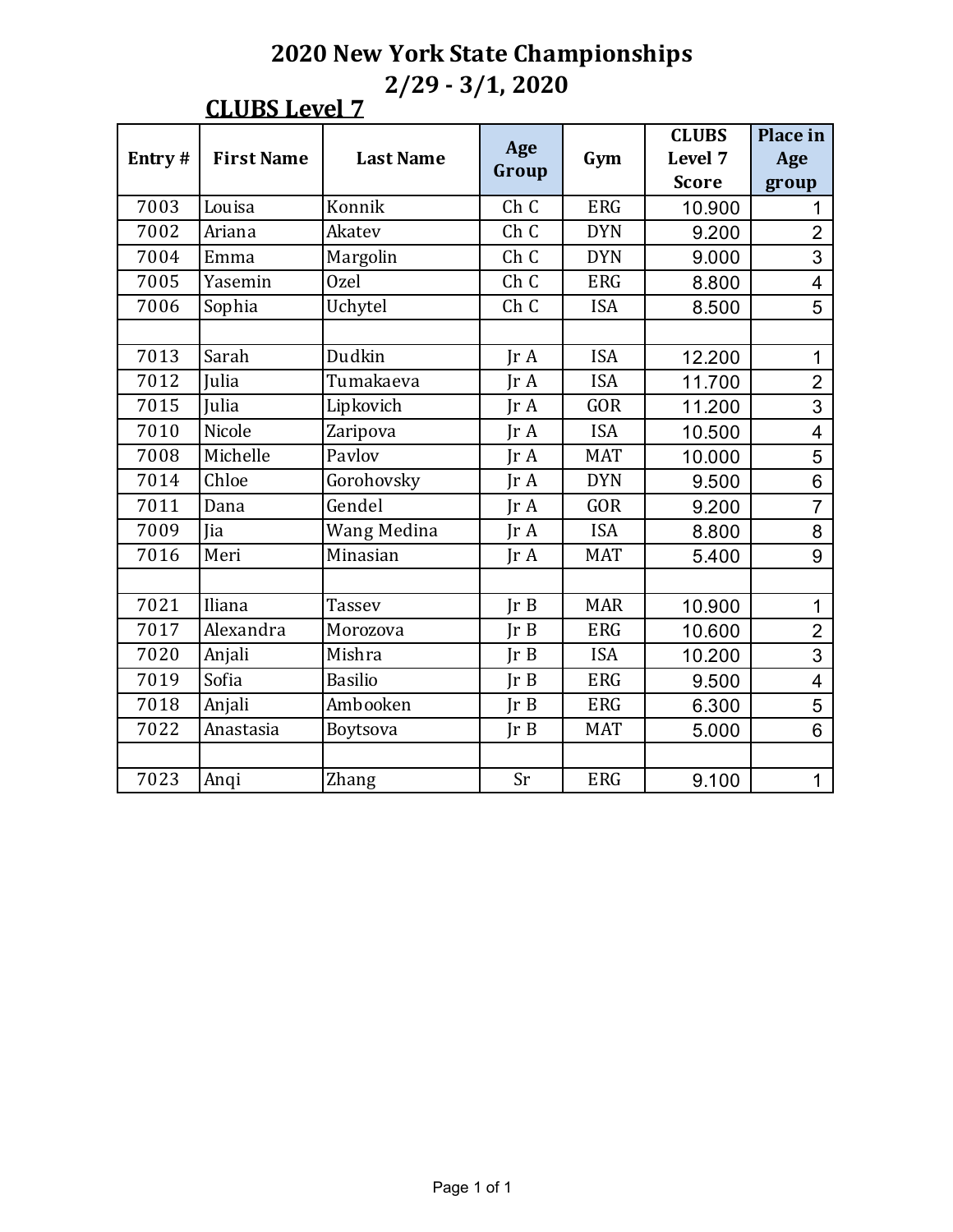| Entry# | <b>First Name</b> | <b>Last Name</b> | Age<br>Group                 | Gym        | <b>Floor</b> | Hoop   | <b>Ball</b> | <b>Clubs</b> | <b>All Around</b><br><b>Score</b> | Place in<br>Age<br>Group |
|--------|-------------------|------------------|------------------------------|------------|--------------|--------|-------------|--------------|-----------------------------------|--------------------------|
| 7003   | Louisa            | Konnik           | Ch C                         | ERG        | 11.800       | 10.000 | 10.300      | 10.900       | 43.000                            | 1                        |
| 7002   | Ariana            | Akatev           | Ch C                         | <b>DYN</b> | 11.400       | 8.400  | 9.100       | 9.200        | 38.100                            | $\overline{2}$           |
| 7005   | Yasemin           | Ozel             | Ch C                         | <b>ERG</b> | 10.900       | 8.400  | 9.100       | 8.800        | 37.200                            | $\mathfrak{S}$           |
| 7004   | Emma              | Margolin         | Ch C                         | <b>DYN</b> | 10.400       | 7.500  | 10.200      | 9.000        | 37.100                            | 4                        |
| 7006   | Sophia            | Uchytel          | Ch C                         | <b>ISA</b> | 10.800       | 11.300 | 5.400       | 8.500        | 36.000                            | 5                        |
|        |                   |                  |                              |            |              |        |             |              |                                   |                          |
| 7012   | Julia             | Tumakaeva        | IrA                          | <b>ISA</b> | 11.300       | 10.900 | 9.100       | 11.700       | 43.000                            | 1                        |
| 7008   | Michelle          | Pavlov           | IrA                          | <b>MAT</b> | 9.600        | 11.500 | 11.200      | 10.000       | 42.300                            | $\overline{2}$           |
| 7013   | Sarah             | Dudkin           | Jr A                         | <b>ISA</b> | 10.000       | 9.800  | 9.500       | 12.200       | 41.500                            | $\mathfrak{S}$           |
| 7010   | Nicole            | Zaripova         | $\mathop{\rm Ir}\nolimits$ A | <b>ISA</b> | 9.800        | 9.800  | 9.800       | 10.500       | 39.900                            | $\overline{\mathbf{4}}$  |
| 7009   | <b>lia</b>        | Wang Medina      | IrA                          | <b>ISA</b> | 9.800        | 8.000  | 9.200       | 8.800        | 35.800                            | $\overline{5}$           |
| 7011   | Dana              | Gendel           | Ir A                         | GOR        | 9.600        | 9.700  | 6.600       | 9.200        | 35.100                            | $6\phantom{a}$           |
| 7014   | Chloe             | Gorohovsky       | Jr A                         | <b>DYN</b> | 9.400        | 8.700  | 7.000       | 9.500        | 34.600                            | $\overline{7}$           |
| 7015   | Julia             | Lipkovich        | Ir A                         | GOR        | 8.400        | 7.100  | 7.300       | 11.200       | 34.000                            | $\,8\,$                  |
| 7016   | Meri              | Minasian         | Jr A                         | <b>MAT</b> | 9.100        | 7.200  | 6.700       | 5.400        | 28.400                            | 9                        |
|        |                   |                  |                              |            |              |        |             |              |                                   |                          |
| 7021   | Iliana            | Tassev           | Ir B                         | <b>MAR</b> | 10.600       | 11.400 | 10.100      | 10.900       | 43.000                            | $\mathbf{1}$             |
| 7017   | Alexandra         | Morozova         | Ir B                         | ERG        | 10.300       | 10.700 | 10.300      | 10.600       | 41.900                            | $\overline{2}$           |
| 7019   | Sofia             | <b>Basilio</b>   | IrB                          | ERG        | 11.200       | 10.500 | 8.400       | 9.500        | 39.600                            | $\mathfrak{S}$           |
| 7020   | Anjali            | Mishra           | IrB                          | <b>ISA</b> | 9.700        | 9.800  | 8.000       | 10.200       | 37.700                            | $\overline{4}$           |
| 7018   | Anjali            | Ambooken         | Ir B                         | <b>ERG</b> | 8.700        | 7.800  | 9.100       | 6.300        | 31.900                            | 5                        |
| 7022   | Anastasia         | <b>Boytsova</b>  | Ir B                         | <b>MAT</b> | 7.800        | 4.500  | 4.300       | 5.000        | 21.600                            | $6\phantom{a}$           |
|        |                   |                  |                              |            |              |        |             |              |                                   |                          |
| 7023   | Anqi              | Zhang            | Sr                           | <b>ERG</b> | 7.600        | 4.000  |             | 9.100        | 20.700                            | $\mathbf{1}$             |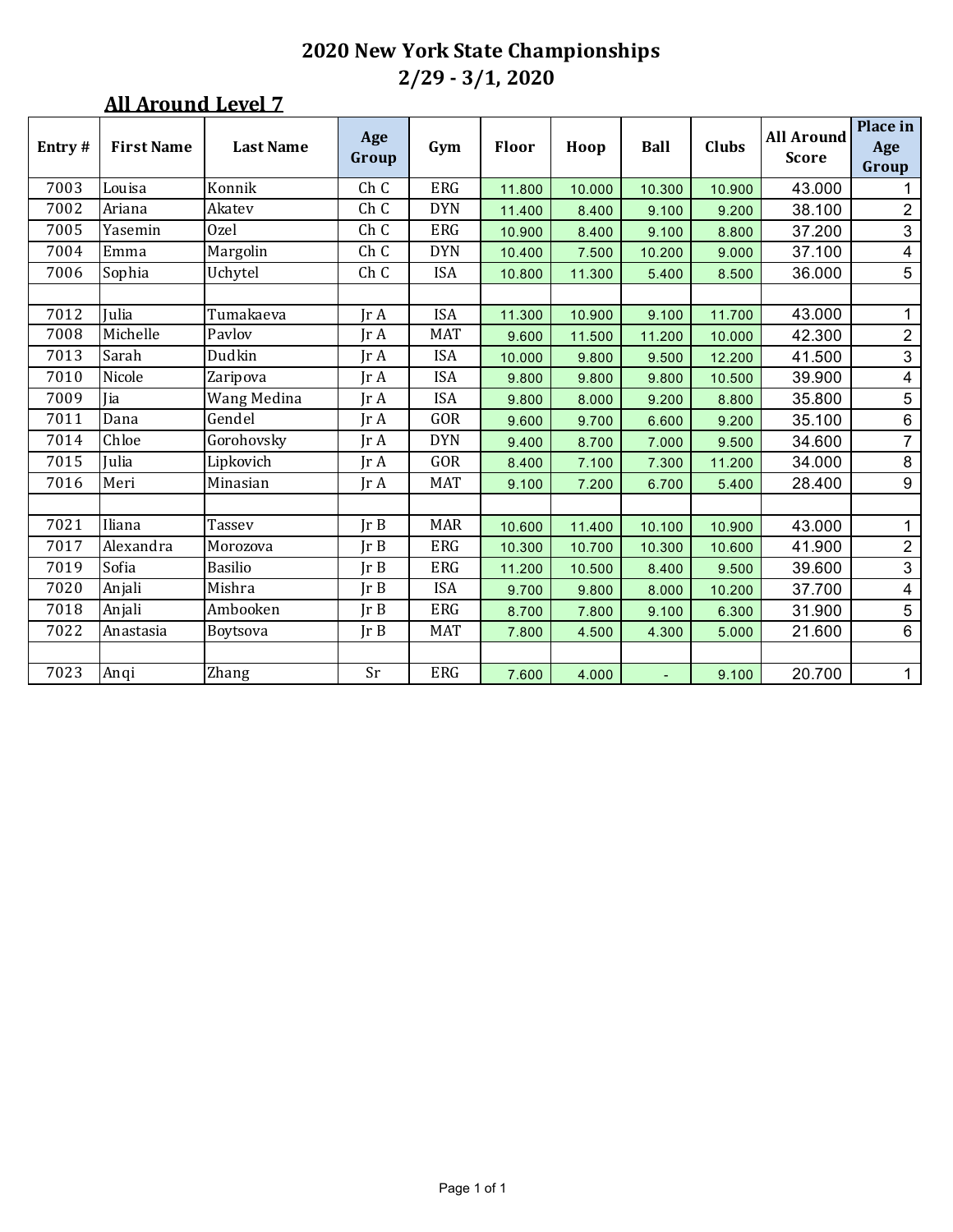## **FLOOR Level 8**

| Entry#<br><b>First Name</b><br><b>Last Name</b> |            | Age             |                         | <b>FLOOR</b> | Place in     |                |
|-------------------------------------------------|------------|-----------------|-------------------------|--------------|--------------|----------------|
|                                                 |            |                 |                         | Gym          | Level 8      | Age            |
|                                                 |            |                 | Group                   |              | <b>Score</b> | Group          |
| 8008                                            | Kyra       | Sidon           | $\text{Tr } \mathbf{A}$ | <b>ERG</b>   | 12.900       |                |
| 8003                                            | Aleksia    | Khilkevich      | $\text{Tr } \mathbf{A}$ | <b>ISA</b>   | 12.500       | $\overline{2}$ |
| 8001                                            | Christina  | Tatarchuk       | $\text{Tr } \mathbf{A}$ | <b>ISA</b>   | 12.100       | 3              |
| 8004                                            | Anastasia  | Dubinkina       | $\text{Tr }A$           | <b>ISA</b>   | 12.000       | 4              |
| 8006                                            | Julia      | Evin            | $\text{Tr } \mathbf{A}$ | <b>GOR</b>   | 11.800       | 5              |
| 8011                                            | Julia      | Kitter          | $\text{Tr } \mathbf{A}$ | <b>ISA</b>   | 11.500       | 6              |
| 8009                                            | Talia      | Levin           | $\text{Tr } \mathbf{A}$ | <b>ISA</b>   | 11.200       | $\overline{7}$ |
| 8007                                            | Ekaterina  | Gulin           | $\text{Tr } \mathbf{A}$ | <b>ISA</b>   | 11.100       | 8              |
| 8010                                            | Michelle B | Bukachevskiy    | $\text{Tr }A$           | <b>ISA</b>   | 10.800       | 9              |
| 8002                                            | Daniella   | Gurevich        | $\text{Tr } \mathbf{A}$ | <b>GOR</b>   | 10.700       | 10             |
| 8005                                            | Maya       | Koukos          | $\text{Tr } \mathbf{A}$ | <b>ISA</b>   | 10.300       | 11             |
|                                                 |            |                 |                         |              |              |                |
| 8015                                            | Elizabeth  | Ilyaich         | Ir B                    | <b>ERG</b>   | 11.100       | 1              |
| 8017                                            | Kaitlyn    | Kao             | Ir B                    | <b>ERG</b>   | 10.900       | $\overline{2}$ |
| 8012                                            | Victoria   | Davranova       | Ir B                    | <b>GOR</b>   | 10.600       | 3              |
| 8016                                            | Chloe      | <b>Netis</b>    | Ir B                    | <b>MAT</b>   | 10.400       | 4              |
| 8013                                            | Sarah      | <b>Kritikos</b> | JrB                     | <b>ISA</b>   | 10.200       | 5              |
| 8014                                            | Nina       | Starodubtseva   | Ir B                    | <b>GOR</b>   | 9.400        | 6              |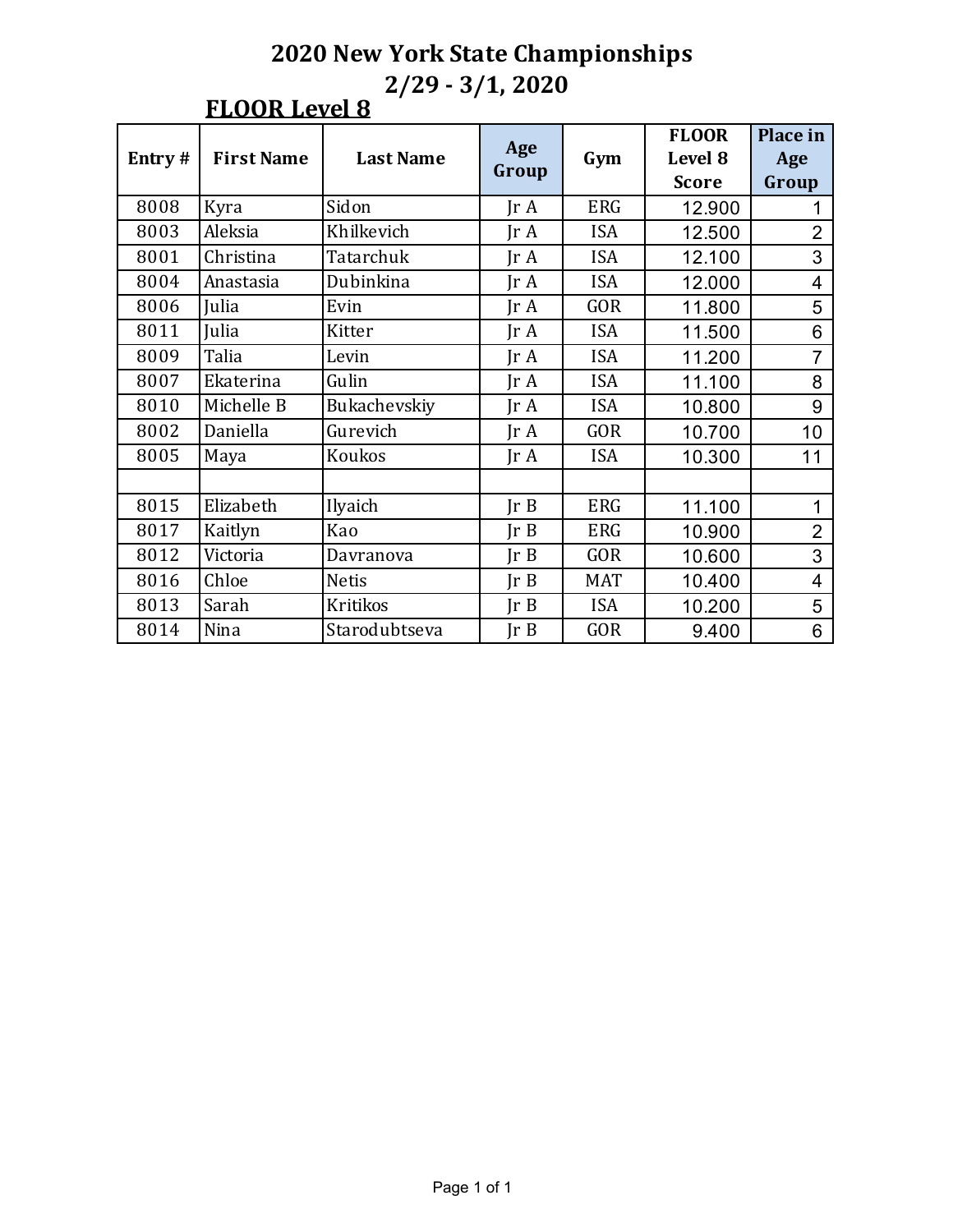#### **BALL Level 8**

| Entry# | <b>First Name</b> | <b>Last Name</b> | Age<br>Group            | Gym        | <b>BALL Level</b><br>8 Score | Place in<br>Age<br>Group |
|--------|-------------------|------------------|-------------------------|------------|------------------------------|--------------------------|
| 8008   | Kyra              | Sidon            | $\text{Tr } \mathbf{A}$ | <b>ERG</b> | 12.800                       |                          |
| 8011   | Julia             | Kitter           | $\text{Tr } \mathbf{A}$ | <b>ISA</b> | 12.500                       | $\overline{2}$           |
| 8010   | Michelle B        | Bukachevskiy     | $\text{Tr }A$           | <b>ISA</b> | 12.300                       | 3                        |
| 8001   | Christina         | Tatarchuk        | $\text{Tr }A$           | <b>ISA</b> | 12.100                       | 4                        |
| 8003   | Aleksia           | Khilkevich       | $\text{Tr }A$           | <b>ISA</b> | 10.400                       | 5                        |
| 8002   | Daniella          | Gurevich         | $\text{Tr } \mathbf{A}$ | <b>GOR</b> | 10.300                       | 6                        |
| 8004   | Anastasia         | Dubinkina        | $\text{Tr }A$           | <b>ISA</b> | 10.200                       | $\overline{7}$           |
| 8006   | Julia             | Evin             | $\text{Tr } \mathbf{A}$ | <b>GOR</b> | 9.600                        | 8                        |
| 8009   | Talia             | Levin            | $\text{Tr }A$           | <b>ISA</b> | 8.800                        | 9                        |
| 8007   | Ekaterina         | Gulin            | $\text{Tr }A$           | <b>ISA</b> | 7.400                        | 10                       |
| 8005   | Maya              | Koukos           | $\text{Tr } \mathbf{A}$ | <b>ISA</b> | 6.300                        | 11                       |
|        |                   |                  |                         |            |                              |                          |
| 8013   | Sarah             | <b>Kritikos</b>  | $\text{Ir }B$           | <b>ISA</b> | 12.900                       | 1                        |
| 8015   | Elizabeth         | Ilyaich          | $\text{Tr } B$          | <b>ERG</b> | 11.200                       | $\overline{2}$           |
| 8014   | Nina              | Starodubtseva    | Ir B                    | <b>GOR</b> | 10.900                       | 3                        |
| 8017   | Kaitlyn           | Kao              | Ir B                    | ERG        | 10.000                       | 4                        |
| 8012   | Victoria          | Davranova        | JrB                     | <b>GOR</b> | 9.700                        | 5                        |
| 8016   | Chloe             | <b>Netis</b>     | JrB                     | <b>MAT</b> | 9.200                        | 6                        |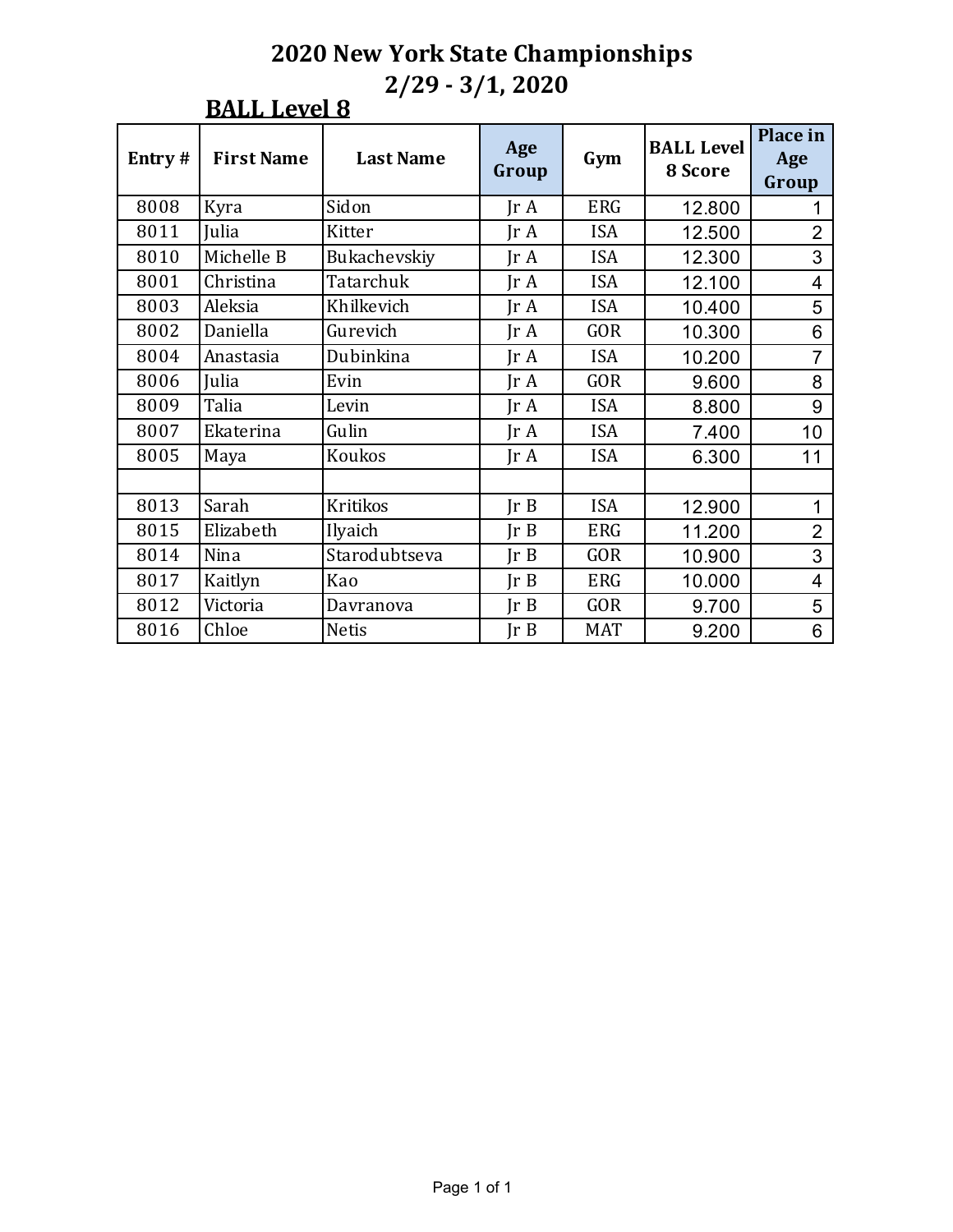## **CLUBS Level 8**

|        | <b>First Name</b> | <b>Last Name</b> |                         |            | <b>CLUBS</b> | Place in       |
|--------|-------------------|------------------|-------------------------|------------|--------------|----------------|
| Entry# |                   |                  | Age<br>Group            | Gym        | Level 8      | Age            |
|        |                   |                  |                         |            | <b>Score</b> | group          |
| 8011   | Julia             | Kitter           | $\text{Tr } \mathbf{A}$ | <b>ISA</b> | 14.300       |                |
| 8008   | Kyra              | Sidon            | $\text{Tr } \mathbf{A}$ | <b>ERG</b> | 13.600       | $\overline{2}$ |
| 8010   | Michelle B        | Bukachevskiy     | $\text{Tr } \mathbf{A}$ | <b>ISA</b> | 13.000       | 3              |
| 8004   | Anastasia         | Dubinkina        | $\text{Tr }A$           | <b>ISA</b> | 12.500       | 4              |
| 8009   | Talia             | Levin            | JrA                     | <b>ISA</b> | 12.200       | 5              |
| 8002   | Daniella          | Gurevich         | $\text{Tr } \mathbf{A}$ | <b>GOR</b> | 11.500       | 6              |
| 8003   | Aleksia           | Khilkevich       | $\text{Tr } \mathbf{A}$ | <b>ISA</b> | 11.500       | 6              |
| 8006   | Julia             | Evin             | $\text{Tr } \mathbf{A}$ | <b>GOR</b> | 10.900       | 8              |
| 8005   | Maya              | Koukos           | $\text{Tr } \mathbf{A}$ | <b>ISA</b> | 8.300        | 9              |
| 8007   | Ekaterina         | Gulin            | $\text{Tr } \mathbf{A}$ | <b>ISA</b> | 7.900        | 10             |
| 8001   | Christina         | Tatarchuk        | $\text{Tr } \mathbf{A}$ | <b>ISA</b> | 6.700        | 11             |
|        |                   |                  |                         |            |              |                |
| 8012   | Victoria          | Davranova        | Ir B                    | <b>GOR</b> | 13.000       | 1              |
| 8017   | Kaitlyn           | Kao              | Ir B                    | <b>ERG</b> | 11.200       | $\overline{2}$ |
| 8013   | Sarah             | <b>Kritikos</b>  | JrB                     | <b>ISA</b> | 9.600        | 3              |
| 8016   | Chloe             | <b>Netis</b>     | Ir B                    | <b>MAT</b> | 9.300        | $\overline{4}$ |
| 8015   | Elizabeth         | Ilyaich          | $\text{Ir }B$           | <b>ERG</b> | 9.100        | 5              |
| 8014   | Nina              | Starodubtseva    | Ir B                    | <b>GOR</b> | 9.000        | 6              |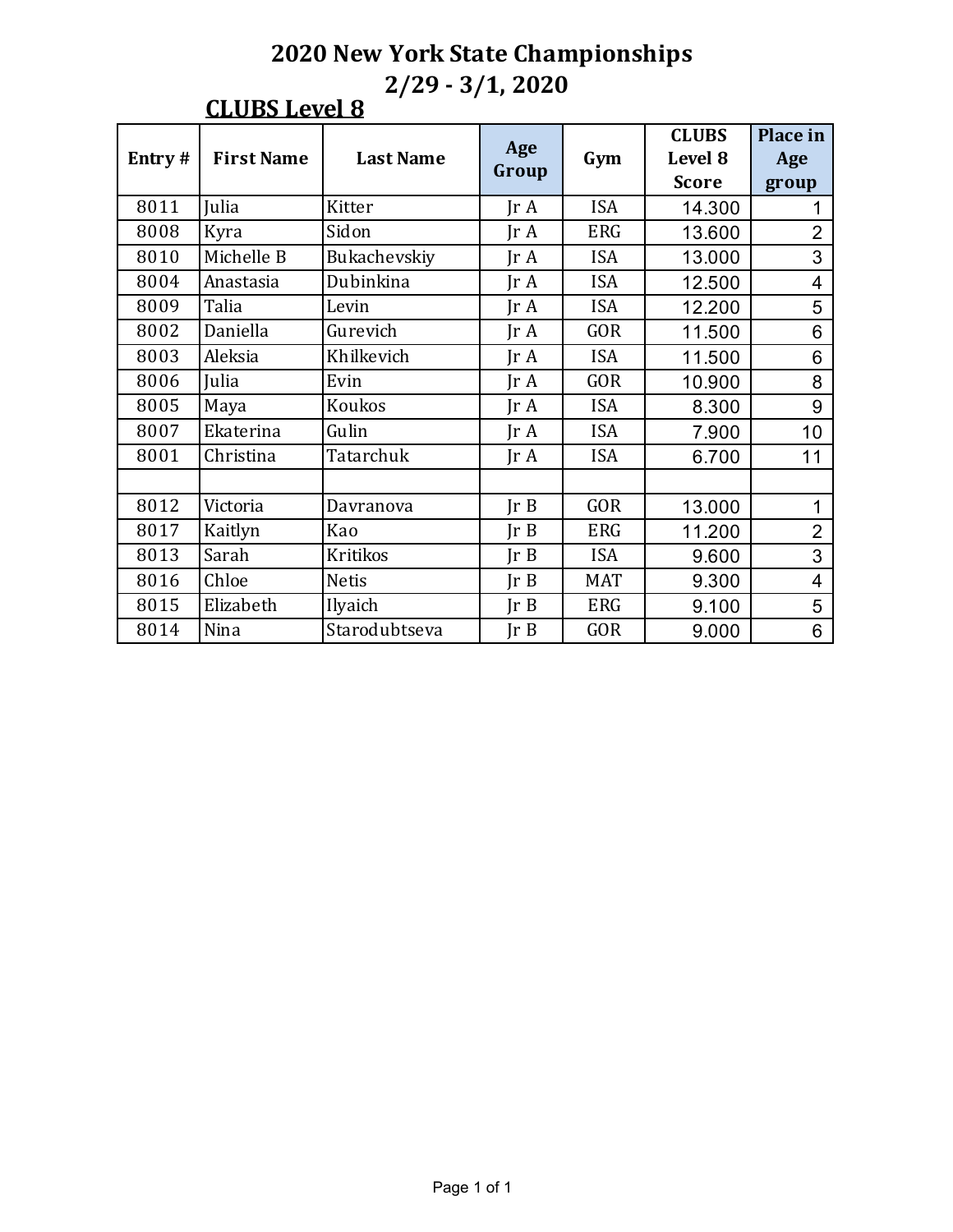#### **RIBBON Level 8**

|        | <b>First Name</b> | <b>Last Name</b> |                         |            | <b>RIBBON</b> | Place in       |
|--------|-------------------|------------------|-------------------------|------------|---------------|----------------|
| Entry# |                   |                  | Age                     | Gym        | Level 8       | Age            |
|        |                   |                  | Group                   |            | <b>Score</b>  | Group          |
| 8008   | Kyra              | Sidon            | $\text{Tr } \mathbf{A}$ | <b>ERG</b> | 13.700        |                |
| 8003   | Aleksia           | Khilkevich       | $\text{Tr } \mathbf{A}$ | <b>ISA</b> | 11.800        | $\overline{2}$ |
| 8011   | Julia             | Kitter           | $\text{Tr }A$           | <b>ISA</b> | 11.500        | 3              |
| 8006   | Julia             | Evin             | $\text{Tr }A$           | <b>GOR</b> | 10.000        | 4              |
| 8002   | Daniella          | Gurevich         | $\text{Tr }A$           | <b>GOR</b> | 9.500         | 5              |
| 8010   | Michelle B        | Bukachevskiy     | $\text{Tr } \mathbf{A}$ | <b>ISA</b> | 9.300         | 6              |
| 8009   | Talia             | Levin            | $\text{Tr } \mathbf{A}$ | <b>ISA</b> | 8.100         | $\overline{7}$ |
| 8001   | Christina         | Tatarchuk        | $\text{Tr } \mathbf{A}$ | <b>ISA</b> | 7.900         | 8              |
| 8004   | Anastasia         | Dubinkina        | $\text{Tr } \mathbf{A}$ | <b>ISA</b> | 7.900         | 8              |
| 8007   | Ekaterina         | Gulin            | $\text{Tr } \mathbf{A}$ | <b>ISA</b> | 7.900         | 8              |
| 8005   | Maya              | Koukos           | $\text{Tr } \mathbf{A}$ | <b>ISA</b> | 6.400         | 11             |
|        |                   |                  |                         |            |               |                |
| 8012   | Victoria          | Davranova        | $\text{Ir }B$           | <b>GOR</b> | 11.800        | 1              |
| 8015   | Elizabeth         | Ilyaich          | Ir B                    | ERG        | 10.100        | $\overline{2}$ |
| 8017   | Kaitlyn           | Kao              | Ir B                    | ERG        | 8.300         | 3              |
| 8014   | Nina              | Starodubtseva    | Ir B                    | <b>GOR</b> | 8.000         | 4              |
| 8013   | Sarah             | <b>Kritikos</b>  | JrB                     | <b>ISA</b> | 7.900         | 5              |
| 8016   | Chloe             | <b>Netis</b>     | JrB                     | <b>MAT</b> | 6.300         | 6              |